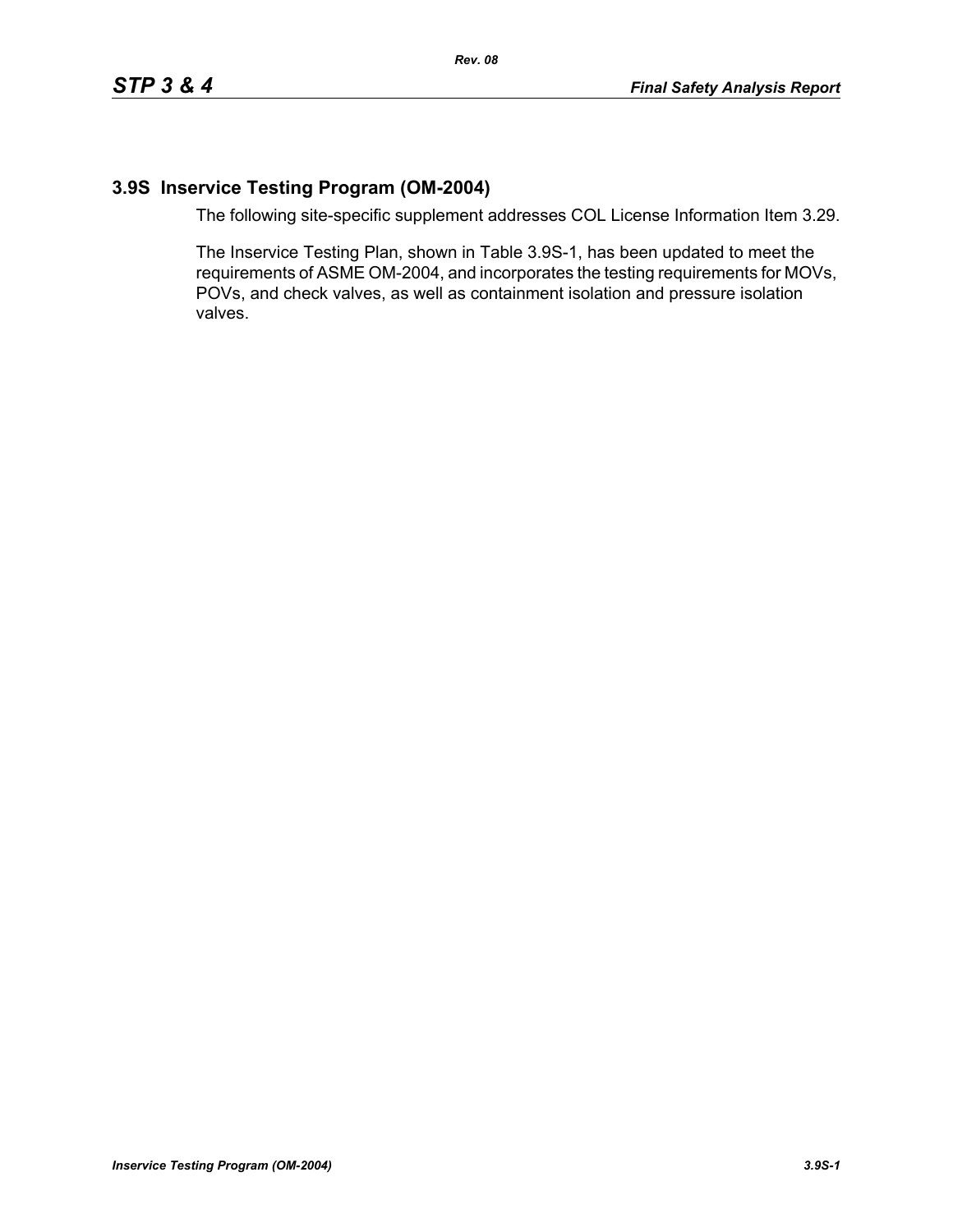| <b>MPL</b>      | <b>System</b>                             | <b>Pumps</b> | <b>Valves</b> |
|-----------------|-------------------------------------------|--------------|---------------|
| <b>B21</b>      | <b>Nuclear Boiler</b>                     |              | <b>YES</b>    |
| <b>B31</b>      | <b>Reactor Recirculation</b>              |              | <b>YES</b>    |
| C <sub>12</sub> | <b>Control Rod Drive</b>                  |              | <b>YES</b>    |
| C41             | <b>Standby Liquid Control</b>             | <b>YES</b>   | <b>YES</b>    |
| C51             | Neutron Monitoring (ATIP)                 |              | <b>YES</b>    |
| D <sub>23</sub> | <b>Containment Atmospheric Monitoring</b> |              | <b>YES</b>    |
| E11             | Residual Heat Removal                     | <b>YES</b>   | <b>YES</b>    |
| E22             | <b>High Pressure Core Flooder</b>         | <b>YES</b>   | <b>YES</b>    |
| E31             | Leak Detection & Isolation                |              | <b>YES</b>    |
| E51             | <b>Reactor Core Isolation Cooling</b>     | <b>YES</b>   | <b>YES</b>    |
| G31             | Reactor Water Cleanup                     |              | <b>YES</b>    |
| G41             | Fuel Pool Cooling & Cleanup               |              | <b>YES</b>    |
| G51             | <b>Suppression Pool Cleanup</b>           |              | <b>YES</b>    |
| K17             | Radwaste                                  |              | <b>YES</b>    |
| P <sub>11</sub> | Makeup Water (Purified)                   |              | <b>YES</b>    |
| P21             | <b>Reactor Building Cooling Water</b>     | <b>YES</b>   | <b>YES</b>    |
| P <sub>24</sub> | <b>HVAC Normal Cooling Water</b>          |              | <b>YES</b>    |
| P <sub>25</sub> | <b>HVAC Emergency Cooling Water</b>       | <b>YES</b>   | <b>YES</b>    |
| P41             | <b>Reactor Service Water</b>              | <b>YES</b>   | <b>YES</b>    |
| P <sub>51</sub> | Service Air                               |              | <b>YES</b>    |
| P <sub>52</sub> | <b>Instrument Air</b>                     |              | <b>YES</b>    |
| P <sub>54</sub> | High Pressure Nitrogen Gas Supply         |              | <b>YES</b>    |
| P81             | <b>Breathing Air System</b>               |              | <b>YES</b>    |
| T <sub>22</sub> | <b>Standby Gas Treatment</b>              |              | <b>YES</b>    |
| <b>T31</b>      | <b>Atmospheric Control</b>                |              | <b>YES</b>    |
| U41             | Heating, Ventilating and Air Conditioning |              | <b>YES</b>    |
| Y52             | Oil Storage and Transfer                  | <b>YES</b>   | <b>YES</b>    |

|  |  | Table 3.9S-1 Inservice Testing Program Plan (OM-2004) |  |  |
|--|--|-------------------------------------------------------|--|--|
|--|--|-------------------------------------------------------|--|--|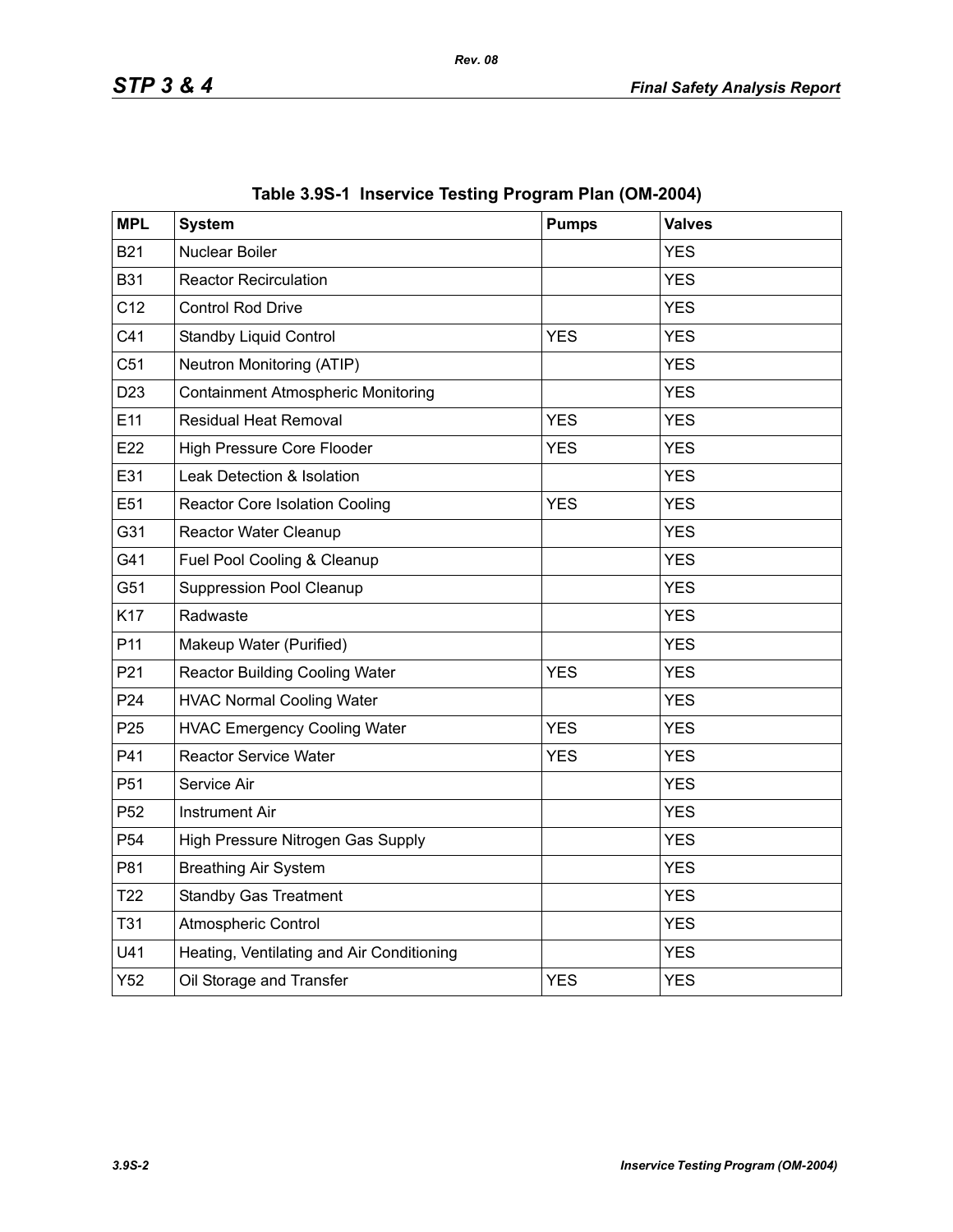| <b>System Pumps</b><br>2<br>3 | Standby Liquid Control System Pump                 | $\overline{2}$ | B            |                                                               |                                                                       |                 |                    |                          |  |
|-------------------------------|----------------------------------------------------|----------------|--------------|---------------------------------------------------------------|-----------------------------------------------------------------------|-----------------|--------------------|--------------------------|--|
| C41-C001                      |                                                    |                |              |                                                               | $\mathsf Q$<br>3 mo<br>P, Q, Vd or Vv<br><b>Positive Displacement</b> |                 |                    |                          |  |
| E11-C001                      |                                                    |                |              | Pump                                                          |                                                                       |                 |                    | $9.3 - 1$                |  |
|                               | Residual Heat Removal System Pump                  | $\overline{c}$ | A            | <b>Vertical Centrifugal</b><br>Pump                           | $\Delta P$ , Q, Vv                                                    | 3 <sub>mo</sub> | $\Delta P$ , Q, Vv | $5.4 - 10$ (Sh. 3, 4, 6) |  |
| E11-C002<br>3                 | Residual Heat Removal System Fill<br>pump (i1)     | $\overline{c}$ | A            | <b>Vertical Centrifugal</b><br>Pump                           | $\Delta P$ , Vv                                                       | E10             | $\Delta P$ , Vv    | $5.4 - 10$ (Sh. 3, 4, 6) |  |
| E22-C001<br>$\overline{2}$    | High Pressure Core Flooder pump                    | $\overline{2}$ | B            | <b>Vertical Centrifugal</b><br>Pump                           | $\Delta P$ or Q                                                       | 3 mo            | ΔP, Q, Vd or Vv    | $6.3 - 7$ (Sh. 2)        |  |
| E51-C001<br>$\mathbf{1}$      | Reactor Core Isolation Cooling pump                | $\overline{2}$ | B            | <b>Horizontal Centrifugal</b><br><b>Pump (Variable Speed)</b> | $\Delta P$ or Q, N                                                    | 3 mo            | N, ΔP, Q, Vd or Vv | $5.4 - 8$ (Sh. 1)        |  |
| P21-C001<br>6                 | Reactor Building Cooling Water pump                | 3              | A            | <b>Horizontal Centrifugal</b><br>Pump                         | $\Delta P$ , Q, Vv                                                    | E10             | $\Delta P$ , Q, Vv | $9.2 - 1$ (Sh.1,4,7)     |  |
| P25-C001<br>6                 | <b>HVAC Emergency Cooling Water</b><br>System pump | 3              | A            | <b>Horizontal Centrifugal</b><br>Pump                         | $\Delta P$ , Q, Vv                                                    | E10             | $\Delta P$ , Q, Vv | $9.2-3$ (Sh. 1, 2, 3)    |  |
| P41-C001<br>6                 | Reactor Service Water System pump                  | 3              | $\mathsf{A}$ | <b>Horizontal Centrifugal</b><br>Pump                         | $\Delta P$ , Q, Vv                                                    | E10             | $\Delta P$ , Q, Vv | $9.2 - 7$ (Sh. 1, 2, 3)  |  |
| Y52-C001<br>6                 | Standby D/G Fuel Oil Transfer Pump                 | 3              | B            | <b>Vertical Centrifugal</b><br>Pump                           | $\Delta \mathsf{P}$ or $\mathsf{Q}$                                   | 3 mo            | ΔP, Q, Vd or Vv    | $9.5 - 6$                |  |

3.9S-3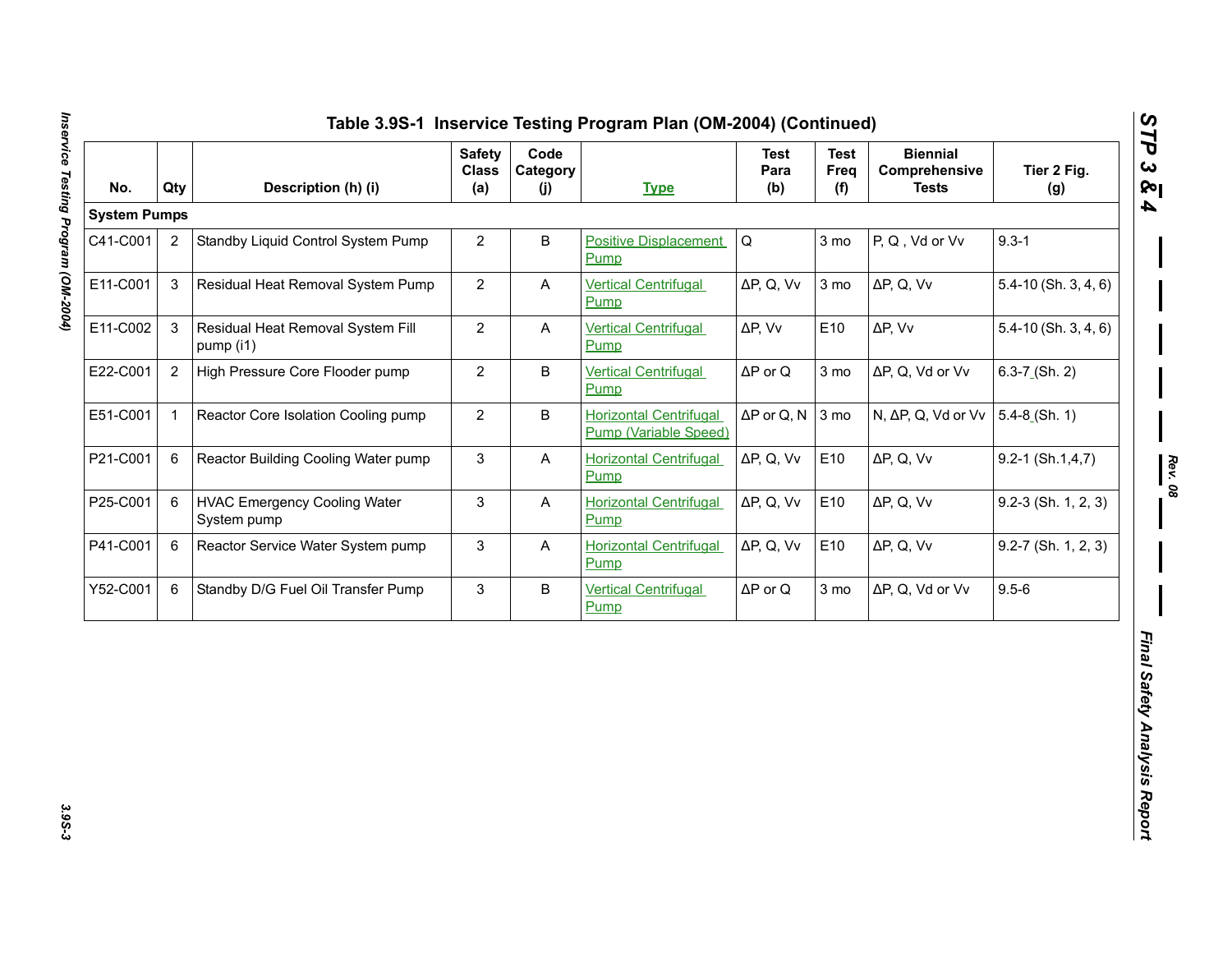| No.  | Qty            | Description (h) (k)                                                  | Valve<br>Type (I) | <b>Safety</b><br>Class(a) | Code Cat.<br>(c) | Valve<br>Func. (d) | <b>Test</b><br>Para<br>(e) | <b>Test</b><br>Freq<br>(f) | Tier 2<br>Fig. $(g)$ |
|------|----------------|----------------------------------------------------------------------|-------------------|---------------------------|------------------|--------------------|----------------------------|----------------------------|----------------------|
|      |                | <b>B21 Nuclear Boiler System Valves</b>                              |                   |                           |                  |                    |                            |                            |                      |
| F001 | $\overline{2}$ | Feedwater line motor-operated valve (MOV)                            | <b>MOV</b>        | $\overline{2}$            | $\sf B$          | P                  | P                          | <b>RO</b>                  | 5.1-3 sh. 4          |
| F002 | $\overline{2}$ | Upstream (First) FW line check valve (k3) (h3.1)                     | <b>CV</b>         | $\overline{2}$            | A, C             | A                  | L, S                       | RO, RO                     | 5.1-3 sh. 4          |
| F003 | $\overline{2}$ | FW line outboard check valve-air-operated (AO) (k1)<br>$(k2)$ (h1.1) | AOV/CV            | $\mathbf{1}$              | A, C             | I, A               | L, P, S                    | RO.<br>RO, RO              | 5.1-3 sh. 4          |
| F004 | $\overline{2}$ | FW line inboard check valve (k1) (h1.1)                              | <b>CV</b>         | $\mathbf{1}$              | A, C             | I, A               | L, S                       | RO, RO                     | 5.1-3 sh. 4          |
| F005 | $\overline{2}$ | FW line inboard maintenance valve                                    | <b>MN</b>         | $\mathbf{1}$              | B                | P                  |                            | E <sub>1</sub>             | 5.1-3 sh. 4          |
| F006 | 2              | RWCU (or CUW) System injection line check valve (k3)<br>(h1.2)       | CV                | $\overline{2}$            | A, C             | A                  | L, S                       | RO, RO                     | 5.1-3 sh. 4          |
| F007 | $\overline{2}$ | RWCU (or CUW) System injection line MOV                              | <b>MOV</b>        | $\overline{2}$            | $\sf B$          | P                  |                            | E <sub>1</sub>             | 5.1-3 sh. 4          |
| F008 | $\overline{4}$ | Inboard main Steam isolation valve. (MSIV) (k1) (k2)<br>(h1.3)       | <b>AOV</b>        | $\mathbf{1}$              | A                | I, A               | L, P, S                    | <b>RO, RO,</b><br>3mo      | 5.1-3 sh. 3          |
| F009 | $\overline{4}$ | Outboard Main Steam isolation valve (MSIV) (k1) (k2)<br>(h1.3)       | <b>AOV</b>        | $\mathbf{1}$              | A                | I, A               | L, P, S                    | RO, RO,<br>3mo             | $5.1 - 3$ sh. $3$    |
| F010 | 18             | Safety/Relief Valve (SRV) (h1.4) (h2.1) (k2)                         | <b>AOV</b>        | $\mathbf{1}$              | A, C             | A                  | R, P, S                    | 5yr, RO,<br><b>RO</b>      | 5.1-3 Sh. 2          |
| F011 | $\mathbf{1}$   | MSL bypass/drain line inboard isolation valve (k1) (k2)              | <b>MOV</b>        | $\mathbf{1}$              | A                | I, A               | L, P, S                    | RO, RO,<br>3 <sub>mo</sub> | 5.1-3 sh. 3          |
| F012 | 1              | MSL bypass/drain line outboard isolation valve (k1) (k2)             | <b>MOV</b>        | $\mathbf{1}$              | A                | I, A               | L, P, S                    | RO, RO,<br>3mo             | 5.1-3 sh. 3          |
| F013 | $\mathbf{1}$   | MSL warmup line valve                                                | <b>MOV</b>        | $\mathbf{2}$              | $\sf B$          | P                  |                            | E <sub>1</sub>             | 5.1-3 sh. 3          |
| F016 | $\mathbf{1}$   | MSL downstream drain line header valve                               | <b>MOV</b>        | $\overline{2}$            | B                | P                  |                            | E1                         | 5.1-3 sh. 3          |
| F017 | $\mathbf{1}$   | MSL downstream drain line header bypass (k2)                         | <b>AOV</b>        | $\overline{2}$            | B                | A                  | P, S                       | RO, 3mo                    | 5.1-3 sh. 3          |
| F018 | $\mathbf{1}$   | RPV non-condensable gas removal line                                 | <b>MOV</b>        | $\mathbf{1}$              | $\mathsf B$      | P                  |                            | E <sub>1</sub>             | 5.1-3 sh. 2          |
| F019 | $\mathbf{1}$   | RPV head vent inboard shutoff valve (h1.5)                           | <b>MOV</b>        | $\mathbf{1}$              | $\sf B$          | A                  | P, S                       | RO, RO                     | 5.1-3 sh. 2          |
| F020 | $\mathbf 1$    | RPV head vent outboard shutoff valve (h1.5)                          | <b>MOV</b>        | $\mathbf{1}$              | $\sf B$          | A                  | P,                         | RO, RO                     | 5.1-3 sh. 2          |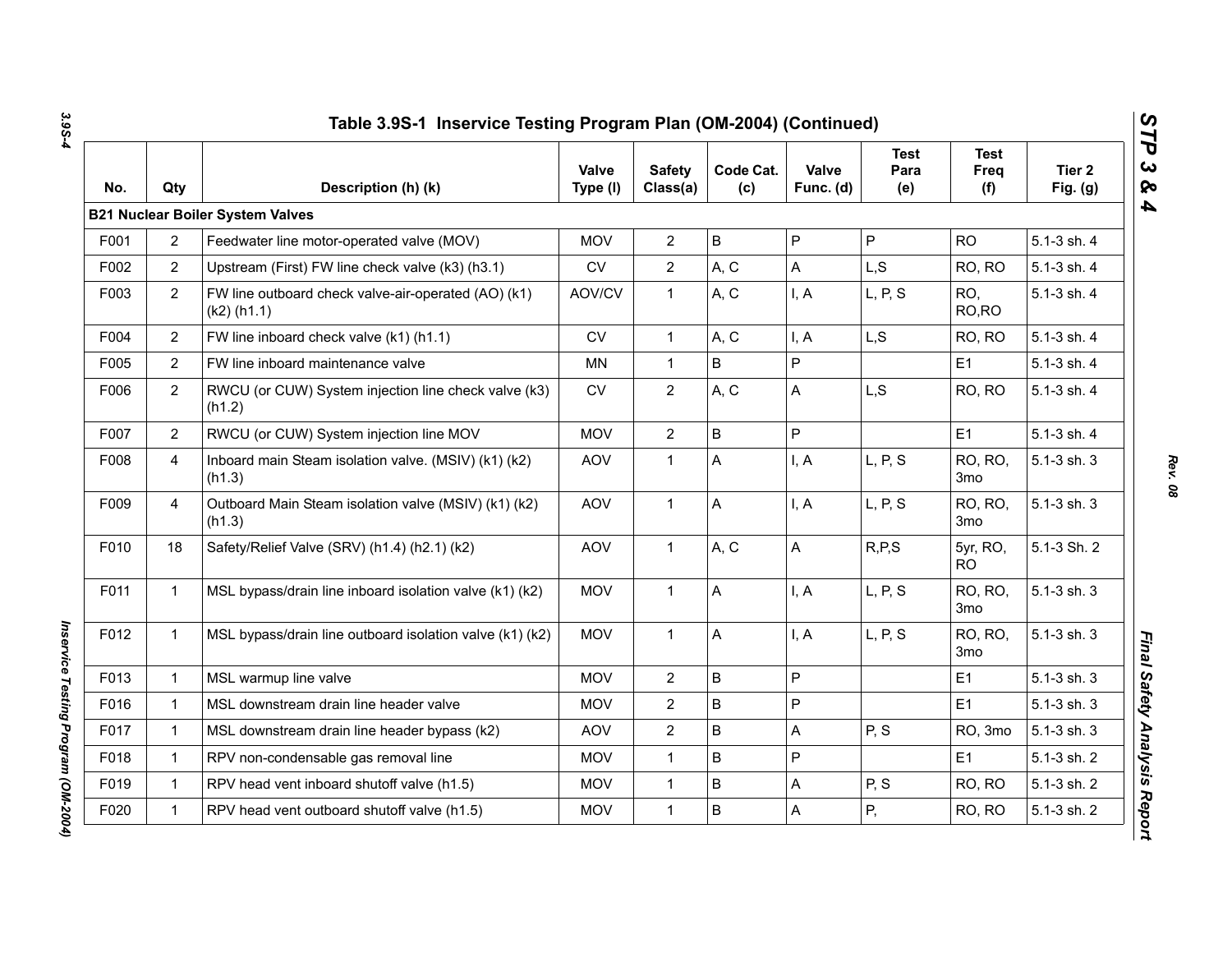| No.  | Qty            | Description (h) (k)                                                                  | <b>Valve</b><br>Type (I) | <b>Safety</b><br>Class(a) | Code Cat.<br>(c) | Valve<br>Func. (d) | <b>Test</b><br>Para<br>(e) | <b>Test</b><br>Freq<br>(f) | Tier 2<br>Fig. $(g)$ |
|------|----------------|--------------------------------------------------------------------------------------|--------------------------|---------------------------|------------------|--------------------|----------------------------|----------------------------|----------------------|
| F021 | 18             | SRV discharge line vacuum breaker (h1.6)                                             | <b>VB</b>                | 3                         | C                | A                  | R, S                       | RO, RO                     | 5.1-3 sh. 2          |
| F022 | 18             | SRV discharge line vacuum breaker (h1.6)                                             | <b>VB</b>                | 3                         | $\mathsf{C}$     | A                  | R, S                       | RO, RO                     | 5.1-3 sh.2           |
| F024 | 4              | Inboard MSIV nitrogen supply line check valve (h1.7)                                 | <b>CV</b>                | 3                         | $\mathsf{C}$     | A                  | S                          | <b>RO</b>                  | 5.1-3 sh. 3          |
| F025 | 4              | Outboard MSIV air supply line check valve (h1.7)                                     | ${\sf CV}$               | $\mathfrak{S}$            | $\mathsf C$      | A                  | S                          | <b>RO</b>                  | 5.1-3 sh. 3          |
| F026 | 8              | SRV ADS pneumatic supply line check valve (k3) (h1.7)                                | <b>CV</b>                | 3                         | A, C             | A                  | L,S                        | RO, RO                     | 5.1-3 sh. 2          |
| F029 | 18             | SRV pneumatic supply check valve (h1.7)                                              | <b>CV</b>                | 3                         | $\mathsf C$      | A                  | S                          | <b>RO</b>                  | 5.1-3 sh. 2          |
| F031 | $\overline{2}$ | Inboard valve on the outboard FW line check valve test<br>line                       | <b>MN</b>                | $\mathbf{2}$              | B                | $\overline{P}$     |                            | E <sub>1</sub>             | 5.1-3 sh. 4          |
| F033 | 4              | Inboard shutoff valve on the outboard MSIV test line                                 | <b>MN</b>                | $\overline{2}$            | B                | $\overline{P}$     |                            | E1                         | 5.1-3 sh. 3          |
| F035 | $\mathbf{1}$   | Inboard test line valve for the MSL bypass/drain valve                               | MN                       | $\overline{2}$            | B                | P                  |                            | E1                         | 5.1-3 sh. 3          |
| F039 | $\overline{2}$ | Inboard test line valve for the inboard FW line check<br>valve                       | <b>MN</b>                | $\overline{2}$            | B                | P                  |                            | E <sub>1</sub>             | 5.1-3 sh. 4          |
| F040 | $\overline{2}$ | Outboard test line valve for the FW line check valve                                 | <b>MN</b>                | $\overline{2}$            | B                | $\mathsf{P}$       |                            | E1                         | 5.1-3 sh. 4          |
| F500 | $\overline{2}$ | Inboard test line valve for the first FW line check valve                            | <b>MN</b>                | $\overline{2}$            | B                | P                  |                            | E1                         | 5.1-3 sh. 4          |
| F503 | $\overline{2}$ | Outboard drain line valve for the FW line check valve                                | <b>MN</b>                | $\overline{2}$            | B                | P                  |                            | E1                         | 5.1-3 sh. 4          |
| F508 | 4              | Inboard MSIV accumulator A001 drain valve                                            | <b>MN</b>                | $\mathbf{3}$              | B                | P                  |                            | E1                         | 5.1-3 sh. 3          |
| F509 | 4              | Outboard MSIV accumulator A002 drain valve                                           | <b>MN</b>                | 3                         | B                | P                  |                            | E1                         | 5.1-3 sh. 3          |
| F510 | 8              | SRV ADS accumulator A003 drain valve                                                 | <b>MN</b>                | 3                         | B                | $\mathsf{P}$       |                            | E1                         | 5.1-3 sh. 2          |
| F511 | 18             | SRV accumulator A004 drain valve                                                     | <b>MN</b>                | 3                         | B                | $\overline{P}$     |                            | E1                         | 5.1-3 sh. 2          |
| F700 | $\overline{4}$ | Manual Isolation valve-RPV water level instrument<br>reference leg line              | <b>MN</b>                | $\overline{2}$            | B                | $\overline{P}$     |                            | E1                         | 5.1-3 sh. 5,6        |
| F701 | $\overline{4}$ | Excess flow check valve-RPV water level instrument<br>reference leg line (k4) (h3.2) | ${\sf CV}$               | $\overline{2}$            | A, C             | I, A               | S                          | <b>RO</b>                  | 5.1-3 sh. 5,6        |
| F702 | 4              | Manual isolation valve-RPV narrow range water level<br>instrument sensing line       | <b>MN</b>                | $\overline{2}$            | B                | P                  |                            | E1                         | 5.1-3 sh. 5,6        |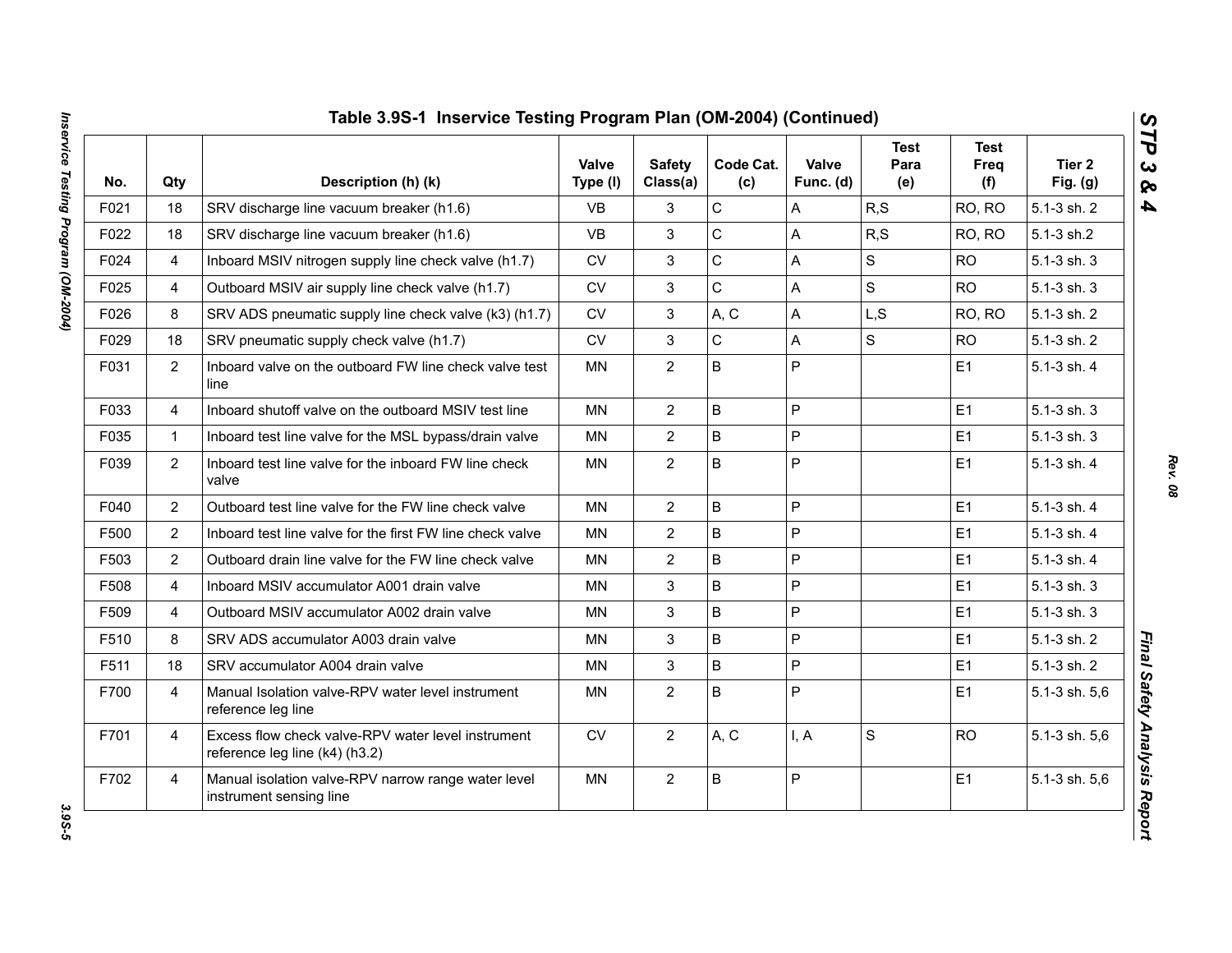| No.  | Qty            | Description (h) (k)                                                                                 | Valve<br>Type (I) | <b>Safety</b><br>Class(a) | Code Cat.<br>(c) | Valve<br>Func. (d) | <b>Test</b><br>Para<br>(e) | <b>Test</b><br>Freq<br>(f) | Tier <sub>2</sub><br>Fig. $(g)$ |
|------|----------------|-----------------------------------------------------------------------------------------------------|-------------------|---------------------------|------------------|--------------------|----------------------------|----------------------------|---------------------------------|
| F703 | 4              | Excess flow check valve-RPV narrow range water level<br>instrument sensing line (k4) (h3.2))        | <b>CV</b>         | $\overline{2}$            | A, C             | I, A               | $\mathbf S$                | <b>RO</b>                  | 5.1-3 sh. 5,6                   |
| F704 | 4              | Manual isolation valve-RPV wide range water level<br>instrument sensing line                        | ΜN                | $\overline{2}$            | B                | P                  |                            | E <sub>1</sub>             | 5.1-3 sh. 5,6                   |
| F705 | 4              | Excess flow check valve-RPV wide range water level<br>instrument sensing line (k4) (h3.2)           | CV                | $\overline{2}$            | A, C             | I, A               | S                          | <b>RO</b>                  | 5.1-3 sh. 5,6                   |
| F706 | $\mathbf{1}$   | Root valve-Reactor well water level instrument sensing<br>line                                      | MN                | $\overline{2}$            | B                | P                  |                            | E1                         | 5.1-3 sh. 5                     |
| F709 | $\mathbf{1}$   | Manual isolation valve-RPV shutdown range water level<br>instrument reference leg line              | MN                | $\overline{2}$            | B                | P                  |                            | E1                         | 5.1-3 sh. 2                     |
| F710 | $\mathbf{1}$   | Excess flow check valve-RPV shutdown range water<br>level instrument reference leg line (k4) (h3.2) | <b>CV</b>         | $\overline{2}$            | A, C             | I, A               | $\mathbf S$                | <b>RO</b>                  | 5.1-3 sh. 2                     |
| F711 | $\mathbf{1}$   | Manual isolation valve-RPV head seal leakage<br>instrument line                                     | <b>MN</b>         | $\overline{2}$            | B                | P                  |                            | E <sub>1</sub>             | 5.1-3 sh. 8                     |
| F712 | $\mathbf{1}$   | Excess flow check valve to RPV head seal leakage<br>instrument line (k4) (h3.3)                     | <b>CV</b>         | $\overline{2}$            | A, C             | I, A               | S                          | <b>RO</b>                  | 5.1-3 sh. 8                     |
| F713 | $\overline{4}$ | Manual isolation valve- RPV above pump deck<br>instrument line                                      | <b>MN</b>         | $\overline{2}$            | B                | P                  |                            | E1                         | 5.1-3 sh. 7                     |
| F714 | 4              | Excess flow check valve-RPV above pump deck<br>instrument line (k4) (h3.2)                          | <b>CV</b>         | $\overline{2}$            | A, C             | I, A               | $\mathbf S$                | <b>RO</b>                  | 5.1-3 sh. 7                     |
| F715 | $\overline{4}$ | Manual isolation valve-RPV below pump deck<br>instrument line                                       | <b>MN</b>         | $\overline{2}$            | B                | P                  |                            | E1                         | 5.1-3 sh. 7                     |
| F716 | 4              | Excess flow check valve-RPV below pump deck<br>instrument line (k4) (h3.2)                          | <b>CV</b>         | $\overline{2}$            | A, C             | I, A               | S                          | <b>RO</b>                  | 5.1-3 sh. 7                     |
| F717 | 4              | Manual Isolation valve-RPV above core plate instrument<br>line                                      | <b>MN</b>         | $\overline{2}$            | B                | P                  |                            | E1                         | 5.1-3 sh. 7                     |
| F718 | 4              | Excess flow check valve-RPV above core plate<br>instrument line (k4) (h3.2)                         | <b>CV</b>         | $\overline{2}$            | A, C             | I, A               | S                          | <b>RO</b>                  | 5.1-3 sh. 7                     |

*Rev. 08*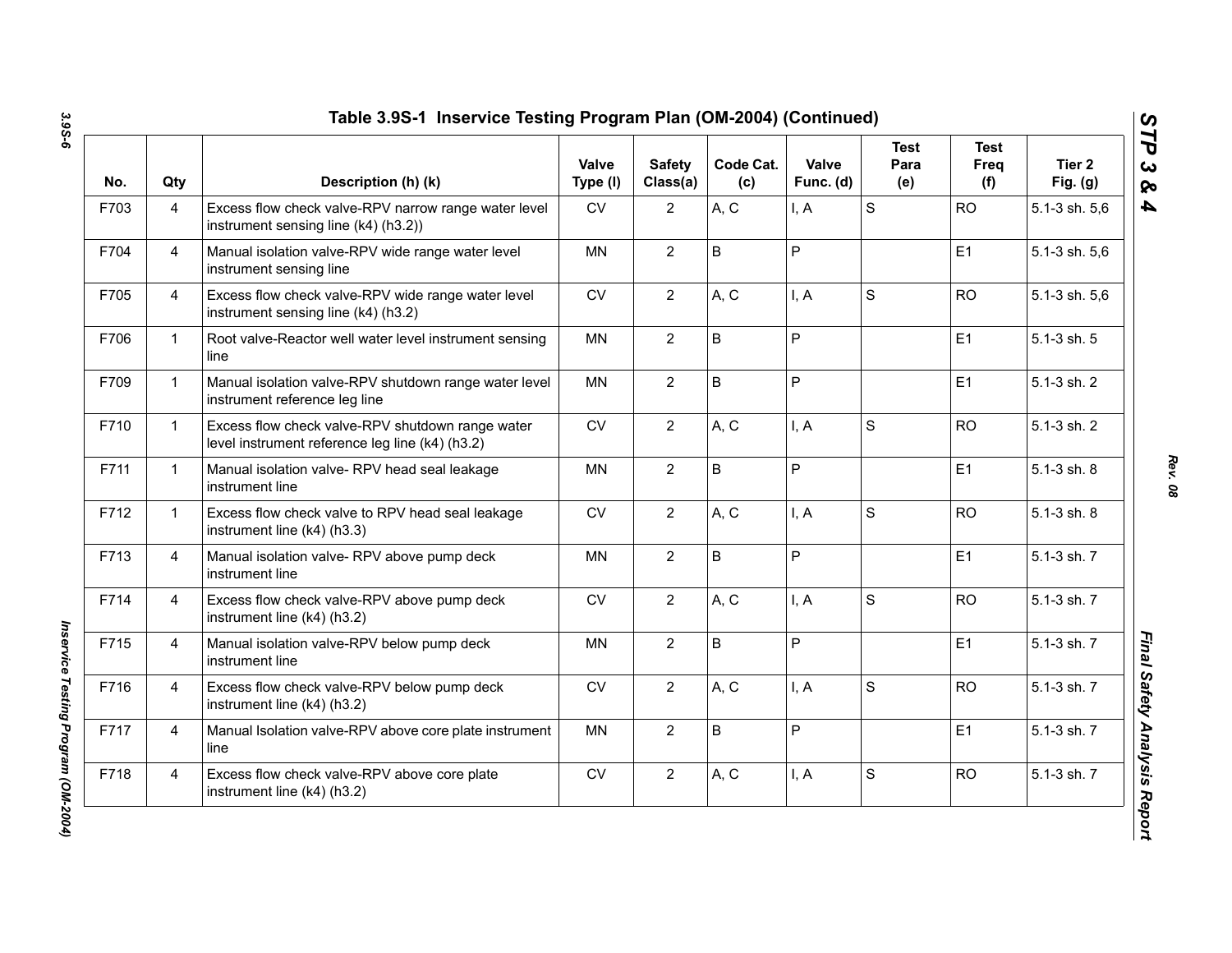|      |                | Table 3.9S-1 Inservice Testing Program Plan (OM-2004) (Continued)           |                   |                           |                  |                    |                            |                            |                      |
|------|----------------|-----------------------------------------------------------------------------|-------------------|---------------------------|------------------|--------------------|----------------------------|----------------------------|----------------------|
| No.  | Qty            | Description (h) (k)                                                         | Valve<br>Type (I) | <b>Safety</b><br>Class(a) | Code Cat.<br>(c) | Valve<br>Func. (d) | <b>Test</b><br>Para<br>(e) | <b>Test</b><br>Freq<br>(f) | Tier 2<br>Fig. $(g)$ |
| F719 | $\overline{4}$ | Manual isolation valve-RPV below core plate instrument<br>line              | <b>MN</b>         | $\overline{2}$            | B                | P                  |                            | E1                         | 5.1-3 sh. 7          |
| F720 | $\overline{4}$ | Excess flow check valve-RPV below core plate<br>instrument line (k4) (h3.2) | <b>CV</b>         | $\overline{2}$            | A, C             | I, A               | S                          | <b>RO</b>                  | 5.1-3 sh. 7          |
| F723 | $\overline{4}$ | Manual isolation valve-MSL flow restrictor instrument<br>line               | <b>MN</b>         | $\overline{2}$            | B                | $\overline{P}$     |                            | E1                         | 5.1-3 sh. 2          |
| F724 | 4              | Excess flow check valve-MSL flow restrictor instrument<br>line (k4) (h3.2)  | <b>CV</b>         | $\overline{2}$            | A, C             | I, A               | $\mathsf S$                | <b>RO</b>                  | 5.1-3 sh. 2          |
| F725 | $\overline{4}$ | Manual isolation valve-MSL flow restrictor instrument<br>line               | <b>MN</b>         | $\overline{2}$            | B                | $\mathsf{P}$       |                            | E1                         | 5.1-3 sh. 2          |
| F726 | 4              | Excess flow check valve-MSL flow restrictor instrument<br>line (k4) (h3.2)  | <b>CV</b>         | $\overline{2}$            | A, C             | I, A               | S                          | <b>RO</b>                  | 5.1-3 sh. 2          |
| F727 | $\overline{2}$ | MSL PX instrument line inboard root valve                                   | <b>MN</b>         | $\overline{2}$            | B                | P                  |                            | E1                         | $5.1 - 3$ sh. $3$    |
|      |                | B31 Reactor Recirculation Internal Pump Valves                              |                   |                           |                  |                    |                            |                            |                      |
| F008 | 10             | Excess flow check valve RIP pump motor purge water<br>line $(k4)$ (h3.4)    | <b>CV</b>         | $\overline{2}$            | A, C             | I, A               | $\mathbf S$                | <b>RO</b>                  | 5.4-4 sh. 2          |
| F010 | 10             | RIP pump motor purge water supply line valve                                | <b>MN</b>         | $\overline{2}$            | B                | P                  |                            | E1                         | 5.4-4 sh. 1          |
| F011 | 10             | RIP inflatable pressurized water line inboard valve                         | MN                | $\overline{2}$            | B                | P                  |                            | E <sub>1</sub>             | 5.4-4 sh. 1          |
| F013 | 10             | RIP seal equalizing line valve                                              | <b>MN</b>         | 2                         | B                | $\overline{P}$     |                            | E1                         | 5.4-4 sh. 1          |
| F015 | 10             | Manual maintenance valve- RIP pump motor purge<br>water line                | MN                | $\overline{2}$            | B                | $\mathsf{P}$       |                            | E1                         | 5.4-4 sh. 2          |
| F500 | 10             | RIP cooling water HX vent line inboard valve                                | <b>MN</b>         | $\overline{2}$            | B                | $\overline{P}$     |                            | E1                         | 5.4-4 sh. 1          |
| F502 | 10             | RIP drain line inboard valve                                                | <b>MN</b>         | $\overline{2}$            | B                | $\overline{P}$     |                            | E1                         | 5.4-4 sh. 1          |
| F505 | 10             | RIP cooling water HX shell drain line inboard valve                         | <b>MN</b>         | $\overline{2}$            | B                | P                  |                            | E1                         | 5.4-4 sh. 1          |
|      |                | C12 Control Rod Drive System Valves                                         |                   |                           |                  |                    |                            |                            |                      |
| F719 | $\overline{4}$ | Root valve charging line header pressure instrument line                    | <b>MN</b>         | $\overline{2}$            | B                | $\mathsf{P}$       |                            | E1                         | 4.6-8 sh. 2          |
| F720 | 4              | Root valve charging line header pressure instrument line                    | MN                | $\overline{2}$            | B                | P                  |                            | E1                         | $4.6 - 8$            |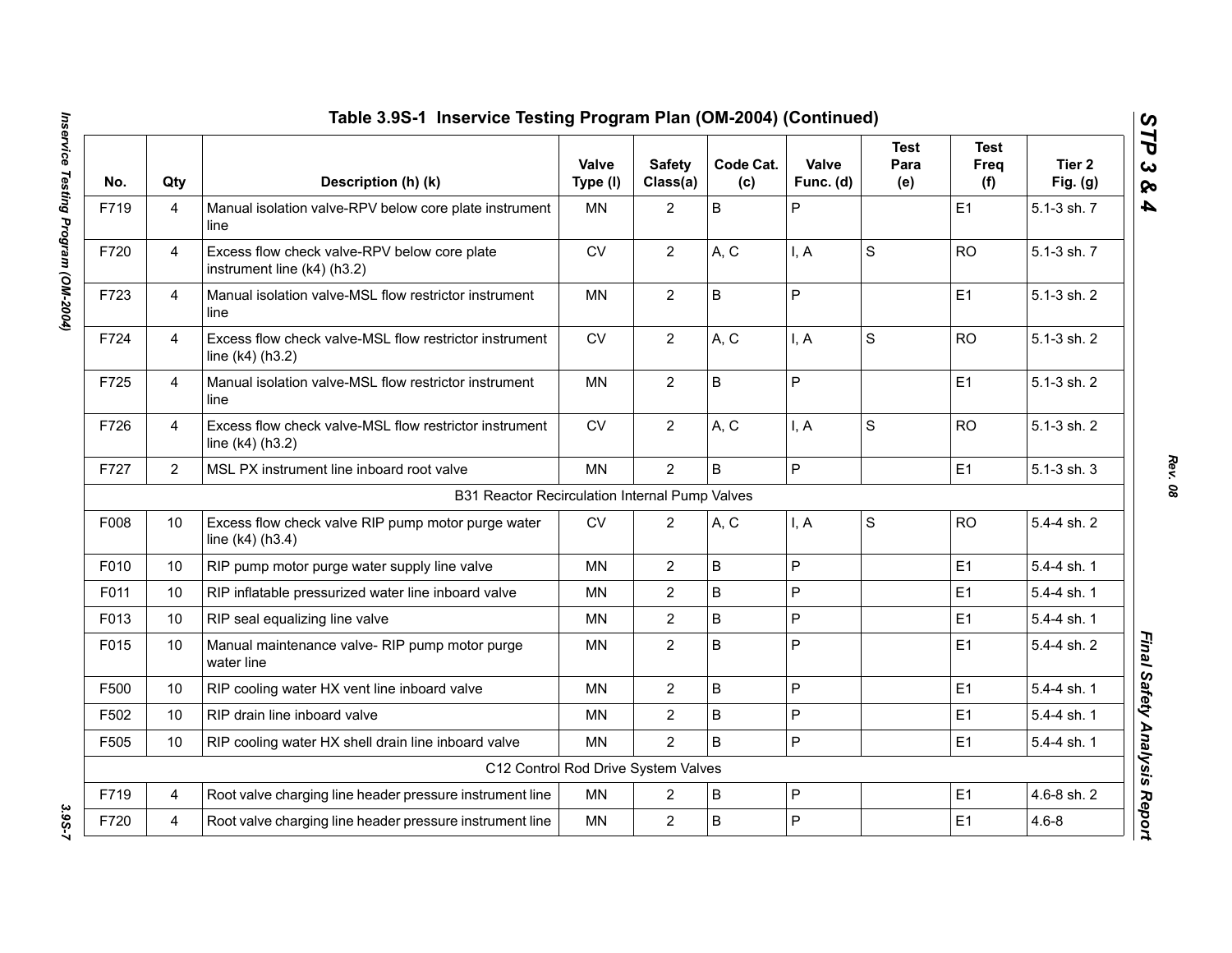| No.              | Qty            | Description (h) (k)                                                         | <b>Valve</b><br>Type (I)             | <b>Safety</b><br>Class(a) | Code Cat.<br>(c) | Valve<br>Func. (d)  | <b>Test</b><br>Para<br>(e) | <b>Test</b><br>Freq<br>(f)                            | Tier <sub>2</sub><br>Fig. $(g)$ |
|------------------|----------------|-----------------------------------------------------------------------------|--------------------------------------|---------------------------|------------------|---------------------|----------------------------|-------------------------------------------------------|---------------------------------|
|                  |                | C41 Standby Liquid Control System Valves                                    |                                      |                           |                  |                     |                            |                                                       |                                 |
| F001             | $\overline{2}$ | SLCS storage tank outlet line MOV (k2)                                      | <b>MOV</b>                           | $\overline{2}$            | $\mathsf B$      | A                   | P, S                       | RO, 3mo                                               | $9.3 - 1$                       |
| F002             | $\overline{2}$ | SLCS pump suction line maintenance valve                                    | <b>MN</b>                            | $\overline{2}$            | $\mathsf B$      | $\mathsf{P}$        |                            | E <sub>1</sub>                                        | $9.3 - 1$                       |
| F003             | $\overline{2}$ | SLCS pump discharge line relief valve                                       | <b>RV</b>                            | $\overline{2}$            | $\mathsf C$      | A                   | $\mathsf{R}$               | 10yr                                                  | $9.3 - 1$                       |
| F004             | $\overline{2}$ | SLCS pump discharge line check valve                                        | <b>CV</b>                            | $\overline{2}$            | $\mathbf C$      | A                   | S                          | 3 <sub>mo</sub>                                       | $9.3 - 1$                       |
| F005             | $\overline{2}$ | SLCS pump discharge line maintenance valve                                  | <b>MN</b>                            | $\overline{2}$            | $\mathsf B$      | P                   |                            | E1                                                    | $9.3 - 1$                       |
| F006             | $\overline{2}$ | SLCS pump injection valve MOV                                               | <b>MOV</b>                           | $\overline{2}$            | Α                | I, A                | L, P, S                    | 2yr, 2yr,<br>3 <sub>mo</sub>                          | $9.3 - 1$                       |
| F007             | $\mathbf{1}$   | SLCS injection line outboard check valve (h5)                               | <b>CV</b>                            | $\overline{2}$            | A, C             | I, A                | L, S                       | 2yr, 2yr                                              | $9.3 - 1$                       |
| F008             | $\mathbf{1}$   | SLCS injection line inboard check valve (h5)                                | CV                                   | $\overline{2}$            | A, C             | I, A                | L, S                       | 2yr, 2yr                                              | $9.3 - 1$                       |
| F018             | $\mathbf 1$    | SLCS storage tank sample line inboard shutoff valve                         | MN                                   | $\overline{2}$            | B                | P                   |                            | E <sub>1</sub>                                        | $9.3 - 1$                       |
| F025             | $\mathbf{1}$   | SLCS injection line test/vent line inboard valve                            | <b>MN</b>                            | $\overline{2}$            | $\mathsf B$      | P                   |                            | E1                                                    | $9.3 - 1$                       |
| F500             | $\mathbf{1}$   | SLCS pump suction line drain line                                           | <b>MN</b>                            | $\overline{2}$            | $\mathsf B$      | P                   |                            | E1                                                    | $9.3 - 1$                       |
| F501             | $\overline{2}$ | SLCS pump discharge line drain line valve                                   | <b>MN</b>                            | $\overline{2}$            | B                | P                   |                            | E <sub>1</sub>                                        | $9.3 - 1$                       |
|                  |                |                                                                             | C51 Neutron Monitoring System Valves |                           |                  |                     |                            |                                                       |                                 |
| <b>JOO4</b>      | $\overline{3}$ | Isolation valve assembly:                                                   |                                      |                           |                  |                     |                            |                                                       |                                 |
| J <sub>004</sub> | 3              | ATIP ball valve (k1)-(k2)                                                   | <b>MNMOV</b>                         | $\overline{2}$            | Α                | I, A                | L, P, S                    | <b>RO, RO,</b><br>3mo <sub>2yr</sub><br><b>RO, E2</b> | 7.6-1 sh. 3                     |
|                  |                | Index shear valve                                                           | <b>EXP</b>                           | $\overline{2}$            | A, D             | $\overline{A}$      | $\overline{\mathsf{X}}$    | RO-                                                   | $7.6 - 1 - 3$                   |
| J <sub>011</sub> | 1              | Purge isolation valve Globe Valve (k1)                                      | <b>MNSOV</b>                         | $\overline{2}$            | A, G             | $I, P\underline{A}$ | L, P, S                    | 2yr,<br>2yrRO, E2                                     | 7.6-1 sh. 3                     |
|                  |                | D23 Containment Atmospheric Monitoring System Valves                        |                                      |                           |                  |                     |                            |                                                       |                                 |
| F001             | $\overline{2}$ | CAMS drywell pressure instrument line outboard<br>isolation valve (k4) (k2) | SOV                                  | $\overline{2}$            | Α                | I, A                | P, S                       | RO, 3mo                                               | 7.6-7 sh. 2                     |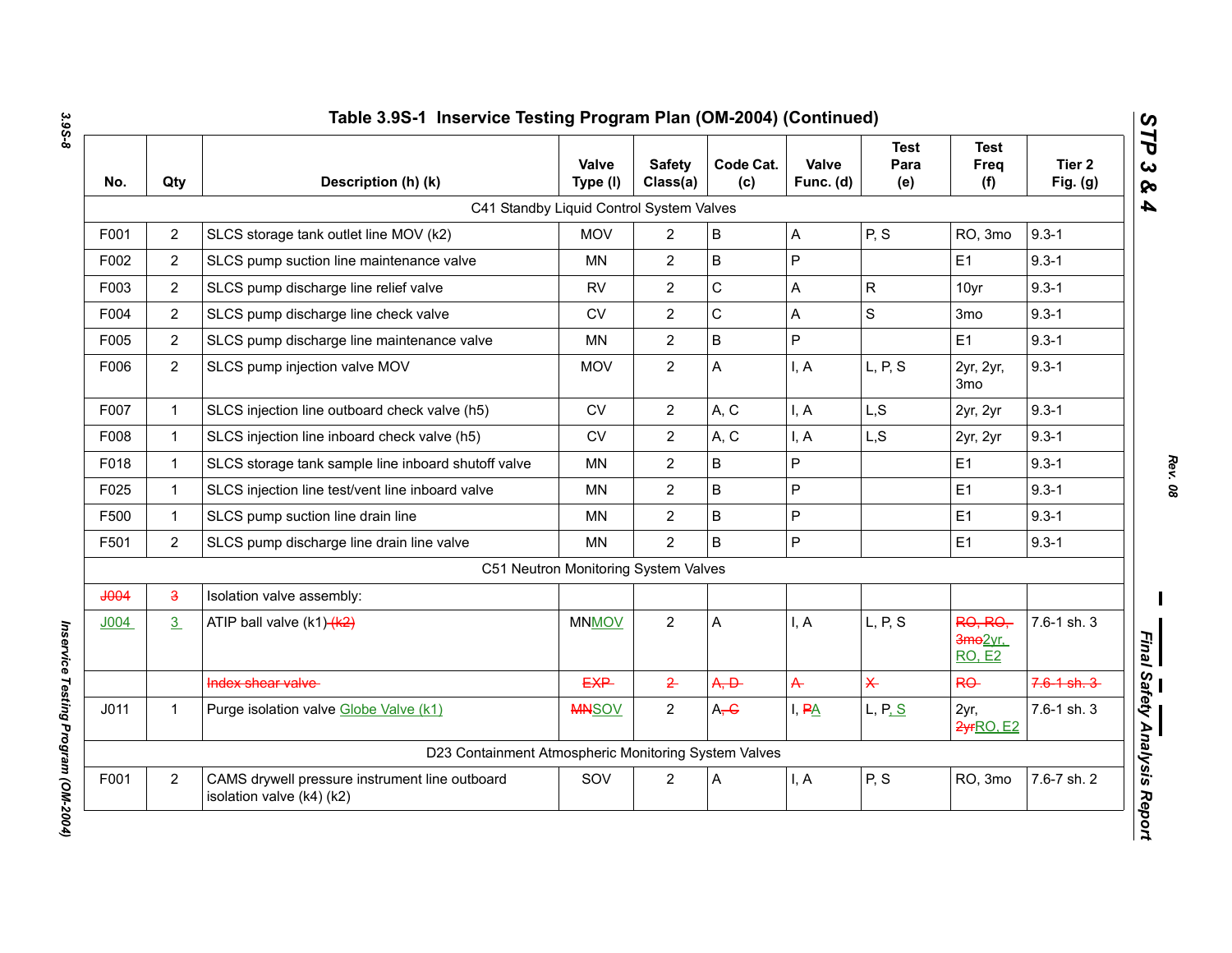| No.  | Qty            | Description (h) (k)                                                        | Valve<br>Type (I) | <b>Safety</b><br>Class(a) | Code Cat.<br>(c) | Valve<br>Func. (d) | <b>Test</b><br>Para<br>(e) | <b>Test</b><br>Freq<br>(f) | Tier 2<br>Fig. $(g)$   |
|------|----------------|----------------------------------------------------------------------------|-------------------|---------------------------|------------------|--------------------|----------------------------|----------------------------|------------------------|
| F004 | $\overline{2}$ | CAMS drywell sample line outboard containment<br>isolation valve (k4) (k2) | <b>MOV</b>        | $\overline{2}$            | A                | I, A               | P, S                       | RO, 3mo                    | 7.6-7 sh. 2            |
| F005 | $\overline{2}$ | CAMS drywell return line outboard containment isolation<br>valve (k4) (k2) | <b>MOV</b>        | $\mathbf{2}$              | А                | I, A               | P, S                       | RO, 3mo                    | 7.6-7 sh. 2            |
| F006 | $\overline{2}$ | CAMS wetwell sample line outboard containment<br>isolation valve (k4) (k2) | <b>MOV</b>        | $\overline{2}$            | A                | I, A               | P, S                       | RO, 3mo                    | 7.6-7 sh. 2            |
| F007 | $\overline{2}$ | CAMS wetwell return line outboard containment<br>isolation valve (k4) (k2) | <b>MOV</b>        | $\overline{2}$            | A                | I, A               | P, S                       | RO, 3mo                    | 7.6-7 sh. 2            |
| F008 | $\overline{2}$ | CAMS rack drain line outboard containment isolation<br>valve (k4) (k2)     | <b>MOV</b>        | $\overline{2}$            | A                | I, A               | P, S                       | RO, 3mo                    | 7.6-7 sh. 2            |
| F009 | $\overline{2}$ | CAMS drywell pressure instrument line outboard<br>isolation valve (k4)     | <b>MN</b>         | $\overline{2}$            | A                | I, P               |                            | E1                         | 7.6-7 sh. 2            |
| F010 | $\overline{2}$ | CAMS drywell sample line outboard valve (k4)                               | MN                | $\overline{2}$            | A                | I, P               |                            | E1                         | 7.6-7 sh. 2            |
| F011 | $\overline{2}$ | CAMS drywell return line outboard valve (k4)                               | MN                | $\overline{2}$            | A                | I, P               |                            | E1                         | 7.6-7 sh. 2            |
| F012 | $\overline{c}$ | CAMS wetwell sample line outboard valve (k4)                               | <b>MN</b>         | $\overline{2}$            | A                | I, P               |                            | E1                         | 7.6-7 sh. 2            |
| F013 | $\overline{2}$ | CAMS wetwell return line outboard valve (k4)                               | <b>MN</b>         | $\overline{2}$            | A                | I, P               |                            | E1                         | 7.6-7 sh. 2            |
| F014 | $\overline{2}$ | CAMS rack drain line outboard containment isolation<br>valve (k4)          | <b>MN</b>         | $\overline{2}$            | A                | I, P               |                            | E1                         | 7.6-7 sh. 2            |
|      |                | E11 Residual Heat Removal System Valves                                    |                   |                           |                  |                    |                            |                            |                        |
| F001 | 3              | Suppression pool suction valve (k4) (k2)                                   | <b>MOV</b>        | $\overline{2}$            | Α                | I, A               | P, S                       | RO, 3mo                    | $5.4 - 10$<br>sh.3,4,6 |
| F002 | 3              | RHR pump discharge line check valve                                        | <b>CV</b>         | $\overline{2}$            | C                | A                  | S                          | 3mo                        | $5.4 - 10$<br>sh.3,4,6 |
| F003 | 3              | RHR pump discharge line maintenance valve                                  | <b>MN</b>         | $\overline{2}$            | B                | P                  |                            | E1                         | $5.4 - 10$<br>sh.3,4,6 |
| F004 | 3              | Heat Exchanger flow control valve                                          | <b>MOV</b>        | $\overline{2}$            | B                | A                  | P, S                       | 2yr, 3mo                   | $5.4 - 10$<br>sh.3,4,6 |

3.9S-9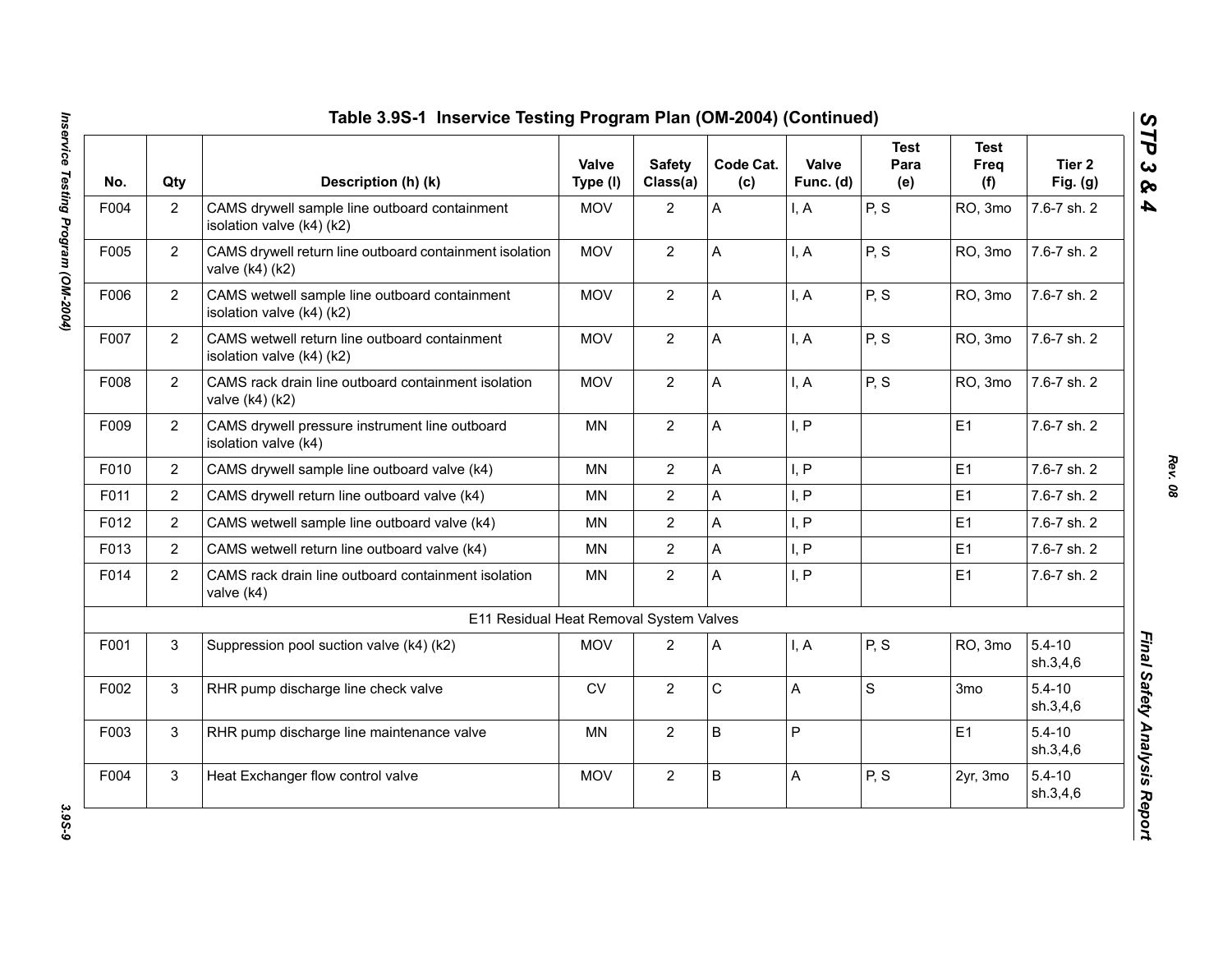| No.  | Qty            | Description (h) (k)                                                            | Valve<br>Type (I) | <b>Safety</b><br>Class(a) | Code Cat.<br>(c) | Valve<br>Func. (d) | <b>Test</b><br>Para<br>(e) | <b>Test</b><br>Freq<br>(f)        | Tier <sub>2</sub><br>Fig. $(g)$ |
|------|----------------|--------------------------------------------------------------------------------|-------------------|---------------------------|------------------|--------------------|----------------------------|-----------------------------------|---------------------------------|
| F005 | $\mathbf{1}$   | RPV injection valve, Loop A (h6) (k3) (k2)                                     | <b>MOV</b>        | $\overline{2}$            | A                | A                  | L, P, S                    | RO,<br>RO,CS                      | 5.4-10 sh. 3                    |
| F005 | $\overline{2}$ | RPV injection valve, Loop B& C (k3) (k2) (h6)                                  | <b>MOV</b>        | $\mathbf{1}$              | Α                | I, A               | L, P, S                    | RO,<br>RO,CS                      | 5.4-10 sh. 5,7                  |
| F006 | $\mathbf{1}$   | RPV injection line check valve, Loop A (k3) (k2)                               | AOV/CV            | $\overline{2}$            | A, C             | A                  | L, P, S                    | RO, RO,<br>3 <sub>mo</sub>        | 5.4-10 sh. 3                    |
| F006 | $\overline{2}$ | RPV injection line check valve, Loop B & C (k3) (k2)                           | AOV/CV            | $\mathbf{1}$              | A, C             | I, A               | L, P, S                    | <b>RO, RO,</b><br>3 <sub>mo</sub> | 5.4-10 sh. 5,7                  |
| F007 | $\overline{2}$ | RPV injection line inboard maint. valve                                        | MN                | $\mathbf{1}$              | $\sf B$          | P                  |                            | E <sub>1</sub>                    | 5.4-10 sh. 5,7                  |
| F008 | 3              | Suppression pool return line MOV (k4) (k2)                                     | <b>MOV</b>        | $\overline{2}$            | A                | I, A               | P, S                       | RO, 3mo                           | 5.4-10 sh.<br>3,4,6             |
| F009 | 3              | Shutdown Cooling suction line maintenance valve                                | <b>MN</b>         | $\mathbf{1}$              | B                | P                  |                            | E1                                | 5.4-10 sh. 2                    |
| F010 | 3              | Shutdown Cooling suction line inboard isolation valve<br>$(k3)$ $(k2)$ $(h6)$  | <b>MOV</b>        | $\mathbf{1}$              | A                | I, A               | L, P, S                    | RO,<br>RO,CS                      | 5.4-10 sh. 2                    |
| F011 | 3              | Shutdown Cooling suction line outboard isolation valve<br>$(k3)$ $(k2)$ $(h6)$ | <b>MOV</b>        | $\mathbf{1}$              | A                | I, A               | L, P, S                    | RO,<br>RO,CS                      | 5.4-10 sh. 2                    |
| F012 | 3              | Shutdown Cooling suction line adm. valve                                       | <b>MOV</b>        | $\overline{2}$            | $\sf B$          | A                  | P, S                       | 2yr, 3mo                          | $5.4 - 10$<br>sh.3,4,6          |
| F013 | 3              | Heat exchanger bypass flow control valve                                       | <b>MOV</b>        | $\overline{2}$            | $\mathsf B$      | A                  | P, S                       | 2yr, 3mo                          | $5.4 - 10$<br>sh.3,4,6          |
| F014 | 3              | Fuel Pool Cooling supply line inboard MOV                                      | <b>MOV</b>        | $\overline{2}$            | $\sf B$          | A                  | P, S                       | 2yr, 3mo                          | 5.4-10 sh.<br>3.5,7             |
| F015 | 3              | Fuel Pool Cooling supply line outboard MOV                                     | <b>MOV</b>        | $\overline{2}$            | $\mathsf B$      | A                  | P, S                       | 2yr, 3mo                          | 5.4-10 sh.<br>3, 5, 7           |
| F016 | 3              | Gate valve-line from Fuel Pool Cooling (FPC)                                   | <b>MN</b>         | $\overline{2}$            | B                | Α                  | S                          | <b>RO</b>                         | 5.4-10 sh. 2                    |
| F017 | $\overline{2}$ | Drywell spray line inboard valve (k4) (k2)                                     | <b>MOV</b>        | $\overline{2}$            | A                | I, A               | P, S                       | RO, 3mo                           | 5.4-10 sh. 5,7                  |
| F018 | $\overline{2}$ | Drywell spray line outboard valve (k4) (k2)                                    | <b>MOV</b>        | $\overline{2}$            | A                | I, A               | P, S                       | RO, 3mo                           | 5.4-10 sh. 5,7                  |
| F019 | $\overline{2}$ | Wetwell spray line MOV (k4) (k2)                                               | <b>MOV</b>        | $\overline{2}$            | A                | I, A               | P, S                       | RO, 3mo                           | 5.4-10 sh. 5,7                  |

*Rev. 08*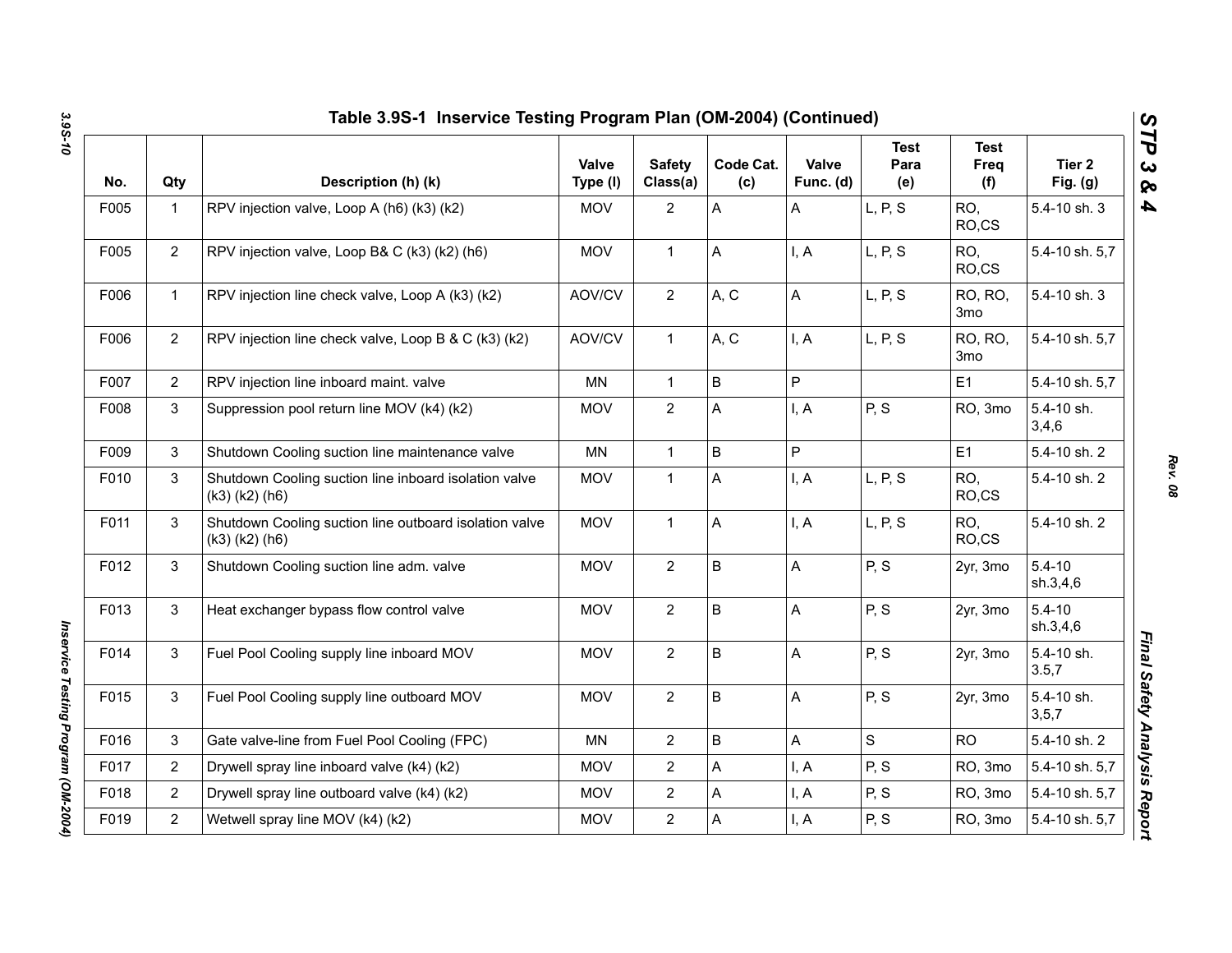|      |              | Table 3.9S-1 Inservice Testing Program Plan (OM-2004) (Continued) |                   |                           |                  |                    |                            |                            |                        |
|------|--------------|-------------------------------------------------------------------|-------------------|---------------------------|------------------|--------------------|----------------------------|----------------------------|------------------------|
| No.  | Qty          | Description (h) (k)                                               | Valve<br>Type (I) | <b>Safety</b><br>Class(a) | Code Cat.<br>(c) | Valve<br>Func. (d) | <b>Test</b><br>Para<br>(e) | <b>Test</b><br>Freq<br>(f) | Tier 2<br>Fig. (g)     |
| F020 | 3            | RHR pump min flow bypass line check valve                         | CV                | $\overline{2}$            | C                | A                  | $\mathbf S$                | 3 <sub>mo</sub>            | $5.4 - 10$<br>sh.3,4,6 |
| F021 | $\mathbf{3}$ | RHR pump min flow bypass line MOV (k4)                            | <b>MOV</b>        | $\overline{2}$            | A                | I, A               | P, S                       | RO, 3mo                    | $5.4 - 10$<br>sh.3,4,6 |
| F022 | $\mathbf{3}$ | Discharge line fill pump suction line valve                       | <b>MN</b>         | $\overline{2}$            | $\sf B$          | P                  |                            | E1                         | $5.4 - 10$<br>sh.3,4,6 |
| F023 | 3            | Fill pump discharge line check valve                              | <b>CV</b>         | $\overline{2}$            | C                | A                  | S                          | 3 <sub>mo</sub>            | $5.4 - 10$<br>sh.3,4,6 |
| F024 | 3            | Fill pump discharge line stop check valve                         | CV                | $\overline{2}$            | C                | A                  | $\mathbf S$                | 3 <sub>mo</sub>            | $5.4 - 10$<br>sh.3,4,6 |
| F025 | 3            | Fill pump minimum flow line globe valve                           | <b>MN</b>         | $\overline{2}$            | $\sf B$          | $\mathsf{P}$       |                            | E1                         | $5.4 - 10$<br>sh.3,4,6 |
| F026 | 3            | RHR pump suction to High Conductivity Waste (HCW)                 | MN                | $\overline{2}$            | B                | P                  |                            | E1                         | $5.4 - 10$<br>sh.3,4,6 |
| F027 | 3            | Bypass line around the check valve MPL E11-F002                   | <b>MN</b>         | $\overline{2}$            | B                | P                  |                            | E1                         | $5.4 - 10$<br>sh.3,4,6 |
| F028 | 3            | Heat Exchanger outlet line relief valve                           | <b>RV</b>         | $\overline{2}$            | C                | A                  | ${\sf R}$                  | 5yr                        | $5.4 - 10$<br>sh.3,4,6 |
| F029 | $\mathbf{3}$ | Inboard reactor well drain line valve                             | <b>MOV</b>        | $\overline{2}$            | $\sf B$          | P                  |                            | E <sub>1</sub>             | $5.4 - 10$<br>sh.3,4,6 |
| F030 | 3            | Drain to radwaste valve                                           | <b>MOV</b>        | $\overline{2}$            | B                | P                  |                            | E1                         | $5.4 - 10$<br>sh.3,4,6 |
| F031 | $\mathbf{3}$ | Outboard reactor well drain line valve (to SP) (k4) (k2)          | <b>MOV</b>        | $\overline{2}$            | A                | I, P               | $\mathsf{P}$               | <b>RO</b>                  | $5.4 - 10$<br>sh.3,4,6 |
| F032 | $\mathbf{3}$ | Shutoff valve-line from MUWC                                      | <b>MN</b>         | $\overline{2}$            | B                | P                  |                            | E <sub>1</sub>             | $5.4 - 10$<br>sh.3,5,7 |
| F033 | $\mathbf{3}$ | Check valve in the line from MUWC                                 | CV                | $\overline{2}$            | C                | A                  | $\mathbf S$                | 3mo                        | $5.4 - 10$<br>sh.3,5,7 |
| F034 | $\mathbf{1}$ | RPV injection line vent/test line inboard valve, Loop A           | <b>MN</b>         | $\overline{2}$            | $\sf B$          | P                  |                            | E1                         | 5.4-10 sh. 3           |

3.95-11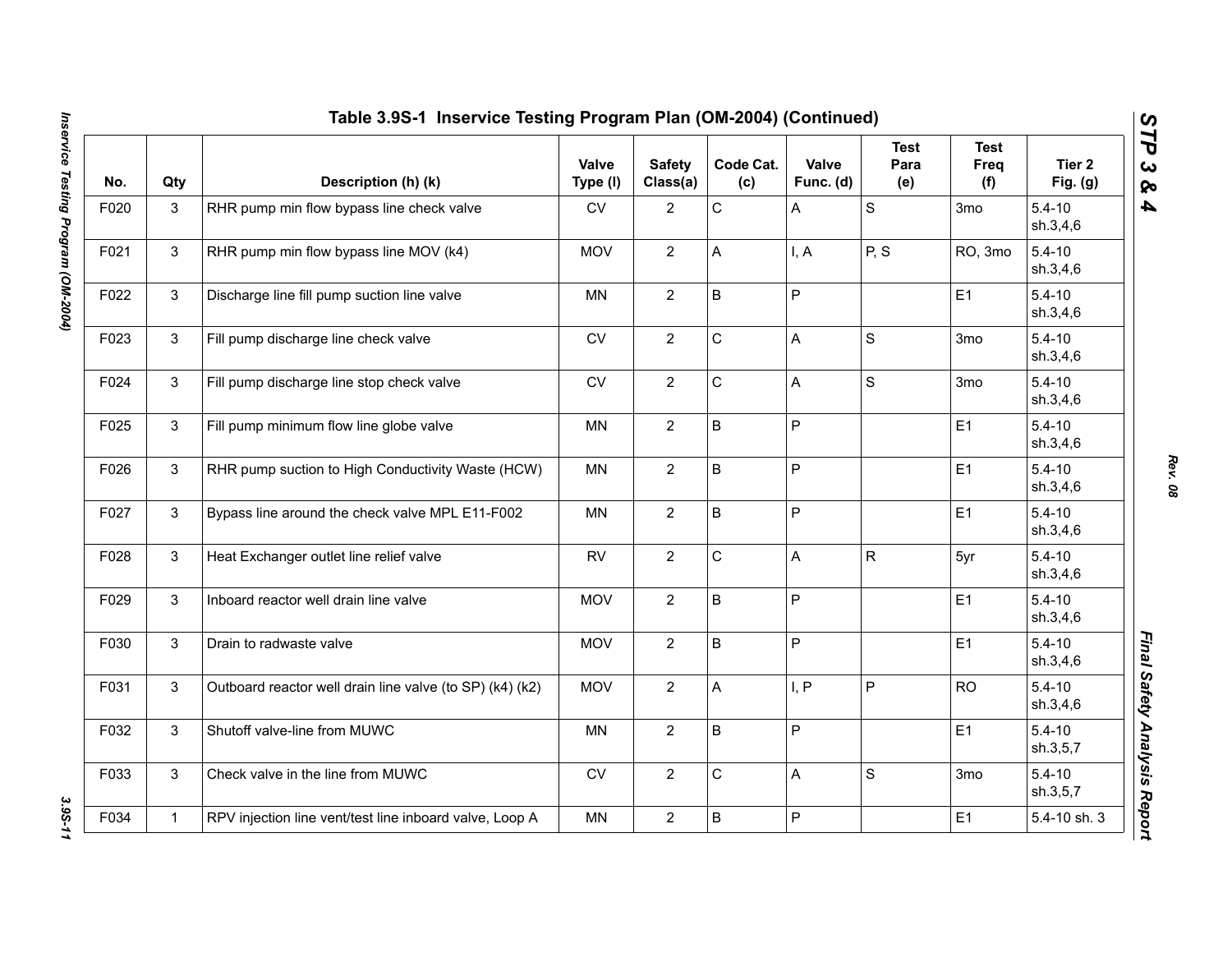| No.  | Qty            | Description (h) (k)                                                  | Valve<br>Type (I) | <b>Safety</b><br>Class(a) | Code Cat.<br>(c) | Valve<br>Func. (d) | <b>Test</b><br>Para<br>(e) | <b>Test</b><br>Freq<br>(f) | Tier <sub>2</sub><br>Fig. (g) |
|------|----------------|----------------------------------------------------------------------|-------------------|---------------------------|------------------|--------------------|----------------------------|----------------------------|-------------------------------|
| F034 | $\overline{2}$ | RPV injection line vent/test line inboard valve, Loop B&C            | <b>MN</b>         | 1                         | B                | P                  |                            | E1                         | 5.4-10 sh. 5,7                |
| F036 | $\mathbf{1}$   | Press equal valve around check valve E11-F006, Loop<br>A(k3)         | <b>AOV</b>        | $\overline{2}$            | Α                | P                  | L                          | <b>RO</b>                  | 5.4-10 sh. 3                  |
| F036 | $\overline{2}$ | Press equal valve around check valve E11-F006, Loop<br>B&C (k3) (k2) | <b>AOV</b>        | $\mathbf{1}$              | A                | $\mathsf{P}$       | L, P                       | RO, RO                     | 5.4-10 sh. 5,7                |
| F037 | 3              | Shutdown cooling suction line test line (k3)                         | MN                | $\mathbf{1}$              | A                | P                  | L                          | <b>RO</b>                  | 5.4-10 sh. 2                  |
| F039 | 3              | Relief valve around the MOV MPL E11-F011                             | <b>RV</b>         | 1                         | C                | A                  | R                          | 5yr                        | 5.4-10 sh. 2                  |
| F040 | 3              | Shutoff valve-line from MUWC                                         | MN                | $\overline{2}$            | B                | $\mathsf{P}$       |                            | E1                         | 5.4-10 sh. 2                  |
| F041 | 3              | Check valve line from Make-Up Water Condenser<br>(MUWC)              | CV                | $\overline{2}$            | C                | A                  | S                          | 3 <sub>mo</sub>            | 5.4-10 sh. 2                  |
| F042 | 3              | Shutdown Cooling Mode suction line relief valve                      | <b>RV</b>         | $\overline{2}$            | C                | A                  |                            | E <sub>1</sub>             | $5.4 - 10$<br>sh.3,4,6        |
| F043 | 3              | HX outlet to the Sampling System (SS) test inboard<br>valve          | SOV               | $\overline{2}$            | B                | P                  |                            | E1                         | $5.4 - 10$<br>sh.3,4,6        |
| F045 | $\mathbf{1}$   | HX outlet to the PASS-inboard valve                                  | <b>MOV</b>        | $\overline{2}$            | B                | A                  | P, S                       | 2yr, 3mo                   | 5.4-10 sh. 3                  |
| F046 | $\mathbf{1}$   | HX outlet to the PASS-outboard valve                                 | <b>MOV</b>        | $\overline{2}$            | B                | A                  | P, S                       | 2yr, 3mo                   | 5.4-10 sh. 3                  |
| F047 | $\overline{2}$ | Shutoff -line from MUWC                                              | <b>MN</b>         | $\overline{2}$            | B                | P                  |                            | E1                         | 5.4-10 sh. 5,7                |
| F048 | $\overline{2}$ | Check valve line from MUWC                                           | <b>CV</b>         | $\overline{2}$            | C                | PA                 |                            | E1                         | 5.4-10 sh. 5,7                |
| F049 | $\overline{2}$ | Drywell spray line vent & test line inboard valve                    | MN                | $\overline{2}$            | B                | P                  |                            | E1                         | 5.4-10 sh. 5,7                |
| F051 | 3              | Fill pump discharge line relief valve                                | <b>RV</b>         | $\overline{2}$            | C                | A                  | R                          | 10yr                       | $5.4 - 10$<br>sh.3,4,6        |
| F052 | $\mathbf{1}$   | Drain line for the suppression pool                                  | <b>MN</b>         | $\overline{2}$            | B                | P                  |                            | E1                         | 5.4-10 sh. 4                  |
| F101 | $\mathbf{1}$   | AC independent water addition input valve                            | <b>MN</b>         | $\overline{2}$            | B                | $\mathsf{A}$       | S                          | 2yr                        | 5.4-10 sh. 7                  |
| F102 | $\mathbf{1}$   | AC independent water addition input valve                            | <b>MN</b>         | $\overline{2}$            | B                | A                  | S                          | 2yr                        | 5.4-10 sh. 7                  |
| F500 | 3              | Heat exchanger inlet drain line inboard valve                        | MN                | $\overline{c}$            | B                | ${\sf P}$          |                            | E <sub>1</sub>             | $5.4 - 10$<br>sh.3,4,6        |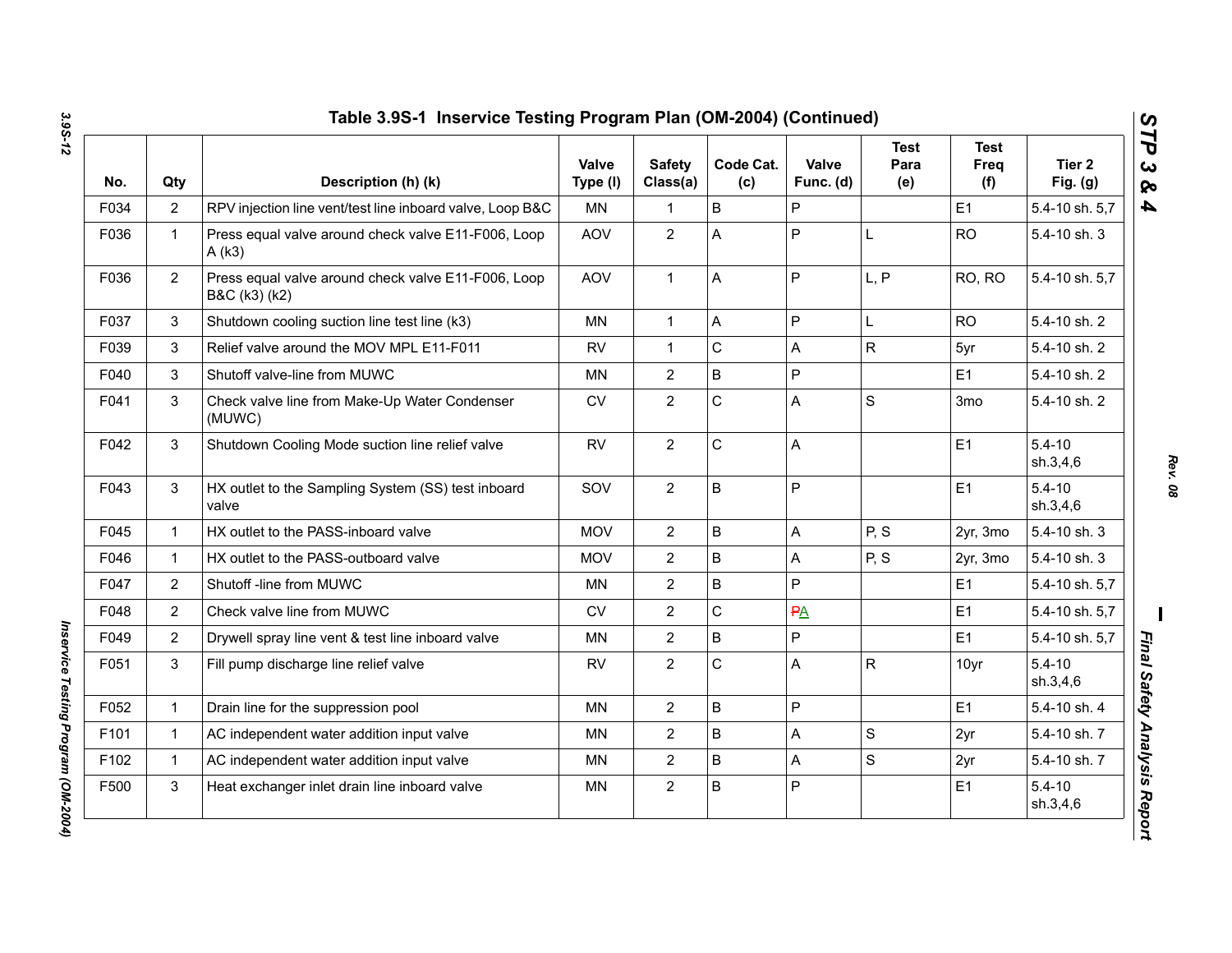| No.  | Qty            | Description (h) (k)                                 | Valve<br>Type (I) | <b>Safety</b><br>Class(a) | Code Cat.<br>(c) | Valve<br>Func. (d) | <b>Test</b><br>Para<br>(e) | <b>Test</b><br>Freq<br>(f) | Tier <sub>2</sub><br>Fig. $(g)$ |
|------|----------------|-----------------------------------------------------|-------------------|---------------------------|------------------|--------------------|----------------------------|----------------------------|---------------------------------|
| F502 | 3              | HX outlet line drain line inboard valve             | MN                | $\overline{2}$            | B                | $\mathsf{P}$       |                            | E <sub>1</sub>             | $5.4 - 10$<br>sh.3,4,6          |
| F504 | 3              | RPV injection line vent line inboard valve          | MN                | $\overline{2}$            | B                | P                  |                            | E1                         | $5.4 - 10$<br>sh.3,5,7          |
| F506 | $\mathbf{1}$   | RPV injection line drain line inboard valve         | <b>MN</b>         | $\overline{2}$            | B                | P                  |                            | E1                         | 5.4-10 sh. 3                    |
| F506 | $\overline{2}$ | RPV injection line drain line inboard valve         | <b>MN</b>         | $\mathbf{1}$              | B                | P                  |                            | E1                         | 5.4-10 sh. 5,7                  |
| F508 | 3              | Shutdown Cooling suction line vent line valve       | <b>MN</b>         | $\overline{2}$            | B                | $\mathsf{P}$       |                            | E1                         | 5.4-10 sh. 2                    |
| F509 | $\overline{2}$ | Vent valve-FPC return line                          | <b>MN</b>         | $\overline{2}$            | B                | P                  |                            | E <sub>1</sub>             | 5.4-10 sh. 5,7                  |
| F511 | $\overline{2}$ | Drywell spray line inboard drain line valve         | <b>MN</b>         | $\overline{2}$            | B                | P                  |                            | E1                         | 5.4-10 sh. 5,7                  |
| F513 | $\overline{2}$ | Drywell spray line inboard drain line valve         | <b>MN</b>         | $\overline{2}$            | B                | $\mathsf{P}$       |                            | E1                         | 5.4-10 sh. 5,7                  |
| F515 | $\overline{2}$ | Wetwell spray line inboard drain line valve         | <b>MN</b>         | $\overline{2}$            | B                | P                  |                            | E1                         | 5.4-10 sh. 5,7                  |
| F517 | 3              | RHR pump min flow line drain line inboard valve     | <b>MN</b>         | $\overline{2}$            | B                | P                  |                            | E1                         | $5.4 - 10$<br>sh.3,4,6          |
| F700 | $\mathfrak{S}$ | RHR pump suction line pressure instrument line      | MN                | $\overline{2}$            | B                | P                  |                            | E1                         | $5.4 - 10$<br>sh.3,4,6          |
| F701 | 3              | RHR pump suction line pressure instrument line      | <b>MN</b>         | $\overline{2}$            | B                | $\mathsf{P}$       |                            | E1                         | $5.4 - 10$<br>sh.3,4,6          |
| F702 | 3              | RHR pump discharge line pressure instrument line    | <b>MN</b>         | $\overline{2}$            | B                | P                  |                            | E1                         | $5.4 - 10$<br>sh.3,4,6          |
| F704 | 3              | RHR pump discharge line pressure instrument line    | MN                | $\mathbf{2}$              | B                | P                  |                            | E <sub>1</sub>             | $5.4 - 10$<br>sh.3,4,6          |
| F706 | 3              | RHR pump discharge line pressure instrument line    | MN                | $\overline{2}$            | B                | P                  |                            | E1                         | $5.4 - 10$<br>sh.3,4,6          |
| F707 | 3              | RHR pump discharge line pressure instrument line    | <b>MN</b>         | $\overline{2}$            | B                | P                  |                            | E1                         | $5.4 - 10$<br>sh.3,4,6          |
| F708 | 3              | FT MPL E11-FT008 instrument line inboard root valve | MN                | $\overline{2}$            | B                | $\mathsf{P}$       |                            | E1                         | $5.4 - 10$<br>sh.3,4,6          |

3.95-13

*Rev. 08*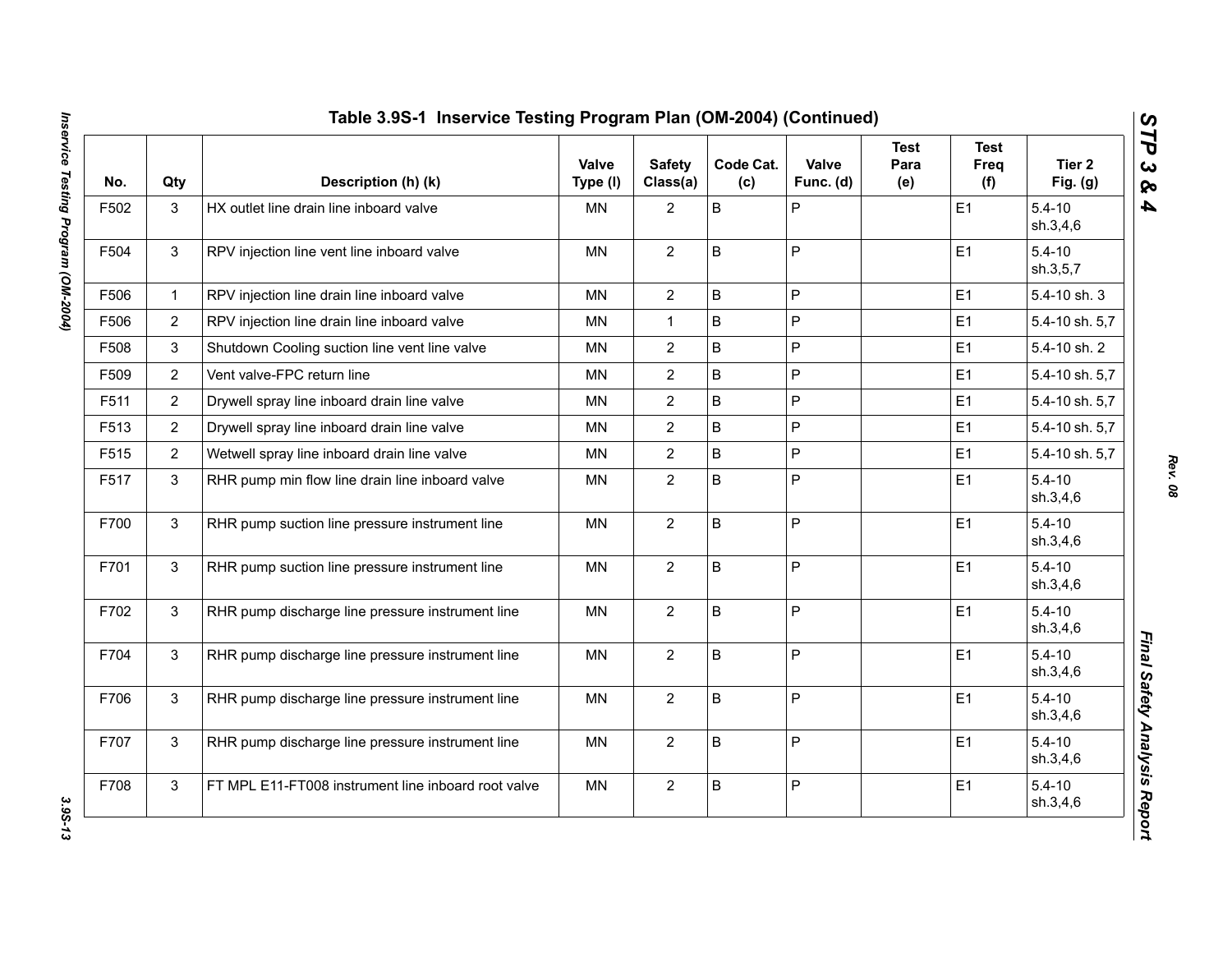| No.  | Qty            | Description (h) (k)                                            | Valve<br>Type (I) | <b>Safety</b><br>Class(a) | Code Cat.<br>(c) | Valve<br>Func. (d) | <b>Test</b><br>Para<br>(e) | <b>Test</b><br>Freq<br>(f)  | Tier 2<br>Fig. $(g)$   |
|------|----------------|----------------------------------------------------------------|-------------------|---------------------------|------------------|--------------------|----------------------------|-----------------------------|------------------------|
| F709 | 3              | FT MPL E11-FT008 instrument line outboard root valve           | MN                | $\overline{2}$            | B                | P                  |                            | E <sub>1</sub>              | $5.4 - 10$<br>sh.3,4,6 |
| F710 | 3              | FT MPL E11-FT008 instrument line inboard root valve            | <b>MN</b>         | $\overline{2}$            | B                | $\mathsf{P}$       |                            | E1                          | $5.4 - 10$<br>sh.3,4,6 |
| F711 | 3              | FT MPL E11-FT008 instrument line outboard root valve           | <b>MN</b>         | $\overline{2}$            | B                | $\mathsf{P}$       |                            | E1                          | $5.4 - 10$<br>sh.3,4,6 |
| F712 | 3              | Shutdown Cooling Mode suction line pressure<br>instrument line | <b>MN</b>         | $\overline{2}$            | B                | $\mathsf{P}$       |                            | E1                          | $5.4 - 10$<br>sh.3,4,6 |
| F713 | 3              | Fill pump suction line instrument line valve                   | <b>MN</b>         | $\overline{2}$            | B                | $\mathsf{P}$       |                            | E1                          | $5.4 - 10$<br>sh.3,4,6 |
| F714 | $\mathbf{1}$   | Discharge to radwaste flow instrument line                     | MN                | $\overline{2}$            | B                | P                  |                            | E <sub>1</sub>              | 5.4-10 sh. 4           |
| F716 | $\mathbf{1}$   | Discharge to radwaste flow instrument line                     | ΜN                | $\overline{2}$            | B                | $\sf P$            |                            | E1                          | 5.4-10 sh. 4           |
| F718 | 3              | Fill pump discharge line check valve test point                | MN                | $\overline{2}$            | B                | P                  |                            | E1                          | 5.4-10 sh.<br>3,4,6    |
| F720 | 3              | Fill pump discharge line check valve test point                | <b>MN</b>         | $\overline{2}$            | B                | P                  |                            | E1                          | 5.4-10 sh.<br>3,4,6    |
|      |                | E22 High Pressure Core Flooder System Valves                   |                   |                           |                  |                    |                            |                             |                        |
| F001 | $\overline{2}$ | Condensate Storage Tank (CST) suction line MOV                 | <b>MOV</b>        | 2                         | B                | A                  | P, S                       | $2yr, \frac{2yr}{r}$<br>3mo | 6.3-7 sh. 2            |
| F002 | $\overline{2}$ | CST suction line check valve                                   | CV                | $\overline{2}$            | $\mathsf C$      | A                  | S                          | 3 <sub>mo</sub>             | 6.3-7 sh. 2            |
| F003 | $\overline{2}$ | HPCF System injection valve (k3) (k2) (h6)                     | <b>MOV</b>        | $\mathbf{1}$              | A                | I, A               | L, P, S                    | RO,<br>RO.CS                | 6.3-7 sh. 1            |
| F004 | $\overline{2}$ | HPCF System inboard check valve (k3) (k2)                      | AOV/CV            | $\mathbf{1}$              | A, C             | I, A               | L, P, S                    | RO, RO,<br>3 <sub>mo</sub>  | 6.3-7 sh. 1            |
| F005 | $\overline{2}$ | Pump discharge line inboard maintenance valve                  | <b>MN</b>         | $\mathbf{1}$              | B                | P                  |                            | E1                          | 6.3-7 sh. 1            |
| F006 | $\overline{2}$ | Suppression pool suction line MOV (k4) (k2)                    | <b>MOV</b>        | $\overline{2}$            | А                | I, A               | P, S                       | RO, 3mo                     | 6.3-7 sh. 2            |
| F007 | $\overline{2}$ | Suppression pool suction line check valve                      | CV                | $\overline{2}$            | C                | A                  | S                          | 3 <sub>mo</sub>             | 6.3-7 sh. 2            |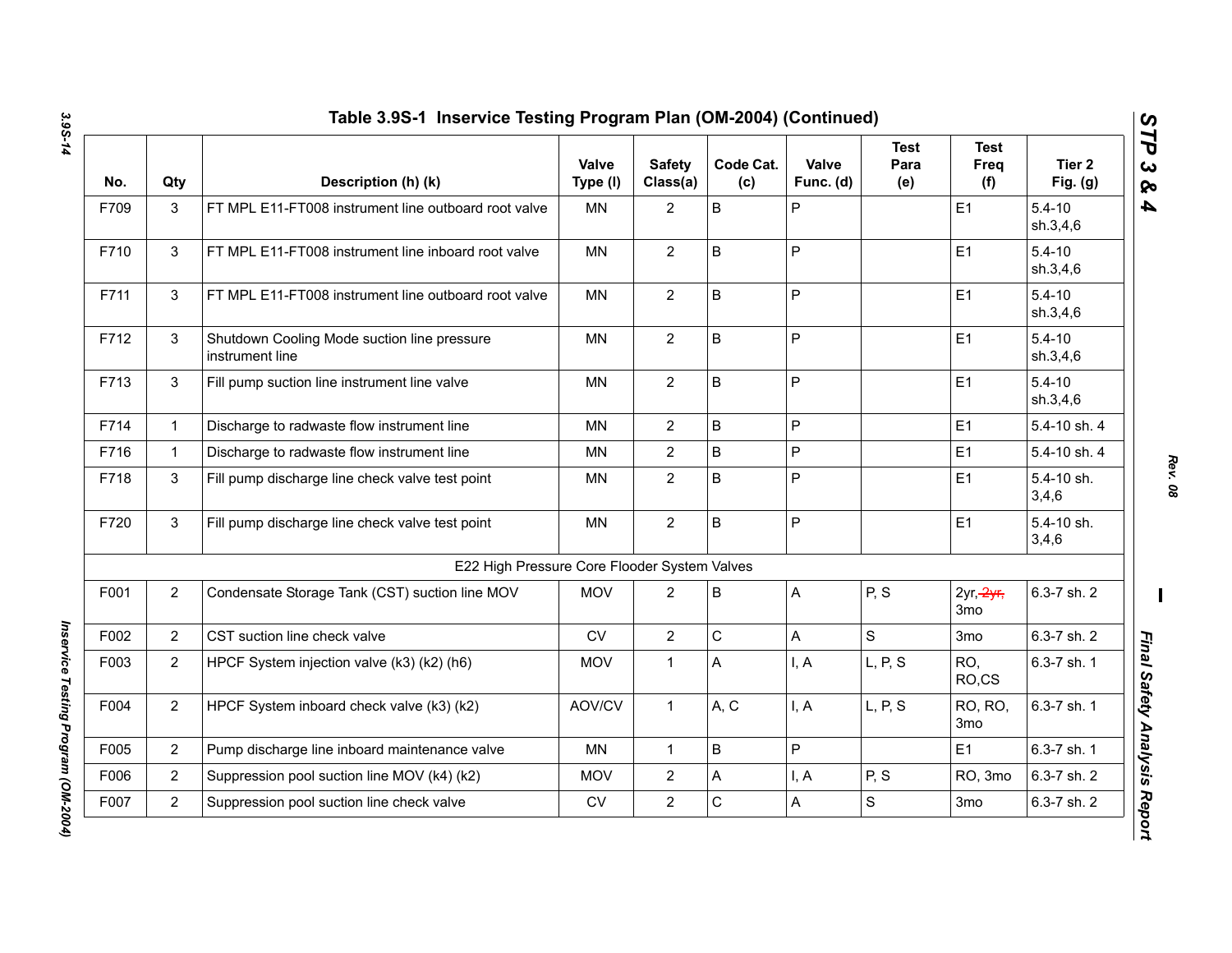|      |                | Table 3.9S-1 Inservice Testing Program Plan (OM-2004) (Continued) |                   |                           |                  |                    |                            |                            |                      |
|------|----------------|-------------------------------------------------------------------|-------------------|---------------------------|------------------|--------------------|----------------------------|----------------------------|----------------------|
| No.  | Qty            | Description (h) (k)                                               | Valve<br>Type (I) | <b>Safety</b><br>Class(a) | Code Cat.<br>(c) | Valve<br>Func. (d) | <b>Test</b><br>Para<br>(e) | <b>Test</b><br>Freq<br>(f) | Tier 2<br>Fig. $(g)$ |
| F008 | $\overline{2}$ | Test return line inboard valve                                    | <b>MOV</b>        | $\overline{2}$            | B                | Α                  | P, S                       | 2yr, 3mo                   | 6.3-7 sh. 2          |
| F009 | $\overline{2}$ | Test return line outboard valve (k4) (k2)                         | <b>MOV</b>        | $\overline{2}$            | A                | I, A               | P, S                       | RO, 3mo                    | 6.3-7 sh. 2          |
| F010 | $\overline{2}$ | Pump minimum flow bypass line MOV (k4) (k2)                       | <b>MOV</b>        | $\overline{2}$            | A                | I, A               | P, S                       | RO, 3mo                    | 6.3-7 sh. 2          |
| F011 | $\overline{2}$ | Bypass line shutoff valve around check valve E22-F002             | MN                | $\overline{2}$            | B                | P                  |                            | E1                         | 6.3-7 sh. 2          |
| F012 | $\overline{2}$ | HPCI pump suction line drain line to HCW                          | <b>MN</b>         | $\overline{2}$            | B                | P                  |                            | E1                         | 6.3-7 sh. 2          |
| F014 | $\overline{2}$ | Pump discharge line fill line outboard check valve                | <b>CV</b>         | $\overline{2}$            | $\mathsf{C}$     | A                  | S                          | 3mo                        | 6.3-7 sh. 1          |
| F015 | $\overline{2}$ | Pump discharge line fill line outboard check valve                | <b>CV</b>         | $\overline{2}$            | C                | A                  | $\mathbf S$                | 3mo                        | 6.3-7 sh. 1          |
| F017 | $\overline{2}$ | Pump discharge line test and vent line inboard valve              | <b>MN</b>         | $\mathbf{1}$              | B                | P                  |                            | E1                         | 6.3-7 sh. 1          |
| F019 | $\overline{2}$ | Pressure equalizing valve around check valve E22-F004             | <b>MOV</b>        | $\mathbf{1}$              | A                | P                  | L, P                       | RO, RO                     | 6.3-7 sh. 1          |
| F020 | $\overline{2}$ | Suppression pool suction line relief valve                        | <b>RV</b>         | $\mathbf{2}$              | C                | A                  | R                          | 10yr                       | 6.3-7 sh. 2          |
| F021 | $\overline{2}$ | Pump discharge check valve                                        | <b>CV</b>         | $\mathbf{2}$              | C                | A                  | S                          | 3mo                        | 6.3-7 sh. 2          |
| F022 | 2              | Suppression pool suction line test line valve                     | <b>MN</b>         | $\overline{2}$            | $\overline{B}$   | P                  |                            | E1                         | 6.3-7 sh. 2          |
| F023 | $\overline{2}$ | Pump discharge line test line valve                               | <b>MN</b>         | $\overline{2}$            | B                | P                  |                            | E1                         | 6.3-7 sh. 2          |
| F500 | $\overline{2}$ | Pump discharge line high point vent inboard valve                 | MN                | $\overline{2}$            | B                | P                  |                            | E1                         | 6.3-7 sh. 1          |
| F502 | 2              | Pump discharge line drywell test line inboard valve               | <b>MN</b>         | $\overline{2}$            | B                | P                  |                            | E <sub>1</sub>             | 6.3-7 sh. 1          |
| F700 | $\overline{2}$ | Pump suction line pressure instrument line root valve             | MN                | $\mathbf{2}$              | B                | P                  |                            | E1                         | 6.3-7 sh. 2          |
| F701 | $\overline{2}$ | Pump suction line pressure instrument line root valve             | <b>MN</b>         | $\mathbf{2}$              | B                | P                  |                            | E1                         | 6.3-7 sh. 2          |
| F702 | $\overline{2}$ | Pump discharge line pressure instrument line inboard<br>valve     | MN                | $\overline{2}$            | B                | P                  |                            | E1                         | 6.3-7 sh. 2          |
| F704 | $\overline{2}$ | Pump discharge line pressure instrument line inboard<br>valve     | <b>MN</b>         | $\overline{2}$            | B                | P                  |                            | E1                         | 6.3-7 sh. 2          |
| F705 | $\overline{2}$ | Pump discharge line pressure instrument line outboard<br>valve    | <b>MN</b>         | $\mathbf{2}$              | B                | P                  |                            | E1                         | 6.3-7 sh. 2          |
| F706 | 2              | Pump discharge line flow instrument line inboard valve            | <b>MN</b>         | $\overline{2}$            | B                | P                  |                            | E1                         | 6.3-7 sh. 1          |
| F707 | $\overline{2}$ | Pump discharge line flow instrument line outboard valve           | <b>MN</b>         | $\mathbf{2}$              | B                | P                  |                            | E1                         | 6.3-7 sh. 1          |

3.95-15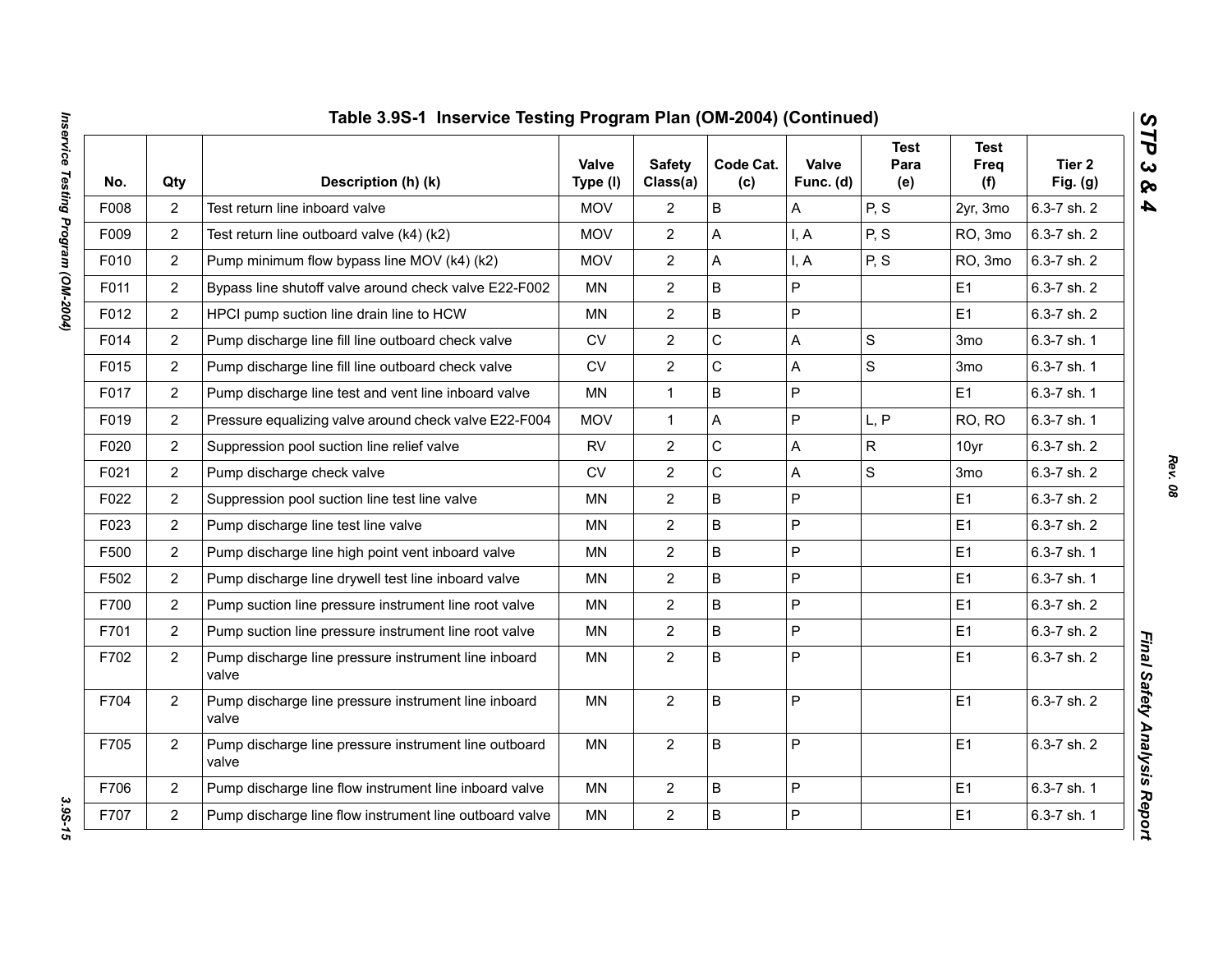| No.  | Qty            | Description (h) (k)                                                           | Valve<br>Type (I) | <b>Safety</b><br>Class(a) | Code Cat.<br>(c) | Valve<br>Func. (d) | <b>Test</b><br>Para<br>(e) | <b>Test</b><br>Freq<br>(f) | Tier <sub>2</sub><br>Fig. $(g)$ |
|------|----------------|-------------------------------------------------------------------------------|-------------------|---------------------------|------------------|--------------------|----------------------------|----------------------------|---------------------------------|
| F708 | 2              | Pump discharge line flow instrument line inboard valve                        | <b>MN</b>         | $\overline{2}$            | B                | P                  |                            | E1                         | 6.3-7 sh. 1                     |
| F709 | 2              | Pump discharge line flow instrument line outboard valve                       | MN                | $\overline{2}$            | B                | $\overline{P}$     |                            | E1                         | 6.3-7 sh. 1                     |
|      |                | E31 Leak Detection and Isolation System Valves                                |                   |                           |                  |                    |                            |                            |                                 |
| F001 | $\mathbf 1$    | Drywell fission product monitoring line maintenance<br>valve                  | MN                | $\overline{2}$            | B                | P                  |                            | E1                         | 5.2-8 sh. 9                     |
| F002 | $\mathbf{1}$   | Drywell fission product monitoring line inboard isolation<br>valve (k1) (k2)  | AOV               | $\overline{2}$            | A                | I, A               | L, P, S                    | RO, RO,<br>3 <sub>mo</sub> | 5.2-8 sh. 9                     |
| F003 | $\mathbf{1}$   | Drywell fission product monitoring line outboard isolation<br>valve (k1) (k2) | AOV               | $\overline{2}$            | A                | I, A               | L, P, S                    | RO, RO,<br>3 <sub>mo</sub> | 5.2-8 sh. 9                     |
| F004 | $\mathbf{1}$   | Drywell fission product monitoring line outboard isolation<br>valve (k1) (k2) | AOV               | $\mathbf{2}$              | A                | I, A               | L, P, S                    | RO, RO,<br>3 <sub>mo</sub> | 5.2-8 sh. 9                     |
| F005 | $\mathbf{1}$   | Drywell fission product monitoring line inboard isolation<br>valve (k1) (k2)  | AOV               | $\mathbf{2}$              | А                | I, A               | L, P, S                    | RO, RO,<br>3 <sub>mo</sub> | 5.2-8 sh. 9                     |
| F006 | $\mathbf{1}$   | Drywell fission product monitoring line maintenance<br>valve                  | <b>MN</b>         | $\overline{2}$            | B                | P                  |                            | E1                         | 5.2-8 sh. 9                     |
| F701 | $\overline{4}$ | RCIC instrument line manual maintenance valve                                 | <b>MN</b>         | $\overline{2}$            | B                | P                  |                            | E1                         | 5.2-8 sh. 6                     |
| F702 | $\overline{4}$ | RCIC instrument line isolation excess flow check valve<br>$(h3.5)$ $(k4)$     | <b>CV</b>         | $\overline{2}$            | A, C             | I, A               | $\mathsf S$                | <b>RO</b>                  | 5.2-8 sh. 6                     |
| F703 | $\overline{4}$ | RCIC instrument line manual maintenance valve                                 | <b>MN</b>         | $\overline{2}$            | B                | P                  |                            | E1                         | 5.2-8 sh. 6                     |
| F704 | 4              | RCIC instrument line isolation excess flow check valve<br>$(h3.5)$ (k4)       | <b>CV</b>         | $\overline{2}$            | A, C             | I, A               | $\mathbf S$                | <b>RO</b>                  | 5.2-8 sh. 6                     |
|      |                | E51 Reactor Core Isolation Cooling System Valves                              |                   |                           |                  |                    |                            |                            |                                 |
| F001 | 1              | Condensate Storage Tank (CST) suction line MOV                                | <b>MOV</b>        | 2                         | B                | Α                  | P, S                       | 2yr, 3mo                   | 5.4-8 sh. 1                     |
| F002 | $\mathbf 1$    | CST suction line check valve                                                  | <b>CV</b>         | $\overline{2}$            | C                | Α                  | $\mathsf{s}$               | 3 <sub>mo</sub>            | 5.4-8 sh. 1                     |
| F003 | $\mathbf 1$    | RCIC pump discharge line check valve                                          | CV                | $\overline{2}$            | C                | Α                  | P, S                       | 2yr, 3mo                   | 5.4-8 sh. 1                     |
| F004 | 1              | RCIC System injection valve (k3) (k2) (h6)                                    | <b>MOV</b>        | $\mathbf{2}$              | A                | A                  | L, P, S                    | RO,<br>RO,CS               | 5.4-8 sh. 1                     |

*Inservice Testing Program (OM-2004)* 

Inservice Testing Program (OM-2004)

*Rev. 08*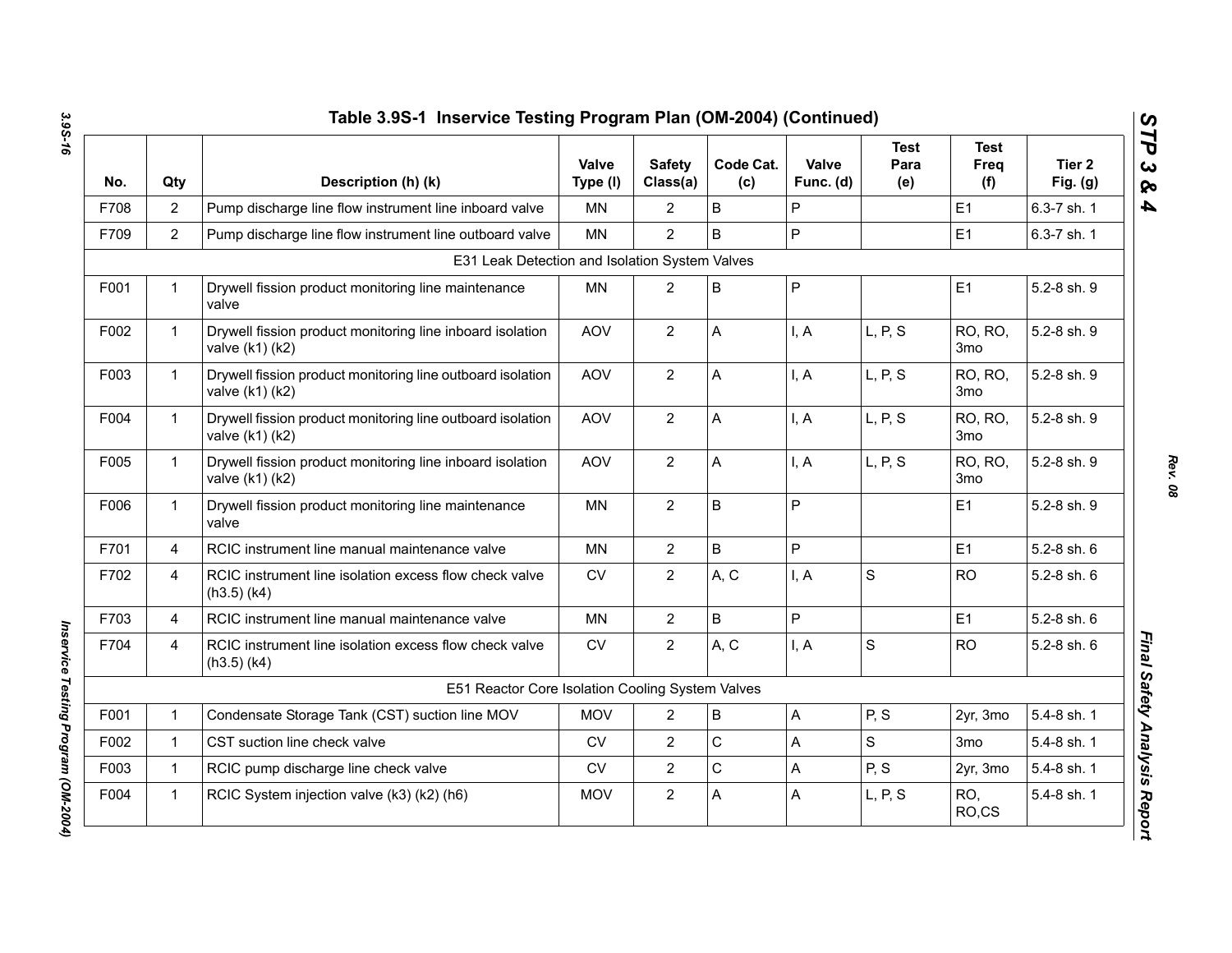|      |              | Table 3.9S-1 Inservice Testing Program Plan (OM-2004) (Continued) |                   |                           |                  |                    |                            |                            |                      |
|------|--------------|-------------------------------------------------------------------|-------------------|---------------------------|------------------|--------------------|----------------------------|----------------------------|----------------------|
| No.  | Qty          | Description (h) (k)                                               | Valve<br>Type (I) | <b>Safety</b><br>Class(a) | Code Cat.<br>(c) | Valve<br>Func. (d) | <b>Test</b><br>Para<br>(e) | <b>Test</b><br>Freq<br>(f) | Tier 2<br>Fig. $(g)$ |
| F005 | $\mathbf{1}$ | RCIC System discharge line testable check valve (k3)<br>(k2)      | AOV/CV            | $\overline{2}$            | A, C             | Α                  | L, P, S                    | RO, RO,<br>3 <sub>mo</sub> | 5.4-8 sh. 1          |
| F006 | $\mathbf{1}$ | Suppression Pool (CSP) suction line MOV (k4) (k2)                 | <b>MOV</b>        | $\overline{2}$            | Α                | I, A               | P, S                       | RO, 3mo                    | 5.4-8 sh. 1          |
| F007 | $\mathbf{1}$ | Suppression Pool (CSP) suction line check valve                   | <b>CV</b>         | $\overline{2}$            | C                | A                  | S                          | 3mo                        | 5.4-8 sh. 1          |
| F008 | $\mathbf{1}$ | RCIC System suppression pool test return line MOV                 | <b>MOV</b>        | 2                         | B                | A                  | P, S                       | 2yr, 3mo                   | 5.4-8 sh. 1          |
| F009 | $\mathbf{1}$ | RCIC System suppression pool test return line MOV (k4)<br>(k2)    | <b>MOV</b>        | $\overline{2}$            | A                | I, A               | P, S                       | RO, 3mo                    | 5.4-8 sh. 1          |
| F010 | $\mathbf{1}$ | RCIC System minimum flow bypass line check valve                  | ${\sf CV}$        | $\overline{2}$            | C                | A                  | P, S                       | 2yr, 3mo                   | 5.4-8 sh. 1          |
| F011 | $\mathbf{1}$ | RCIC System minimum flow bypass line MOV (k4) (k2)                | <b>MOV</b>        | $\overline{2}$            | A                | I, A               | P, S                       | RO, 3mo                    | 5.4-8 sh. 1          |
| F017 | $\mathbf{1}$ | RCIC pump suction line relief valve                               | <b>RV</b>         | $\overline{2}$            | C                | A                  | $\mathsf{R}$               | 10yr                       | 5.4-8 sh. 1          |
| F018 | $\mathbf{1}$ | Valve in the bypass line around check valve E51-F003              | <b>MN</b>         | $\overline{2}$            | B                | $\mathsf{P}$       |                            | E1                         | 5.4-8 sh. 1          |
| F019 | $\mathbf{1}$ | Pump discharge line test line valve                               | <b>MN</b>         | $\overline{2}$            | B                | $\overline{P}$     |                            | E1                         | 5.4-8 sh. 1          |
| F020 | $\mathbf{1}$ | Pump discharge line test line valve                               | <b>MN</b>         | $\overline{2}$            | B                | P                  |                            | E1                         | 5.4-8 sh. 1          |
| F021 | $\mathbf{1}$ | Pump discharge line fill line shutoff valve                       | <b>MN</b>         | $\overline{2}$            | B                | P                  |                            | E1                         | 5.4-8 sh. 1          |
| F022 | $\mathbf{1}$ | Pump discharge line fill line check valve                         | <b>CV</b>         | $\overline{2}$            | C                | A                  | S                          | 3 <sub>mo</sub>            | 5.4-8 sh. 1          |
| F023 | $\mathbf{1}$ | Pump discharge line fill line check valve                         | ${\sf CV}$        | $\overline{2}$            | $\mathsf C$      | A                  | S                          | 3 <sub>mo</sub>            | 5.4-8 sh. 1          |
| F024 | $\mathbf{1}$ | Pump discharge line test line valve                               | <b>MN</b>         | $\overline{2}$            | B                | $\mathsf{P}$       |                            | E1                         | 5.4-8 sh. 1          |
| F025 | $\mathbf{1}$ | Pump discharge line test line valve                               | MN                | $\overline{2}$            | B                | P                  |                            | E1                         | 5.4-8 sh. 1          |
| F026 | $\mathbf{1}$ | Valve in pressure equalizing line around E51-F005                 | <b>AOV</b>        | 2                         | B                | $\overline{P}$     |                            | E1                         | 5.4-8 sh. 1          |
| F027 | $\mathbf{1}$ | Suppression Pool (S/P) suction line test line valve               | <b>MN</b>         | $\overline{2}$            | B                | P                  |                            | E1                         | 5.4-8 sh. 1          |
| F028 | $\mathbf{1}$ | Minimum flow bypass line test line valve                          | MN                | $\overline{2}$            | B                | P                  |                            | E1                         | 5.4-8 sh. 1          |
| F029 | $\mathbf{1}$ | Minimum flow bypass line test line valve                          | MN                | $\overline{2}$            | B                | $\mathsf{P}$       |                            | E1                         | 5.4-8 sh. 1          |
| F033 | $\mathbf{1}$ | Discharge line fill line bypass line shutoff valve                | MN                | $\overline{2}$            | B                | P                  |                            | E1                         | 5.4-8 sh. 1          |
| F035 | $\mathbf{1}$ | Steam supply line isolation valve (k1) (k2)                       | <b>MOV</b>        | $\mathbf{1}$              | A                | I, A               | L, P, S                    | RO, RO,<br>3 <sub>mo</sub> | 5.4-8 sh. 2          |

3.95-17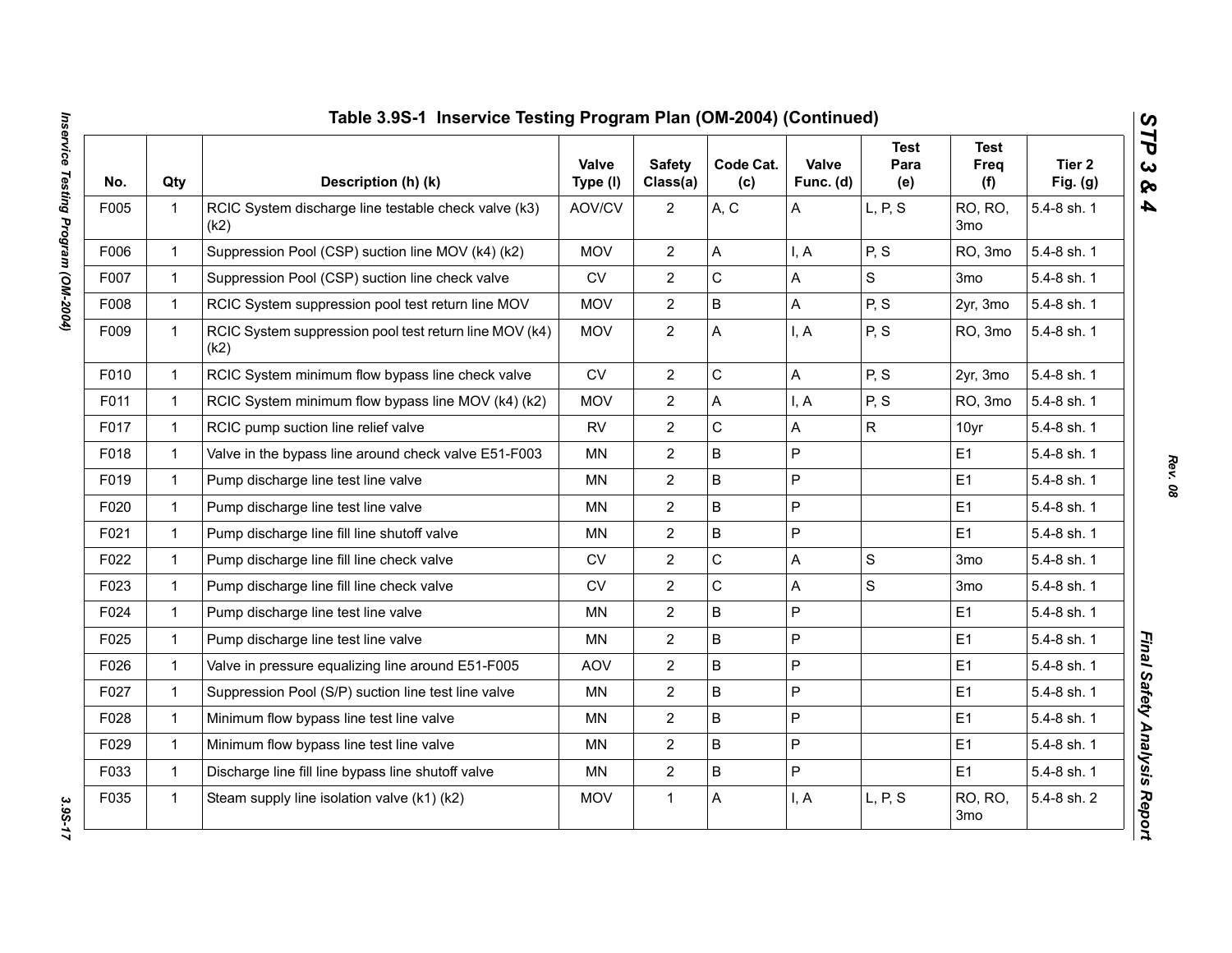| No.  | Qty          | Description (h) (k)                                                   | Valve<br>Type (I) | <b>Safety</b><br>Class(a) | Code Cat.<br>(c) | Valve<br>Func. (d) | Test<br>Para<br>(e) | <b>Test</b><br>Freq<br>(f)   | Tier <sub>2</sub><br>Fig. $(g)$ |
|------|--------------|-----------------------------------------------------------------------|-------------------|---------------------------|------------------|--------------------|---------------------|------------------------------|---------------------------------|
| F036 | $\mathbf{1}$ | Steam supply line isolation valve (k1) (k2)                           | <b>MOV</b>        | $\mathbf{1}$              | A                | I, A               | L, P, S             | RO, RO,<br>3 <sub>mo</sub>   | 5.4-8 sh. 2                     |
| F037 | $\mathbf{1}$ | Steam admission valve                                                 | <b>MOV</b>        | $\overline{2}$            | $\mathsf B$      | A                  | P, S                | 2yr, 3mo                     | 5.4-8 sh. 2                     |
| F038 | $\mathbf{1}$ | Turbine exhaust line check valve                                      | ${\sf CV}$        | $\overline{2}$            | A, C             | I, A               | L, S                | 2yr, 3mo                     | 5.4-8 sh. 1                     |
| F039 | $\mathbf{1}$ | Turbine exhaust line MOV                                              | <b>MOV</b>        | $\overline{2}$            | A                | I, A               | L, P, S             | 2yr, 2yr,<br>3 <sub>mo</sub> | 5.4-8 sh. 1                     |
| F048 | $\mathbf{1}$ | Steam supply line warm-up line valve (k1) (k2)                        | <b>MOV</b>        | $\mathbf{1}$              | A                | I, A               | L, P, S             | RO, RO,<br>3 <sub>mo</sub>   | 5.4-8 sh. 2                     |
| F049 | $\mathbf{1}$ | Steam supply line test line valve                                     | <b>MN</b>         | $\overline{2}$            | $\sf B$          | P                  |                     | E1                           | 5.4-8 sh. 2                     |
| F050 | $\mathbf{1}$ | Steam supply line test line valve                                     | <b>MN</b>         | $\overline{2}$            | B                | P                  |                     | E1                           | 5.4-8 sh. 2                     |
| F053 | $\mathbf{1}$ | Turbine exhaust line test line valve                                  | MN                | $\overline{2}$            | $\sf B$          | P                  |                     | E1                           | 5.4-8 sh. 1                     |
| F054 | $\mathbf{1}$ | Turbine exhaust line vacuum breaker (h1.8)                            | <b>VB</b>         | $\overline{2}$            | $\mathsf C$      | A                  | R                   | <b>RO</b>                    | 5.4-8 sh. 1                     |
| F055 | $\mathbf{1}$ | Turbine exhaust line vacuum breaker (h1.8)                            | <b>VB</b>         | $\overline{2}$            | C                | A                  | $\mathsf{R}$        | <b>RO</b>                    | 5.4-8 sh. 1                     |
| F056 | $\mathbf{1}$ | Steam supply line drain pot drain line test line valve                | MN                | $\overline{2}$            | B                | P                  |                     | E <sub>1</sub>               | 5.4-8 sh. 2                     |
| F057 | $\mathbf{1}$ | Steam supply line drain pot drain line test drain line                | <b>MN</b>         | $\overline{2}$            | B                | P                  |                     | E1                           | 5.4-8 sh. 2                     |
| F500 | $\mathbf{1}$ | Pump discharge line vent line valve                                   | <b>MN</b>         | $\overline{2}$            | $\sf B$          | P                  |                     | E1                           | 5.4-8 sh. 1                     |
| F501 | $\mathbf{1}$ | Pump discharge line vent line valve                                   | <b>MN</b>         | $\overline{2}$            | B                | P                  |                     | E1                           | 5.4-8 sh. 1                     |
| F502 | $\mathbf{1}$ | Pump discharge line drain line valve                                  | MN                | $\overline{2}$            | $\sf B$          | P                  |                     | E1                           | 5.4-8 sh. 1                     |
| F503 | $\mathbf{1}$ | Pump discharge line drain line valve                                  | <b>MN</b>         | $\overline{2}$            | $\sf B$          | P                  |                     | E <sub>1</sub>               | 5.4-8 sh. 1                     |
| F700 | $\mathbf{1}$ | Pump suction line pressure instrumentation instrument<br>root valve   | <b>MN</b>         | $\overline{2}$            | B                | P                  |                     | E1                           | 5.4-8 sh. 1                     |
| F701 | $\mathbf{1}$ | Pump suction line pressure instrumentation instrument<br>root valve   | MN                | $\overline{2}$            | B                | P                  |                     | E1                           | 5.4-8 sh. 1                     |
| F702 | $\mathbf{1}$ | Pump discharge line pressure instrumentation<br>instrument root valve | MN                | $\overline{2}$            | B                | $\mathsf P$        |                     | E1                           | 5.4-8 sh. 1                     |

*Inservice Testing Program (OM-2004)* 

Inservice Testing Program (OM-2004)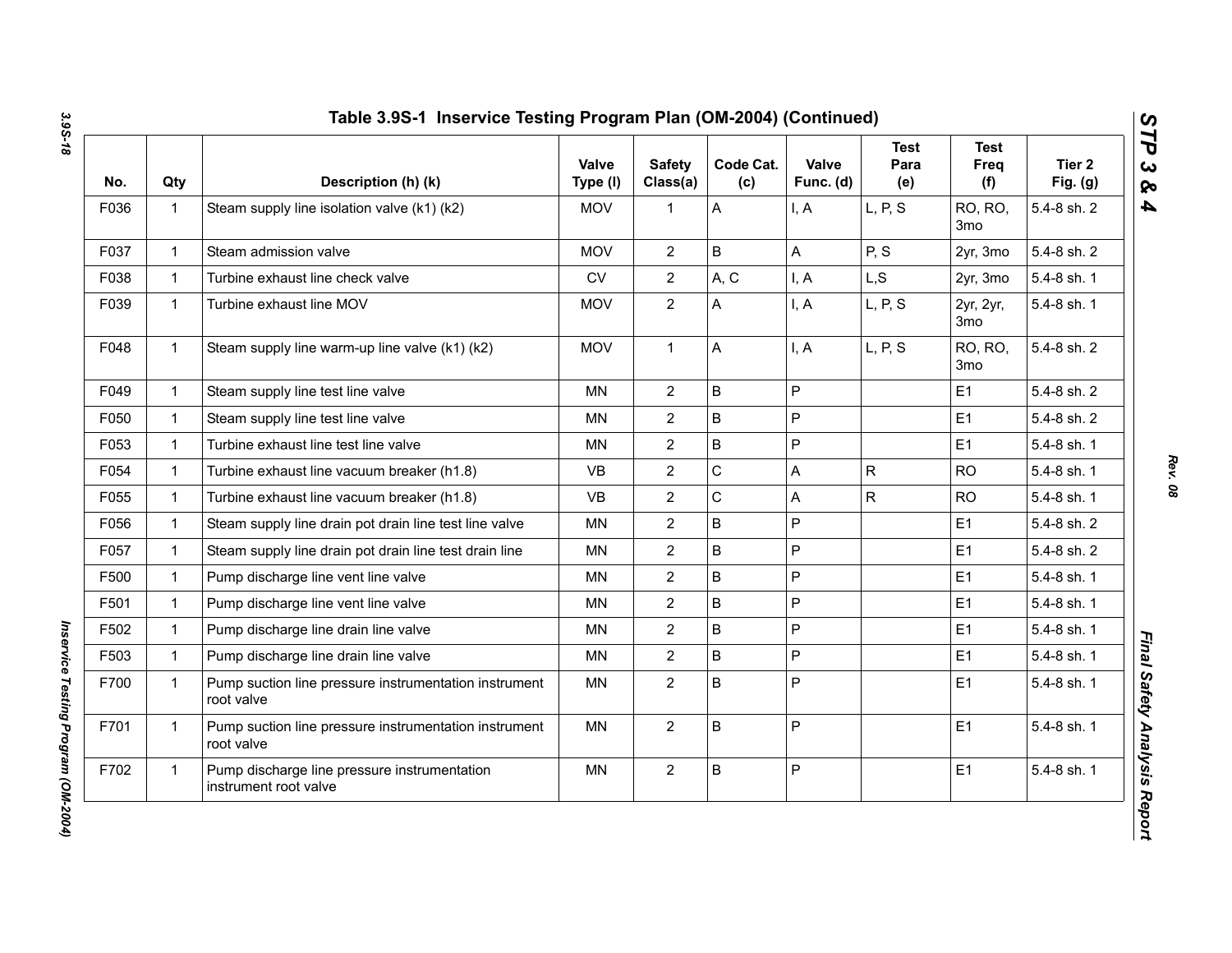| No.  | Qty          | Description (h) (k)                                                    | Valve<br>Type (I) | <b>Safety</b><br>Class(a) | Code Cat.<br>(c) | Valve<br>Func. (d) | <b>Test</b><br>Para<br>(e) | Test<br>Freq<br>(f) | Tier 2<br>Fig. $(g)$ |
|------|--------------|------------------------------------------------------------------------|-------------------|---------------------------|------------------|--------------------|----------------------------|---------------------|----------------------|
| F703 | $\mathbf{1}$ | Pump discharge line pressure instrumentation<br>instrument root valve  | <b>MN</b>         | $\overline{2}$            | $\sf B$          | P                  |                            | E1                  | 5.4-8 sh. 1          |
| F704 | $\mathbf 1$  | Pump discharge line pressure instrumentation<br>instrument root valve  | <b>MN</b>         | $\overline{2}$            | B                | P                  |                            | E1                  | 5.4-8 sh. 1          |
| F705 | $\mathbf{1}$ | Pump discharge line pressure instrumentation<br>instrument root valve  | <b>MN</b>         | $\overline{2}$            | $\mathsf B$      | P                  |                            | E <sub>1</sub>      | 5.4-8 sh. 1          |
| F706 | $\mathbf{1}$ | Pump discharge line flow instrument root valve                         | <b>MN</b>         | $\overline{2}$            | $\sf B$          | P                  |                            | E <sub>1</sub>      | 5.4-8 sh. 1          |
| F707 | $\mathbf 1$  | Pump discharge line flow instrument root valve                         | <b>MN</b>         | $\overline{2}$            | $\sf B$          | P                  |                            | E <sub>1</sub>      | 5.4-8 sh. 1          |
| F708 | $\mathbf{1}$ | Pump discharge line flow instrument root valve                         | <b>MN</b>         | $\overline{2}$            | $\sf B$          | $\mathsf{P}$       |                            | E <sub>1</sub>      | 5.4-8 sh. 1          |
| F709 | $\mathbf{1}$ | Pump discharge line flow instrument root valve                         | <b>MN</b>         | $\overline{2}$            | B                | P                  |                            | E <sub>1</sub>      | 5.4-8 sh. 1          |
| F710 | 1.           | Pump discharge line pressure instrument root valve                     | ΜN                | $\overline{c}$            | B                | P                  |                            | E <sub>1</sub>      | 5.4-8 sh. 1          |
| F711 | $\mathbf{1}$ | Pump discharge line pressure instrument root valve                     | <b>MN</b>         | $\overline{2}$            | B                | P                  |                            | E <sub>1</sub>      | 5.4-8 sh. 1          |
| F716 | $\mathbf{1}$ | Steam supply line pressure instrument root valve                       | <b>MN</b>         | $\overline{2}$            | B                | P                  |                            | E <sub>1</sub>      | 5.4-8 sh. 2          |
| F717 | $\mathbf 1$  | Steam supply line pressure instrument root valve                       | <b>MN</b>         | $\overline{2}$            | B                | P                  |                            | E <sub>1</sub>      | 5.4-8 sh. 2          |
| F718 | 1            | Steam supply line drain pot instrument root valve                      | <b>MN</b>         | $\overline{2}$            | $\sf B$          | $\overline{P}$     |                            | E <sub>1</sub>      | 5.4-8 sh. 2          |
| F719 | $\mathbf{1}$ | Steam supply line drain pot instrument root valve                      | MN                | $\overline{2}$            | $\sf B$          | P                  |                            | E <sub>1</sub>      | 5.4-8 sh. 2          |
| F720 | $\mathbf{1}$ | Steam supply line drain pot instrument root valve                      | <b>MN</b>         | $\overline{2}$            | B                | P                  |                            | E <sub>1</sub>      | 5.4-8 sh. 2          |
| F721 | 1.           | Steam supply line drain pot instrument root valve                      | MN                | $\overline{2}$            | $\sf B$          | P                  |                            | E <sub>1</sub>      | 5.4-8 sh. 2          |
| F722 | 1            | Turbine exhaust pressure instrument root valve                         | <b>MN</b>         | $\overline{2}$            | $\mathsf B$      | P                  |                            | E1                  | 5.4-8 sh. 3          |
| F723 | $\mathbf{1}$ | Turbine exhaust pressure instrument root valve                         | <b>MN</b>         | $\overline{2}$            | B                | P                  |                            | E1                  | 5.4-8 sh. 3          |
| F724 | $\mathbf{1}$ | Turbine exhaust pressure between rupture disk<br>instrument root valve | <b>MN</b>         | $\overline{2}$            | $\sf B$          | $\mathsf{P}$       |                            | E1                  | 5.4-8 sh. 3          |
| F725 | 1.           | Turbine exhaust pressure between rupture disk<br>instrument root valve | <b>MN</b>         | $\overline{2}$            | B                | P                  |                            | E <sub>1</sub>      | 5.4-8 sh. 3          |

3.95-19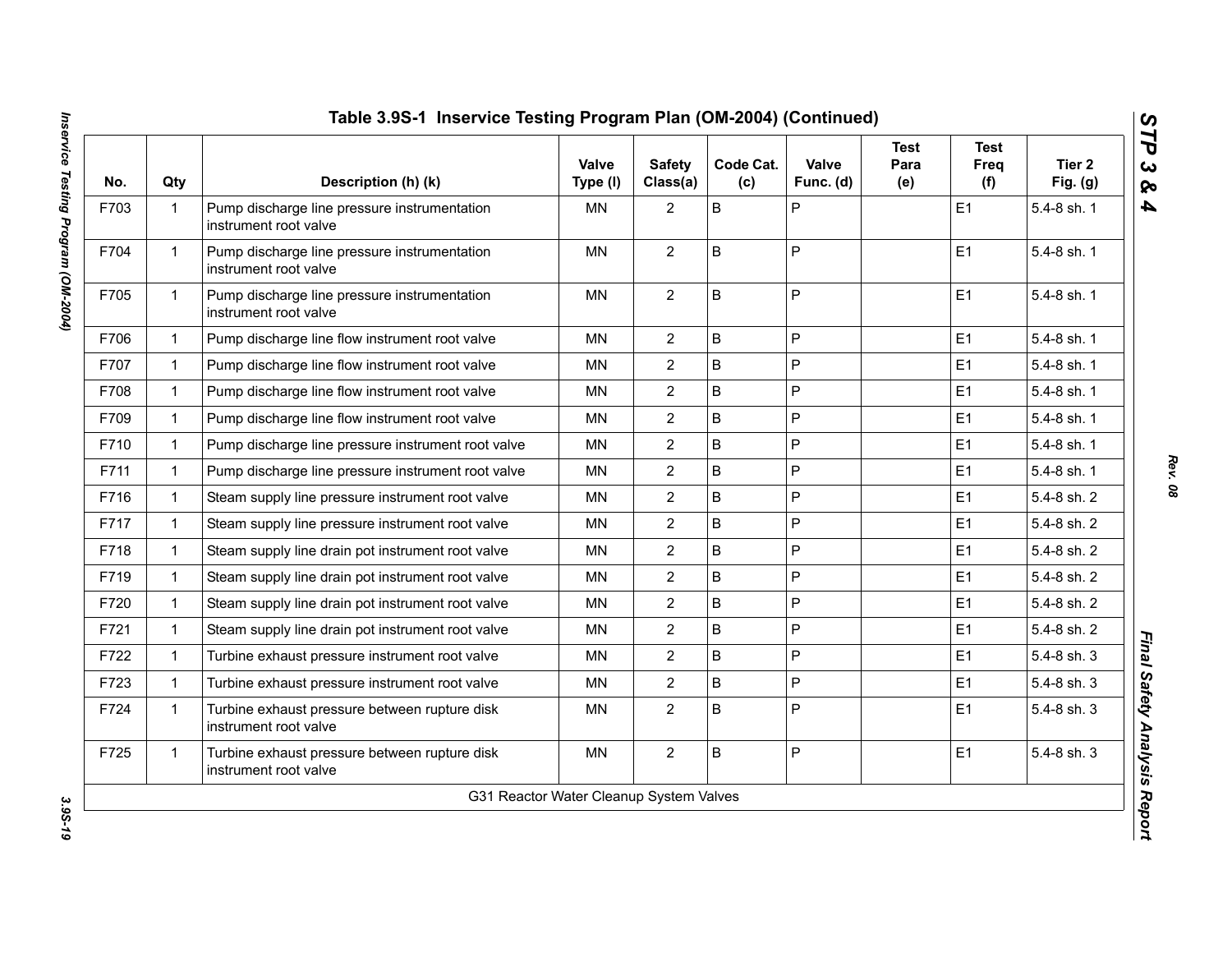| No.  | Qty            | Description (h) (k)                                                        | <b>Valve</b><br>Type (I) | <b>Safety</b><br>Class(a) | Code Cat.<br>(c) | Valve<br>Func. (d) | <b>Test</b><br>Para<br>(e) | <b>Test</b><br>Freq<br>(f) | Tier 2<br>Fig. $(g)$ |
|------|----------------|----------------------------------------------------------------------------|--------------------------|---------------------------|------------------|--------------------|----------------------------|----------------------------|----------------------|
| F001 | $\mathbf 1$    | Line inside containment from RHR system maintenance<br>valve               | <b>MN</b>                | $\mathbf{1}$              | $\mathsf B$      | P                  |                            | E1                         | 5.4-12 sh. 1         |
| F002 | $\mathbf{1}$   | CUW System suction line inboard isolation valve (k1)<br>(k2)               | <b>MOV</b>               | $\mathbf{1}$              | A                | I, A               | L, P, S                    | RO, RO,<br>3 <sub>mo</sub> | 5.4-12 sh. 1         |
| F003 | $\mathbf{1}$   | CUW System suction line outboard isolation valve (k1)<br>(k2)              | <b>MOV</b>               | $\mathbf{1}$              | A                | I, A               | L, P, S                    | RO, RO,<br>3 <sub>mo</sub> | 5.4-12 sh. 1         |
| F017 | $\mathbf{1}$   | CUW System RPV head spray line outboard isolation<br>valve (k1) (k2)       | <b>MOV</b>               | $\mathbf{1}$              | A                | I, A               | L, P, S                    | RO, RO,<br>3 <sub>mo</sub> | 5.4-12 sh. 1         |
| F018 | $\mathbf{1}$   | CUW System RPV head spray line inboard check valve<br>$(k1)$ (h1.9)        | ${\sf CV}$               | $\mathbf{1}$              | A, C             | I, A               | L, S                       | RO, RO                     | 5.4-12 sh. 1         |
| F019 | $\mathbf{1}$   | CUW System bottom head drain line maintenance valve                        | <b>MN</b>                | $\mathbf{1}$              | $\sf B$          | P                  |                            | E1                         | 5.4-12 sh. 1         |
| F026 | $\mathbf{1}$   | CUW System suction line shutoff valve (k2)                                 | <b>MOV</b>               | $\mathbf{1}$              | $\sf B$          | P                  | P                          | <b>RO</b>                  | 5.4-12 sh. 1         |
| F050 | $\mathbf{1}$   | Test line off the suction line outboard isolation valve<br>G31-F003        | <b>MN</b>                | $\overline{2}$            | $\overline{B}$   | P                  |                            | E1                         | 5.4-12 sh. 1         |
| F058 | $\mathbf{1}$   | Test line off RPV head spray line outboard isolation<br>valve              | <b>MN</b>                | $\mathbf{2}$              | $\mathsf B$      | P                  |                            | E1                         | 5.4-12 sh. 1         |
| F060 | $\mathbf{1}$   | RPV bottom head drain line sample line test line valve                     | <b>MN</b>                | $\mathbf{2}$              | $\sf B$          | P                  |                            | E1                         | 5.4-12 sh. 1         |
| F070 | $\mathbf{1}$   | RPV bottom head drain line sample line maintenance<br>valve                | MN                       | $\mathbf{2}$              | $\sf B$          | P                  |                            | E1                         | 5.4-12 sh. 1         |
| F071 | $\mathbf{1}$   | RPV bottom head drain line sample line inboard valve<br>$(k1)$ $(k2)$      | <b>AOV</b>               | $\overline{2}$            | A                | I, A               | L, P, S                    | RO, RO,<br>3 <sub>mo</sub> | 5.4-12 sh. 1         |
| F072 | $\mathbf{1}$   | RPV bottom head drain line sample line outboard valve<br>$(k1)$ $(k2)$     | <b>AOV</b>               | $\overline{2}$            | A                | I, A               | L, P, S                    | RO, RO,<br>3 <sub>mo</sub> | 5.4-12 sh. 1         |
| F500 | $\mathbf{1}$   | CUW System bottom head drain line drain valve                              | <b>MN</b>                | $\overline{2}$            | $\overline{B}$   | P                  |                            | E1                         | 5.4-12 sh. 1         |
| F501 | $\mathbf{1}$   | CUW System bottom head drain line drain valve                              | MN                       | $\overline{2}$            | $\sf B$          | P                  |                            | E1                         | 5.4-12 sh. 1         |
| F700 | $\overline{2}$ | CUW System suction line FE upstream instrument<br>manual maintenance valve | MN                       | $\overline{2}$            | $\sf B$          | P                  |                            | E1                         | 5.4-12 sh. 1         |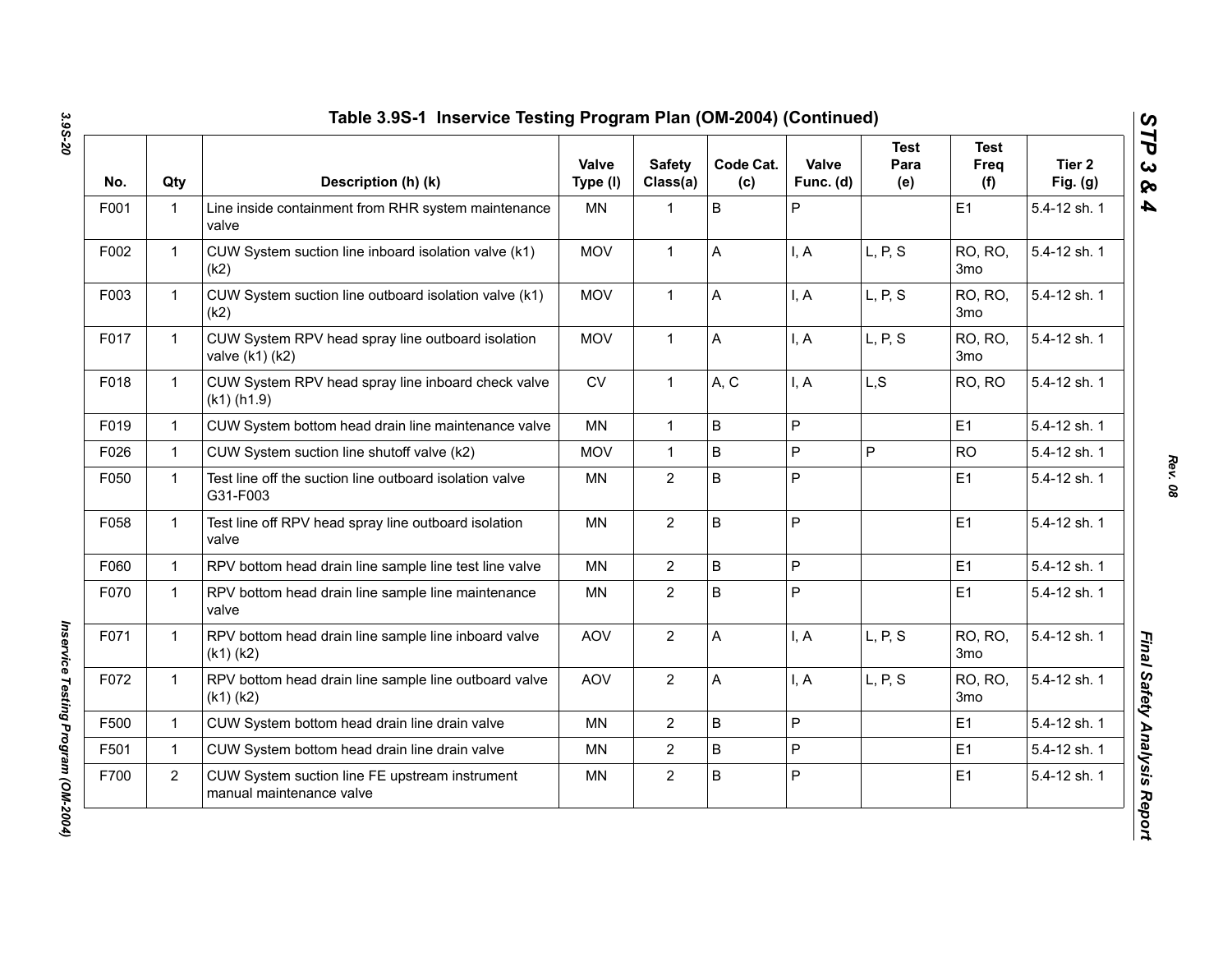|      |                | Table 3.9S-1 Inservice Testing Program Plan (OM-2004) (Continued)                            |                          |                           |                  |                    |                            |                            |                      |
|------|----------------|----------------------------------------------------------------------------------------------|--------------------------|---------------------------|------------------|--------------------|----------------------------|----------------------------|----------------------|
| No.  | Qty            | Description (h) (k)                                                                          | <b>Valve</b><br>Type (I) | <b>Safety</b><br>Class(a) | Code Cat.<br>(c) | Valve<br>Func. (d) | <b>Test</b><br>Para<br>(e) | <b>Test</b><br>Freq<br>(f) | Tier 2<br>Fig. $(g)$ |
| F701 | $\overline{2}$ | CUW System suction line FE downstream instrument<br>manual maintenance valve                 | <b>MN</b>                | $\overline{2}$            | B                | P                  |                            | E1                         | 5.4-12 sh. 1         |
| F702 | $\overline{2}$ | CUW System suction line FE upstream instrument<br>excess flow check valve (k4) (h3.6) (k2)   | <b>CV</b>                | $\overline{2}$            | A, C             | I, A               | S, P                       | RO, RO                     | 5.4-12 sh. 1         |
| F703 | $\overline{2}$ | CUW System suction line FE downstream instrument<br>excess flow check valve (k4) (h3.6) (k2) | ${\sf CV}$               | $\overline{2}$            | A, C             | I, A               | S, P                       | RO, RO                     | 5.4-12 sh. 1         |
|      |                | G41 Fuel Pool Cooling and Cleanup Valves                                                     |                          |                           |                  |                    |                            |                            |                      |
| F015 | 2              | FPC system heat exchanger outlet line maintenance<br>valve                                   | <b>MN</b>                | 3                         | B                | P                  |                            | E1                         | $9.1 - 1$ sh. $2$    |
| F016 | $\mathbf{1}$   | FPC system discharge line to spent fuel pool check<br>valve                                  | ${\sf CV}$               | 3                         | C                | A                  | $\mathbf S$                | 3 <sub>mo</sub>            | 9.1-1 sh. 2          |
| F017 | $\mathbf{1}$   | FPC system discharge line to spent fuel pool<br>maintenance valve                            | <b>MN</b>                | 3                         | B                | P                  |                            | E1                         | $9.1 - 1$ sh. $2$    |
| F018 | $\mathbf{1}$   | FPC system discharge line to spent fuel pool check<br>valve                                  | CV                       | 3                         | C                | A                  | $\mathbf S$                | 3 <sub>mo</sub>            | 9.1-1 sh. 2          |
| F019 | $\overline{2}$ | FPC system discharge line to spent fuel pool valve                                           | <b>MN</b>                | 3                         | $\sf B$          | P                  |                            | E1                         | 9.1-1 sh. 1          |
| F020 | $\overline{2}$ | FPC system discharge line to spent fuel pool check<br>valve                                  | <b>CV</b>                | 3                         | $\mathsf{C}$     | A                  | S                          | 3 <sub>mo</sub>            | 9.1-1 sh. 1          |
| F022 | $\mathbf{1}$   | FPC system discharge line to reactor well maintenance<br>valve                               | <b>MN</b>                | 3                         | B                | P                  |                            | E1                         | 9.1-1 sh. 2          |
| F023 | $\mathbf{1}$   | FPC system discharge line to reactor well check valve<br>(h7)                                | <b>CV</b>                | 3                         | C                | A                  | S                          | <b>RO</b>                  | $9.1 - 1$ sh. $2$    |
| F091 | $\mathbf{1}$   | FPC system supply line from SPCU check valve                                                 | ${\sf CV}$               | $\mathfrak{S}$            | C                | A                  | $\mathbf S$                | 3mo                        | 9.1-1 sh. 2          |
| F093 | $\mathbf{1}$   | FPC system RHR return line valve to FPC                                                      | MN                       | 3                         | $\sf B$          | P                  |                            | E1                         | 9.1-1 sh. 2          |
| F094 | $\mathbf{1}$   | FPC system RHR return line check valve to FPC (h7)                                           | ${\sf CV}$               | 3                         | C                | Α                  | $\mathbf S$                | <b>RO</b>                  | 9.1-1 sh. 2          |
| F095 | $\mathbf{1}$   | FPC system discharge line to spent fuel pool sample<br>line                                  | MN                       | 3                         | B                | P                  |                            | E1                         | 9.1-1 sh. 2          |
| F506 | $\mathbf{1}$   | FPC system line valve from RHR-to-FPC line to LCW                                            | <b>MN</b>                | $\mathbf{3}$              | B                | P                  |                            | E1                         | 9.1-1 sh. 2          |

3.95-21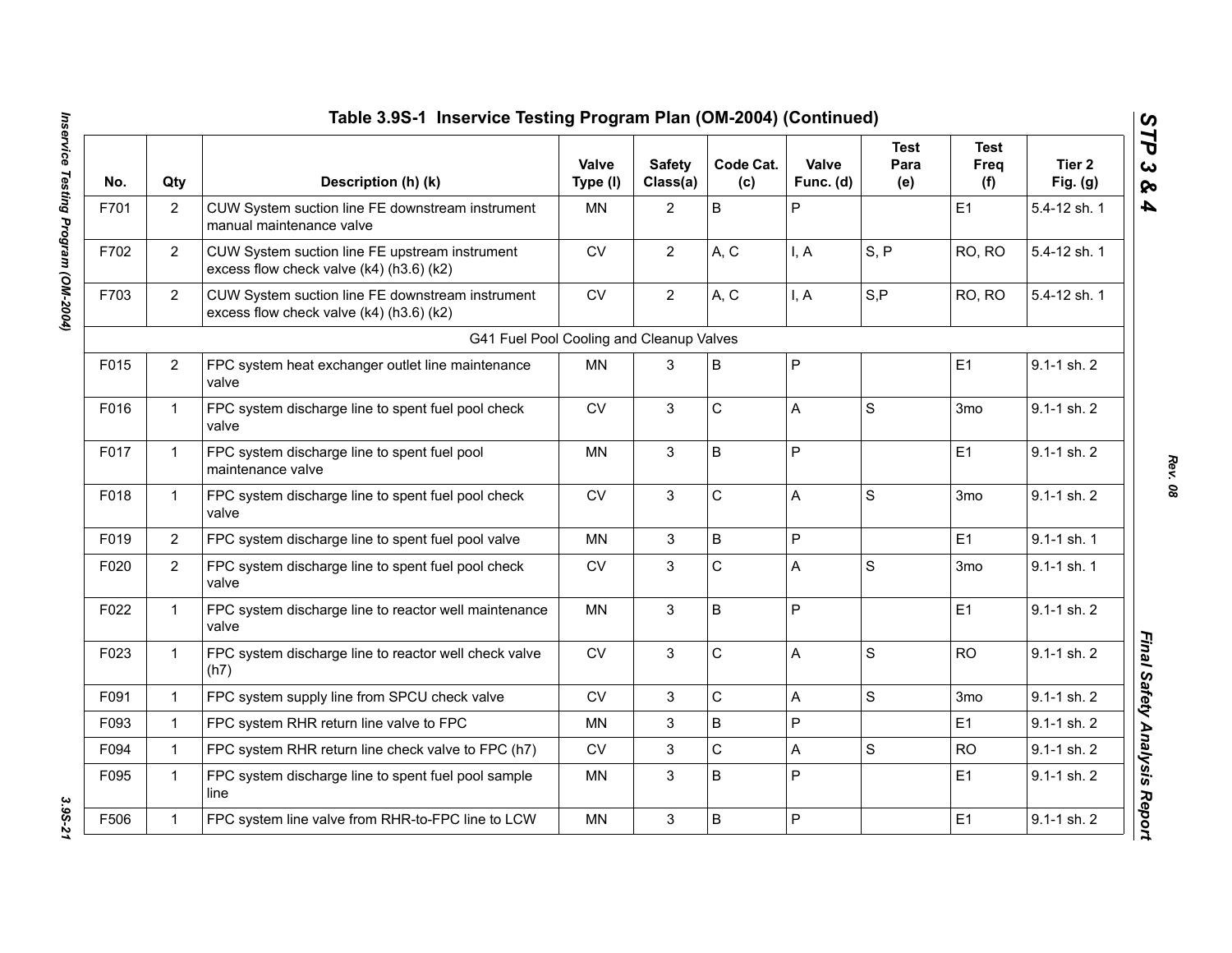| No.  | Qty          | Description (h) (k)                                                        | Valve<br>Type (I)          | <b>Safety</b><br>Class(a) | Code Cat.<br>(c) | Valve<br>Func. (d) | <b>Test</b><br>Para<br>(e) | <b>Test</b><br><b>Freq</b><br>(f) | Tier 2<br>Fig. $(g)$   |
|------|--------------|----------------------------------------------------------------------------|----------------------------|---------------------------|------------------|--------------------|----------------------------|-----------------------------------|------------------------|
|      |              | G51 Suppression Pool Cleanup System Valves                                 |                            |                           |                  |                    |                            |                                   |                        |
| F001 | $\mathbf{1}$ | SPCU suction line inboard isolation valve (k4) (k2)                        | <b>MOV</b>                 | $\overline{2}$            | Α                | I, A               | P, S                       | RO, 3mo                           | $9.5 - 1$              |
| F002 | $\mathbf{1}$ | SPCU suction line outboard isolation valve (k4) (k2)                       | <b>MOV</b>                 | $\mathbf{2}$              | A                | I, A               | P, S                       | RO, 3mo                           | $9.5 - 1$              |
| F006 | $\mathbf{1}$ | SPCU return line isolation valve (k4) (k2)                                 | CV                         | $\mathbf{2}$              | A, C             | I, A               | S                          | 3 <sub>mo</sub>                   | $9.5 - 1$              |
| F007 | $\mathbf{1}$ | SPCU return line isolation valve (k4) (k2)                                 | <b>MOV</b>                 | $\overline{2}$            | $\overline{A}$   | I, A               | P, S                       | RO, 3mo                           | $9.5 - 1$              |
|      |              |                                                                            | K17 Radwaste System Valves |                           |                  |                    |                            |                                   |                        |
| F003 | $\mathbf{1}$ | Drywell LCW sump pump inboard discharge line<br>isolation valve (k4) (k2)  | <b>MOV</b>                 | $\overline{2}$            | $\overline{A}$   | I, A               | P, S                       | RO, 3mo                           | 11A.2-2 sh.<br>29      |
| F004 | $\mathbf{1}$ | Drywell LCW sump pump outboard discharge line<br>isolation valve (k4) (k2) | <b>MOV</b>                 | $\mathbf{2}$              | A                | I, A               | P, S                       | RO, 3mo                           | 11A.2-2 sh.<br>29      |
| F103 | $\mathbf{1}$ | Drywell HCW sump pump inboard discharge line<br>isolation valve (k4) (k2)  | <b>MOV</b>                 | $\overline{2}$            | A                | I, A               | P, S                       | RO, 3mo                           | 11A.2-2 sh.<br>30      |
| F104 | $\mathbf{1}$ | Drywell HCW sump pump outboard discharge line<br>isolation valve (k4) (k2) | <b>MOV</b>                 | $\overline{2}$            | $\overline{A}$   | I, A               | P, S                       | RO, 3mo                           | 11A.2-2 sh.<br>30      |
|      |              | P11 Makeup Water (Purified) System Valves                                  |                            |                           |                  |                    |                            |                                   |                        |
| F141 | $\mathbf{1}$ | Outboard isolation valve (k1)                                              | MN                         | 2                         | A                | I, P               | L                          | <b>RO</b>                         | 9.2-5 sh. 2            |
| F142 | $\mathbf{1}$ | Inboard isolation valve (k1)                                               | <b>CV</b>                  | $\overline{2}$            | A, C             | I, PA              | L                          | <b>RO</b>                         | 9.2-5 sh. 2            |
|      |              | P21 Reactor Building Cooling Water System Valves                           |                            |                           |                  |                    |                            |                                   |                        |
| F001 | 6            | Pump discharge line check valve                                            | CV                         | 3                         | $\mathsf C$      | Α                  | S                          | E <sub>2</sub>                    | 9.2-1 sh.<br>1,4,7     |
| F002 | 6            | Pump discharge line maintenance valve                                      | <b>MN</b>                  | 3                         | B                | P                  |                            | E1                                | $9.2 - 1$ sh.<br>1,4,7 |
| F003 | 9            | Heat exchanger inlet line valve                                            | <b>MN</b>                  | $\mathbf{3}$              | B                | P                  |                            | E1                                | 9.2-1 sh.<br>1,4,7     |
| F004 | 9            | Heat exchanger outlet line MOV                                             | <b>MOV</b>                 | $\mathfrak{S}$            | $\sf B$          | P                  | P                          | 2yr                               | $9.2 - 1$ sh.<br>1,4,7 |

*Rev. 08*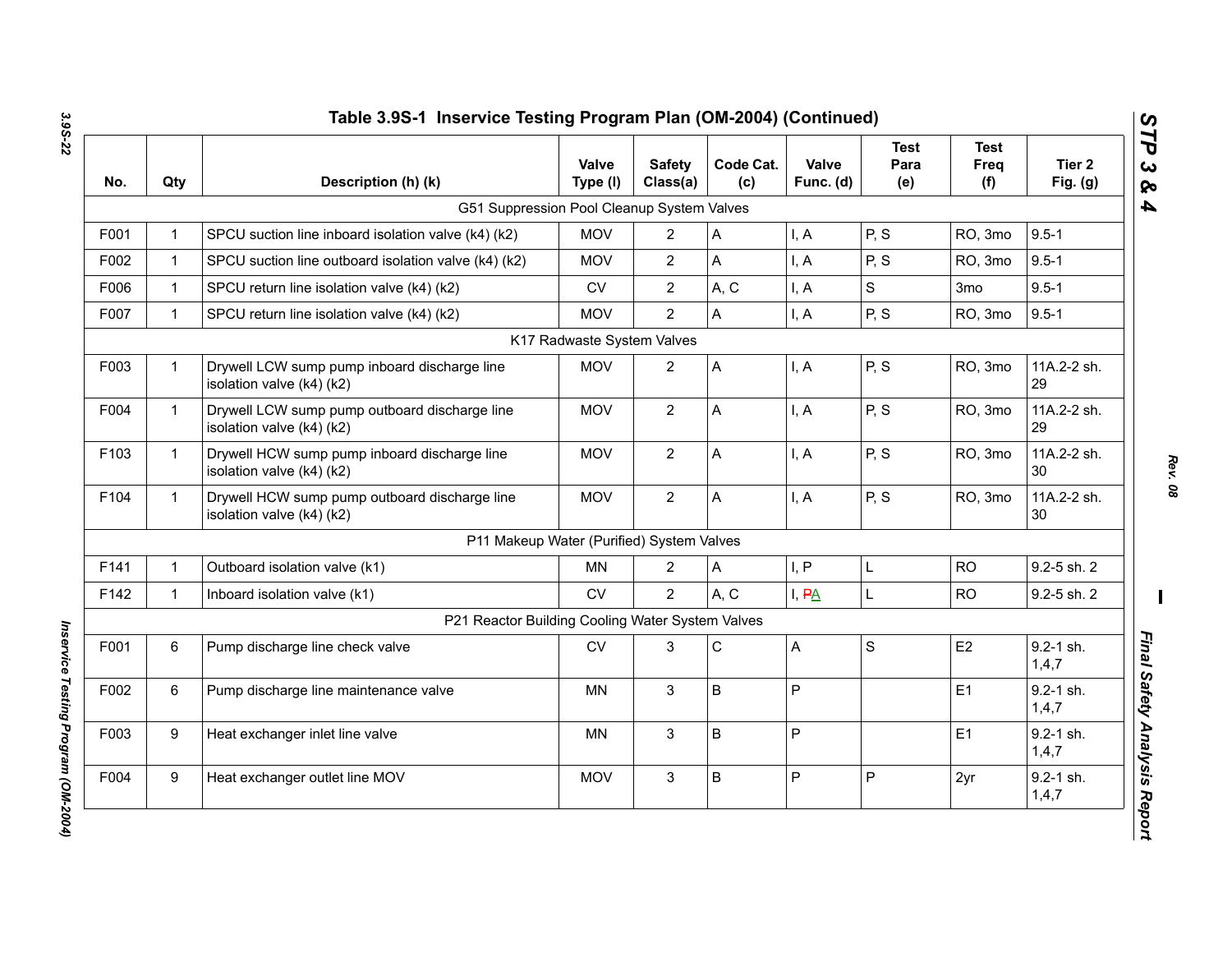| No.  | Qty          | Description (h) (k)                                          | Valve<br>Type (I) | <b>Safety</b><br>Class(a) | Code Cat.<br>(c) | Valve<br>Func. (d) | <b>Test</b><br>Para<br>(e) | <b>Test</b><br>Freq<br>(f) | Tier <sub>2</sub><br>Fig. $(g)$ |
|------|--------------|--------------------------------------------------------------|-------------------|---------------------------|------------------|--------------------|----------------------------|----------------------------|---------------------------------|
| F005 | 3            | Cold water line to hot/cold water blender                    | <b>MN</b>         | 3                         | $\sf B$          | P                  |                            | E1                         | $9.2 - 1$ sh.<br>1, 4, 7        |
| F006 | $\mathbf{3}$ | Hot/cold water blender valve- cold water                     | AOV               | 3                         | $\sf B$          | A                  | $\mathbf S$                | E <sub>2</sub>             | 9.2-1 sh.<br>1,4,7              |
| F007 | 3            | Hot/cold water blender outlet line valve                     | <b>MN</b>         | 3                         | $\sf B$          | P                  |                            | E1                         | 9.2-1 sh.<br>1,4,7              |
| F008 | 3            | Hot/cold water blender cold water bypass line                | <b>MN</b>         | 3                         | $\sf B$          | P                  |                            | E <sub>1</sub>             | $9.2 - 1$ sh.<br>1,4,7          |
| F009 | 3            | Hot water line to hot/cold water blender                     | MN                | 3                         | B                | P                  |                            | E1                         | $9.2 - 1$ sh.<br>1,4,7          |
| F010 | 3            | Hot/cold water blender valve- hot water                      | AOV               | 3                         | B                | A                  | $\mathbf S$                | E <sub>2</sub>             | 9.2-1 sh.<br>1,4,7              |
| F011 | 3            | Hot/cold water blender hot water bypass line                 | <b>MN</b>         | $\mathbf{3}$              | B                | P                  |                            | E1                         | $9.2 - 1$ sh.<br>1,4,7          |
| F012 | 3            | Cooling water supply line to RHR System maintenance<br>valve | <b>MN</b>         | 3                         | $\sf B$          | P                  |                            | E1                         | 9.2-1 sh.<br>2,5,8              |
| F013 | $\mathbf{3}$ | Cooling water return line from RHR System MOV                | <b>MOV</b>        | 3                         | B                | A                  | P, S                       | 2yr, 3mo                   | 9.2-1 sh.<br>2,5,8              |
| F014 | $\mathbf{3}$ | Cooling water return line from RHR Hx maintenance<br>valve   | <b>MN</b>         | 3                         | $\sf B$          | P                  |                            | E <sub>1</sub>             | $9.2 - 1$ sh.<br>2,5,8          |
| F015 | 6            | Pump suction line maintenance valve                          | <b>MN</b>         | 3                         | $\sf B$          | P                  |                            | E1                         | 9.2-1 sh.<br>1,4,7              |
| F016 | 3            | Surge tank outlet line to RCW pump suction                   | <b>MN</b>         | 3                         | $\sf B$          | P                  |                            | E1                         | $9.2 - 1$ sh.<br>2,5,8          |
| F017 | $\mathbf{3}$ | Surge tank makeup water line from SPCU                       | MN                | 3                         | B                | P                  |                            | E <sub>1</sub>             | $9.2 - 1$ sh.<br>2,5,8          |
| F018 | 3            | Surge tank makeup water line from SPCU                       | <b>MOV</b>        | 3                         | $\sf B$          | P                  | $\mathsf{P}$               | 2yr                        | $9.2 - 1$ sh.<br>2,5,8          |

3.9S-23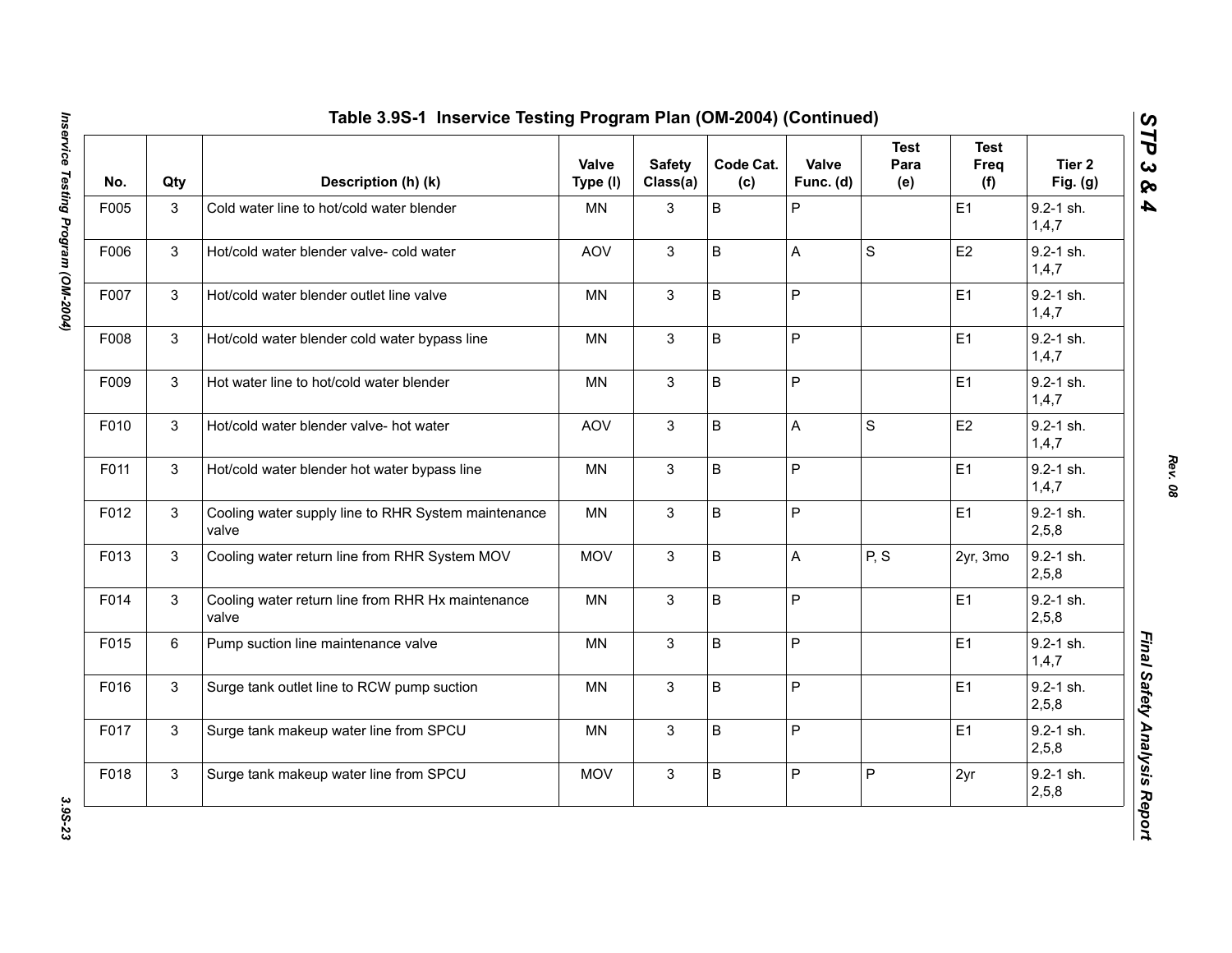| No.  | Qty            | Description (h) (k)                                                 | Valve<br>Type (I) | <b>Safety</b><br>Class(a) | Code Cat.<br>(c) | Valve<br>Func. (d) | Test<br>Para<br>(e) | <b>Test</b><br>Freq<br>(f) | Tier 2<br>Fig. $(g)$   |
|------|----------------|---------------------------------------------------------------------|-------------------|---------------------------|------------------|--------------------|---------------------|----------------------------|------------------------|
| F019 | $\mathbf{3}$   | Surge tank makeup water from MUWP                                   | <b>AOV</b>        | 3                         | $\sf B$          | P                  | $\overline{P}$      | 2yr                        | $9.2 - 1$ sh.<br>2,5,8 |
| F020 | $\mathbf{3}$   | Surge tank makeup water line from MUWP                              | <b>MN</b>         | $\mathbf{3}$              | $\sf B$          | $\mathsf{P}$       |                     | E1                         | $9.2 - 1$ sh.<br>2,5,8 |
| F021 | $\mathbf{3}$   | Chemical addition tank inlet line valve                             | <b>MN</b>         | $\mathbf{3}$              | $\sf B$          | P                  |                     | E1                         | $9.2 - 1$ sh.<br>1,4,7 |
| F022 | 3              | Chemical addition tank outlet line valve                            | <b>MN</b>         | 3                         | $\sf B$          | $\mathsf{P}$       |                     | E1                         | 9.2-1 sh.<br>1,4,7     |
| F024 | 6              | Cooling water supply line to HECW refrigerator<br>maintenance valve | <b>MN</b>         | 3                         | $\sf B$          | $\mathsf{P}$       |                     | E1                         | $9.2 - 1$ sh.<br>2,5,8 |
| F025 | 6              | Cooling water supply line to HECW refrigerator PCV                  | <b>MOV</b>        | 3                         | B                | A                  | S                   | E <sub>2</sub>             | $9.2 - 1$ sh.<br>2,5,8 |
| F026 | 6              | Cooling water supply line to HECW refrigerator<br>maintenance valve | MN                | 3                         | B                | P                  |                     | E1                         | $9.2 - 1$ sh.<br>2,5,8 |
| F027 | 6              | Cooling water line to HECW refrigerator bypass line                 | ΜN                | 3                         | $\sf B$          | ${\sf P}$          |                     | E <sub>1</sub>             | $9.2 - 1$ sh.<br>2,5,8 |
| F028 | 6              | Cooling water return line from HECW refrigerator                    | <b>MN</b>         | $\mathbf{3}$              | B                | $\mathsf{P}$       |                     | E1                         | $9.2 - 1$ sh.<br>2,5,8 |
| F029 | $\mathbf{2}$   | Cooling water supply line to FPC Hx                                 | <b>MN</b>         | 3                         | B                | $\mathsf{P}$       |                     | E1                         | 9.2-1 sh. 2,5          |
| F030 | $\mathbf{2}$   | Cooling water return line from FPC Hx                               | <b>MN</b>         | $\mathfrak{S}$            | $\sf B$          | P                  |                     | E <sub>1</sub>             | 9.2-1 sh. 2,5          |
| F031 | $\mathbf{2}$   | Cooling water supply line to FPC pump room air<br>conditioner       | <b>MN</b>         | 3                         | B                | $\sf P$            |                     | E1                         | 9.2-1 sh. 2,5          |
| F032 | $\mathbf{2}$   | Cooling water return line from FPC pump room air<br>conditioner     | <b>MN</b>         | 3                         | B                | $\mathsf{P}$       |                     | E1                         | 9.2-1 sh. 2,5          |
| F033 | $\overline{2}$ | Cooling water line to PCV Atmospheric Monitoring<br>System clr      | <b>MN</b>         | 3                         | B                | P                  |                     | E1                         | 9.2-1 sh. 2,5          |
| F034 | $\overline{2}$ | Return line from PCV Atmospheric Monitoring System<br>clr           | <b>MN</b>         | 3                         | B                | P                  |                     | E1                         | 9.2-1 sh. 2,5          |

*Rev. 08*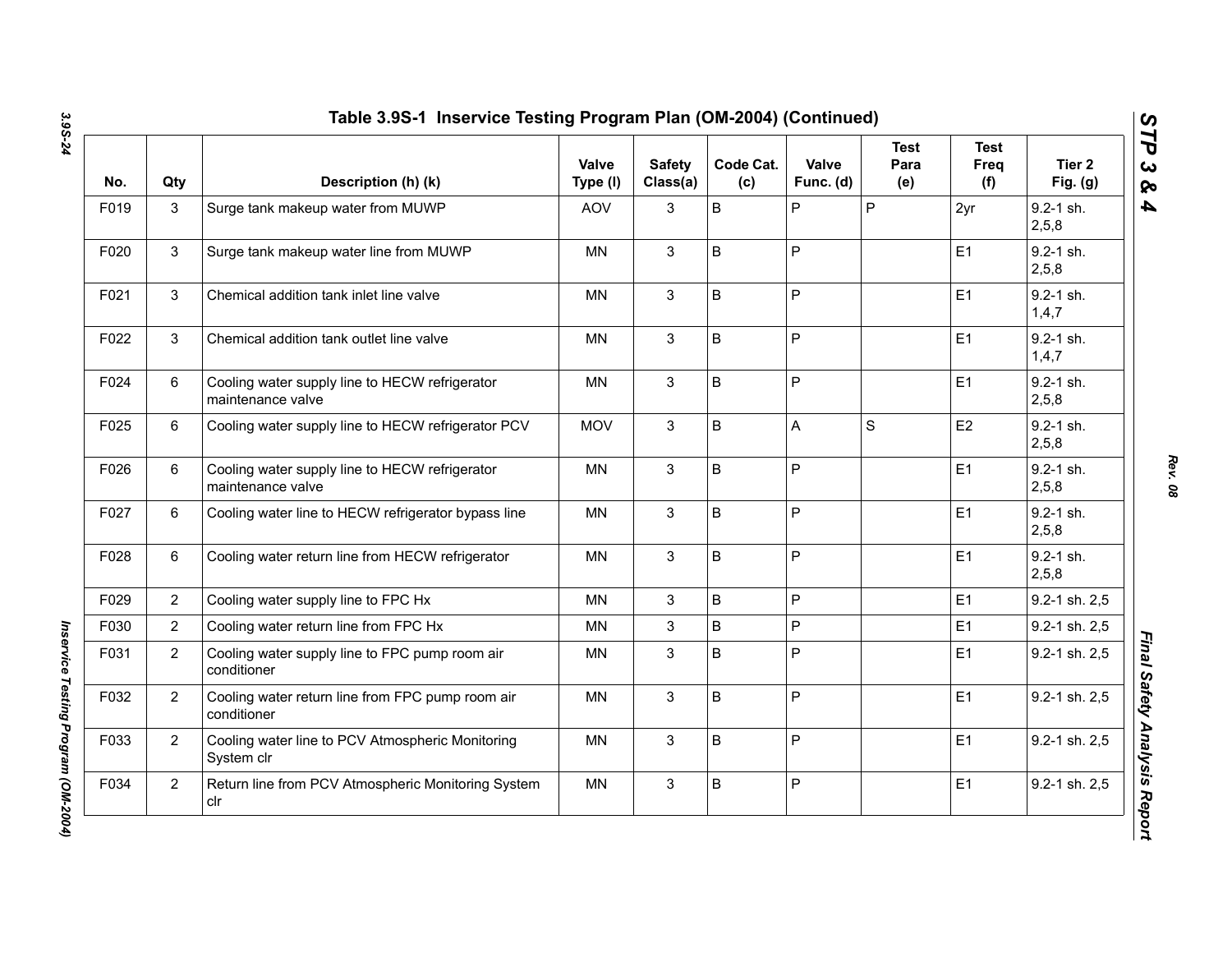| No.  | Qty            | Description (h) (k)                                                   | <b>Valve</b><br>Type (I) | <b>Safety</b><br>Class(a) | Code Cat.<br>(c) | Valve<br>Func. (d) | <b>Test</b><br>Para<br>(e) | <b>Test</b><br>Freq<br>(f) | Tier 2<br>Fig. $(g)$   |
|------|----------------|-----------------------------------------------------------------------|--------------------------|---------------------------|------------------|--------------------|----------------------------|----------------------------|------------------------|
| F035 | $\overline{2}$ | Cooling water supply line to SGTS room air conditioner                | MN.                      | 3                         | B                | P                  |                            | E1                         | 9.2-1 sh. 2,5          |
| F036 | $\overline{2}$ | Cooling water return line from SGTS room air<br>conditioner           | <b>MN</b>                | 3                         | B                | P                  |                            | E1                         | 9.2-1 sh. 2,5          |
| F039 | 3              | Cooling water supply line to RHR equipment room air<br>conditioner    | <b>MN</b>                | 3                         | B                | P                  |                            | E1                         | 9.2-1 sh.<br>2,5,8     |
| F040 | 3              | Cooling water return line from RHR equipment room air<br>conditioner  | <b>MN</b>                | 3                         | B                | P                  |                            | E1                         | $9.2 - 1$ sh.<br>2,5,8 |
| F041 | 3              | Cooling water supply line to RHR pump motor                           | <b>MN</b>                | 3                         | $\sf B$          | P                  |                            | E1                         | $9.2 - 1$ sh.<br>2,5,8 |
| F042 | 3              | Cooling water return line from RHR pump motor                         | <b>MN</b>                | 3                         | B                | P                  |                            | E1                         | $9.2 - 1$ sh.<br>2,5,8 |
| F043 | 3              | Cooling water supply line to RHR pump mechanical<br>seals             | <b>MN</b>                | 3                         | $\mathsf B$      | P                  |                            | E1                         | $9.2 - 1$ sh.<br>2,5,8 |
| F044 | 3              | Cooling water return line from RHR pump mechanical<br>seals           | <b>MN</b>                | 3                         | $\sf B$          | P                  |                            | E1                         | $9.2 - 1$ sh.<br>2,5,8 |
| F045 | $\mathbf{1}$   | Cooling water supply line to RCIC equipment room air<br>conditioner   | <b>MN</b>                | 3                         | $\sf B$          | P                  |                            | E1                         | 9.2-1 sh. 2            |
| F046 | $\mathbf{1}$   | Cooling water supply line from RCIC equipment room air<br>conditioner | <b>MN</b>                | 3                         | B                | P                  |                            | E1                         | 9.2-1 sh. 2            |
| F047 | $\overline{2}$ | Cooling water supply line to HPCF equipment room air<br>conditioner   | <b>MN</b>                | 3                         | $\mathsf B$      | P                  |                            | E1                         | 9.2-1 sh. 5,8          |
| F048 | $\overline{2}$ | Cooling water supply line from HPCF equipment room<br>air conditioner | <b>MN</b>                | 3                         | B                | P                  |                            | E1                         | 9.2-1 sh. 5,8          |
| F049 | $\overline{2}$ | Cooling water supply line to HPCF pump motor bearing                  | <b>MN</b>                | 3                         | $\sf B$          | P                  |                            | E1                         | 9.2-1 sh. 5,8          |
| F050 | $\overline{2}$ | Cooling water return line from HPCF pump motor<br>bearing             | <b>MN</b>                | 3                         | B                | P                  |                            | E1                         | 9.2-1 sh. 5,8          |
| F051 | $\overline{2}$ | Cooling water supply line to HPCF pump mechanical<br>seals            | <b>MN</b>                | 3                         | B                | P                  |                            | E1                         | 9.2-1 sh. 5,8          |

3.9S-25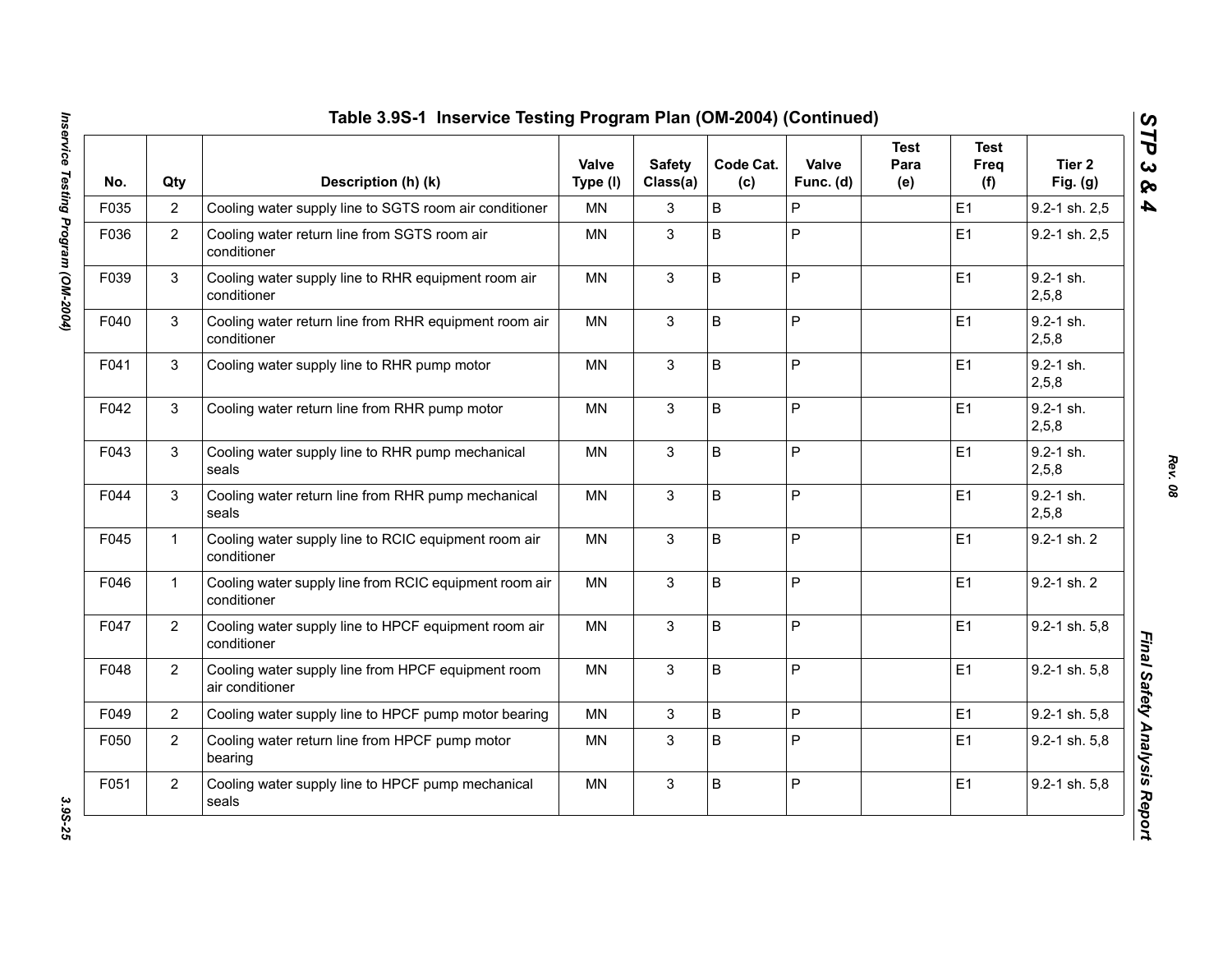| No.  | Qty            | Description (h) (k)                                                             | Valve<br>Type (I) | <b>Safety</b><br>Class(a) | Code Cat.<br>(c) | Valve<br>Func. (d) | Test<br>Para<br>(e) | <b>Test</b><br><b>Freq</b><br>(f) | Tier <sub>2</sub><br>Fig. $(g)$ |
|------|----------------|---------------------------------------------------------------------------------|-------------------|---------------------------|------------------|--------------------|---------------------|-----------------------------------|---------------------------------|
| F052 | $\overline{2}$ | Cooling water return from HPCF pump mechanical seals                            | <b>MN</b>         | 3                         | B                | P                  |                     | E1                                | 9.2-1 sh. 5,8                   |
| F053 | $\overline{2}$ | Surge tank outlet line to HECW System                                           | <b>MN</b>         | 3                         | B                | P                  |                     | E1                                | $9.2 - 1$ sh.<br>2,5,8          |
| F055 | 6              | Cooling water return line from Emergency Diesel<br>Generator                    | <b>MOV</b>        | 3                         | B                | A                  | P, S                | 2yr, 3mo                          | 9.2-1 sh. 5,8                   |
| F056 | 3              | Cooling water return line from Emergency Diesel<br>Generator maintenance valve  | <b>MN</b>         | 3                         | B                | P                  |                     | E1                                | 9.2-1 sh.<br>2,5,8              |
| F057 | $\overline{2}$ | Cooling water line to PCV Atmospheric Monitoring<br>System                      | <b>MN</b>         | 3                         | B                | P                  |                     | E1                                | 9.2-1 sh. 2,5                   |
| F058 | $\overline{2}$ | Return line from PCV Atmospheric Monitoring System<br>air conditioner           | MN                | 3                         | B                | P                  |                     | E1                                | 9.2-1 sh. 2,5                   |
| F061 | 3              | Cooling water line Emergency Diesel Generators                                  | <b>MN</b>         | 3                         | B                | P                  |                     | E1                                | $9.2 - 1$ sh.<br>2,5,8          |
| F071 | 6              | Cooling water supply line-to non-essential coolers                              | <b>MN</b>         | 3                         | B                | P                  |                     | E1                                | $9.2 - 1$ sh.<br>2,5,8          |
| F072 | 6              | Cooling water supply line-to non-essential coolers                              | <b>AOV</b>        | 3                         | B                | A                  | P, S                | 2yr, 3mo                          | $9.2 - 1$ sh.<br>2,5,8          |
| F075 | $\overline{2}$ | Cooling water supply line to PCV outboard isolation<br>valve (k4) (k2) (h3.7)   | <b>MOV</b>        | $\overline{2}$            | A                | I, A               | P, S                | RO,CS                             | 9.2-1 sh. 3,6                   |
| F076 | $\overline{2}$ | Cooling water supply line to PCV inboard check isolation<br>valve (k4) (h1.10)  | <b>CV</b>         | $\overline{2}$            | A, C             | I, A               | $\mathsf{s}$        | <b>RO</b>                         | 9.2-1 sh. 3,6                   |
| F080 | $\overline{2}$ | Cooling water return line from PCV inboard isolation<br>valve (k4) (h1.10)      | <b>MOV</b>        | $\overline{2}$            | A                | I, A               | P, S                | RO, RO                            | 9.2-1 sh. 3,6                   |
| F081 | $\overline{2}$ | Cooling water return line from PCV outboard isolation<br>valve (k4) (k2) (h3.7) | <b>MOV</b>        | $\overline{2}$            | A                | I, A               | P, S                | RO,CS                             | 9.2-1 sh. 3,6                   |
| F083 | 3              | Cooling water return line from non-essential coolers (h4)                       | <b>CV</b>         | 3                         | C                | Α                  | S                   | <b>RO</b>                         | 9.2-1 sh.<br>2,5,8              |
| F084 | 3              | Cooling water return line from containment bypass line                          | <b>MN</b>         | 3                         | B                | P                  |                     | E <sub>1</sub>                    | $9.2 - 1$ sh.<br>2,5,8          |

*Rev. 08*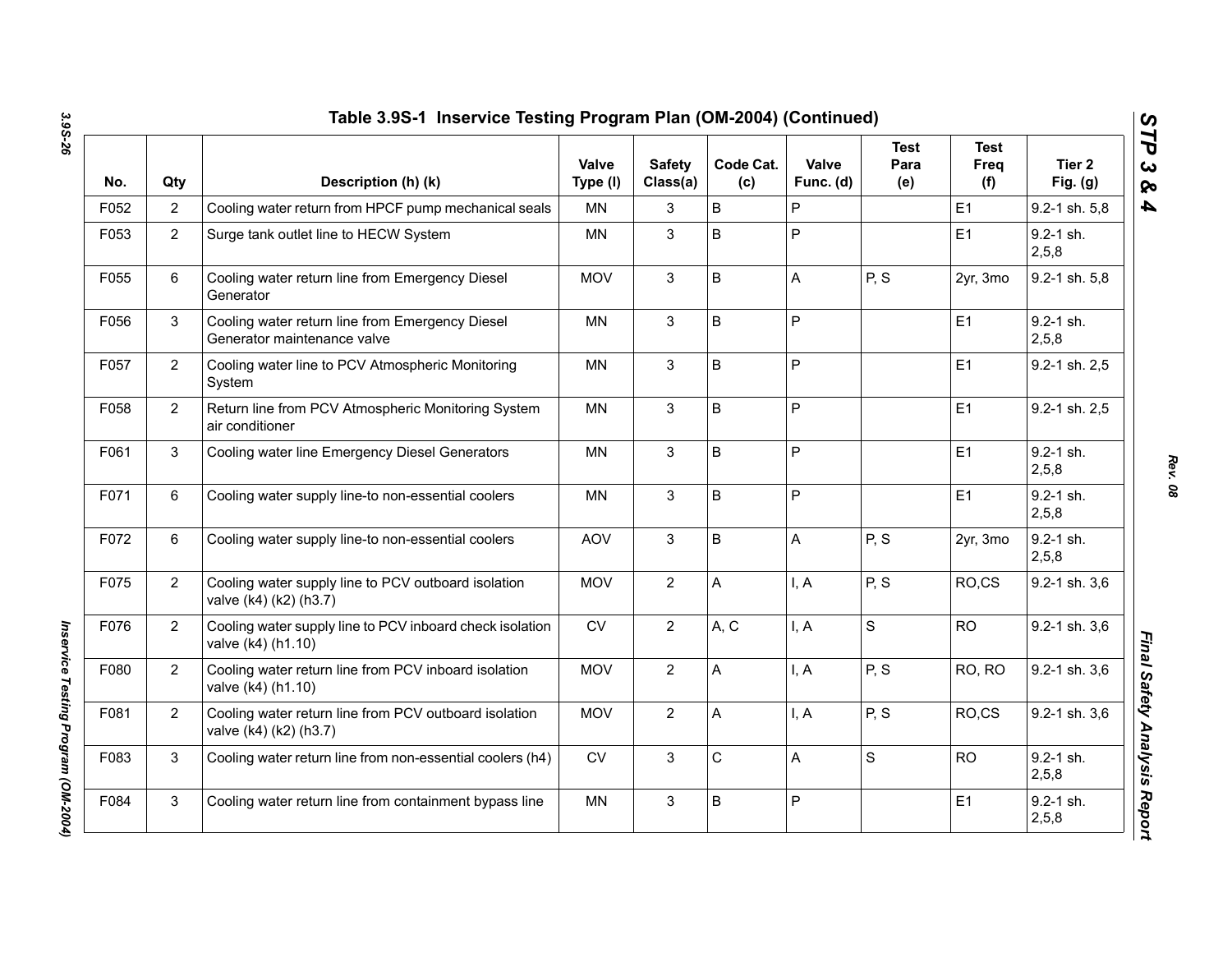| No.  | Qty            | Description (h) (k)                                                 | Valve<br>Type (I) | <b>Safety</b><br>Class(a) | Code Cat.<br>(c) | Valve<br>Func. (d) | <b>Test</b><br>Para<br>(e) | <b>Test</b><br>Freq<br>(f) | Tier <sub>2</sub><br>Fig. $(g)$ |
|------|----------------|---------------------------------------------------------------------|-------------------|---------------------------|------------------|--------------------|----------------------------|----------------------------|---------------------------------|
| F175 | 3              | Cooling water supply to RHR System Hx pressure relief<br>valve      | <b>RV</b>         | 3                         | C                | Α                  | $\mathsf{R}$               | 10yr                       | $9.2 - 1$ sh.<br>2,5,8          |
| F195 | $\overline{2}$ | Cooling water supply line to FPC heat exchanger                     | <b>MOV</b>        | 3                         | B                | A                  | P, S                       | 2yr, 3mo                   | 9.2-1 sh. 2,5                   |
| F220 | 9              | Bypass line around RCW System outlet line MOV                       | MN                | 3                         | B                | P                  |                            | E1                         | 9.2-1 sh.<br>1,4,7              |
| F251 | $\overline{2}$ | Cooling water supply line to PCV test line                          | <b>MN</b>         | $\overline{2}$            | B                | P                  |                            | E1                         | 9.2-1 sh. 3,6                   |
| F252 | $\overline{2}$ | Cooling water return line from PCV test line                        | <b>MN</b>         | $\overline{2}$            | B                | P                  |                            | E1                         | 9.2-1 sh. 3,6                   |
| F501 | 9              | Heat exchanger shell side vent line                                 | <b>MN</b>         | 3                         | B                | P                  |                            | E1                         | $9.2 - 1$ sh.<br>1,4,7          |
| F502 | 9              | Heat exchanger shell side drain line                                | <b>MN</b>         | $\mathbf{3}$              | B                | P                  |                            | E1                         | $9.2 - 1$ sh.<br>1,4,7          |
| F503 | $\mathbf{3}$   | Surge tank drain line to SD                                         | <b>MN</b>         | $\mathbf{3}$              | $\sf B$          | $\mathsf{P}$       |                            | E1                         | $9.2 - 1$ sh.<br>2,5,8          |
| F601 | 3              | Cooling water supply line to RHR System drain line to<br>SD         | <b>MN</b>         | 3                         | B                | P                  |                            | E1                         | $9.2 - 1$ sh.<br>2,5,8          |
| F602 | 3              | Cooling water supply line to RHR System drain line to<br><b>HCW</b> | <b>MN</b>         | $\mathfrak{S}$            | B                | P                  |                            | E1                         | 9.2-1 sh.<br>2,5,8              |
| F603 | 3              | Cooling water return line from RHR Hx drain line to SD              | <b>MN</b>         | $\mathfrak{S}$            | B                | P                  |                            | E1                         | $9.2 - 1$ sh.<br>2,5,8          |
| F604 | 3              | Cooling water return line from RHR Hx drain line to<br><b>HCW</b>   | <b>MN</b>         | $\mathbf{3}$              | B                | P                  |                            | E1                         | $9.2 - 1$ sh.<br>2,5,8          |
| F701 | 6              | Pump discharge line pressure instrument line                        | MN                | $\mathfrak{S}$            | $\sf B$          | P                  |                            | E1                         | $9.2 - 1$ sh.<br>1,4,7          |
| F702 | 9              | Hx discharge line sample line valve                                 | <b>MN</b>         | $\mathbf{3}$              | $\sf B$          | P                  |                            | E1                         | 9.2-1 sh.<br>1,4,7              |
| F703 | $\mathfrak{S}$ | Cooling water supply line pressure instrument line                  | MN                | $\ensuremath{\mathsf{3}}$ | $\sf B$          | P                  |                            | E1                         | $9.2 - 1$ sh.<br>1,4,7          |

3.95-27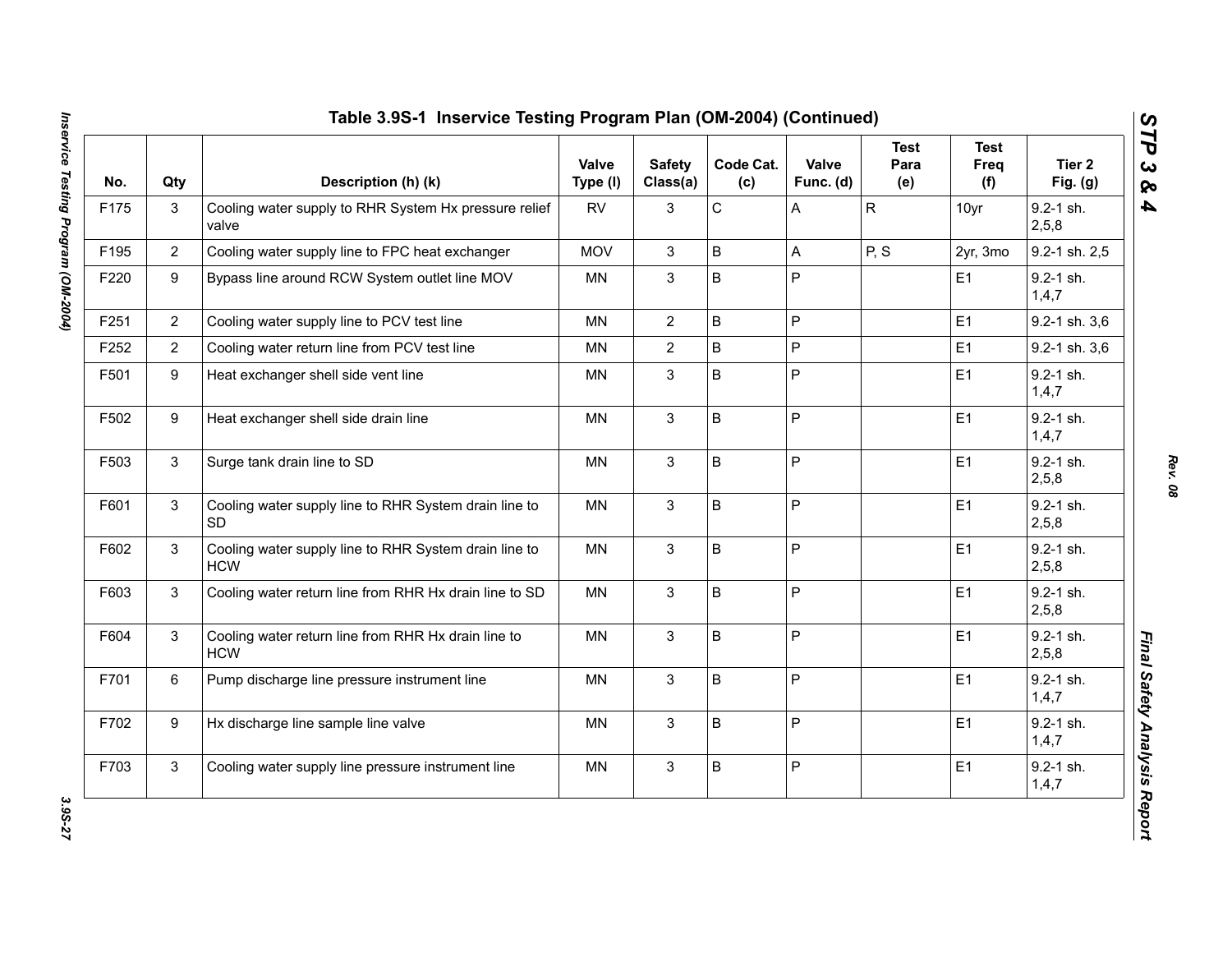| No.  | Qty | Description (h) (k)                                                 | Valve<br>Type (I) | <b>Safety</b><br>Class(a) | Code Cat.<br>(c) | Valve<br>Func. (d) | <b>Test</b><br>Para<br>(e) | <b>Test</b><br><b>Freq</b><br>(f) | Tier <sub>2</sub><br>Fig. $(g)$ |
|------|-----|---------------------------------------------------------------------|-------------------|---------------------------|------------------|--------------------|----------------------------|-----------------------------------|---------------------------------|
| F704 | 3   | Cooling water supply line sample valve                              | MN                | 3                         | B                | P                  |                            | E <sub>1</sub>                    | $9.2 - 1$ sh.<br>1,4,7          |
| F705 | 3   | Cooling water supply line elbow tap instrument root<br>valve        | MN                | 3                         | B                | P                  |                            | E1                                | 9.2-1 sh.<br>1,4,7              |
| F706 | 3   | Cooling water supply line elbow tap instrument root<br>valve        | <b>MN</b>         | 3                         | B                | P                  |                            | E <sub>1</sub>                    | $9.2 - 1$ sh.<br>1,4,7          |
| F707 | 3   | Cooling water supply line to RHR System FT instrument<br>root valve | MN                | 3                         | B                | P                  |                            | E1                                | $9.2 - 1$ sh.<br>2,5,8          |
| F708 | 3   | Cooling water supply line to RHR System FT instrument<br>root valve | MN                | 3                         | B                | P                  |                            | E1                                | $9.2 - 1$ sh.<br>2,5,8          |
| F709 | 3   | Cooling water return line from RHR Hx sample valve                  | <b>MN</b>         | 3                         | B                | P                  |                            | E1                                | $9.2 - 1$ sh.<br>2,5,8          |
| F710 | 6   | Pump suction line PX instrument root valve                          | <b>MN</b>         | 3                         | B                | P                  |                            | E1                                | 9.2-1 sh.<br>1, 4, 7            |
| F711 | 6   | Pump suction line pressure instrument root valve                    | <b>MN</b>         | 3                         | B                | P                  |                            | E1                                | 9.2-1 sh.<br>1, 4, 7            |
| F712 | 3   | Surge tank level instrument root valve                              | <b>MN</b>         | 3                         | B                | P                  |                            | E1                                | $9.2 - 1$ sh.<br>2,5,8          |
| F713 | 3   | Surge tank level instrument line root valve                         | <b>MN</b>         | 3                         | B                | P                  |                            | E1                                | $9.2 - 1$ sh.<br>2,5,8          |
| F714 | 3   | Surge tank level instrument line root valve                         | <b>MN</b>         | 3                         | B                | P                  |                            | E1                                | 9.2-1 sh.<br>2,5,8              |
| F717 | 3   | Cooling water line to DG instrument line                            | <b>MN</b>         | 3                         | B                | P                  |                            | E1                                | 9.2-1 sh.<br>2,5,8              |
| F718 | 3   | Return water line from DG instrument line                           | <b>MN</b>         | 3                         | B                | P                  |                            | E1                                | 9.2-1 sh.<br>2, 5, 8            |
| F719 | 3   | Cooling water line to DG instrument line                            | <b>MN</b>         | 3                         | B                | P                  |                            | E <sub>1</sub>                    | $9.2 - 1$ sh.<br>2,5,8          |

*Rev. 08*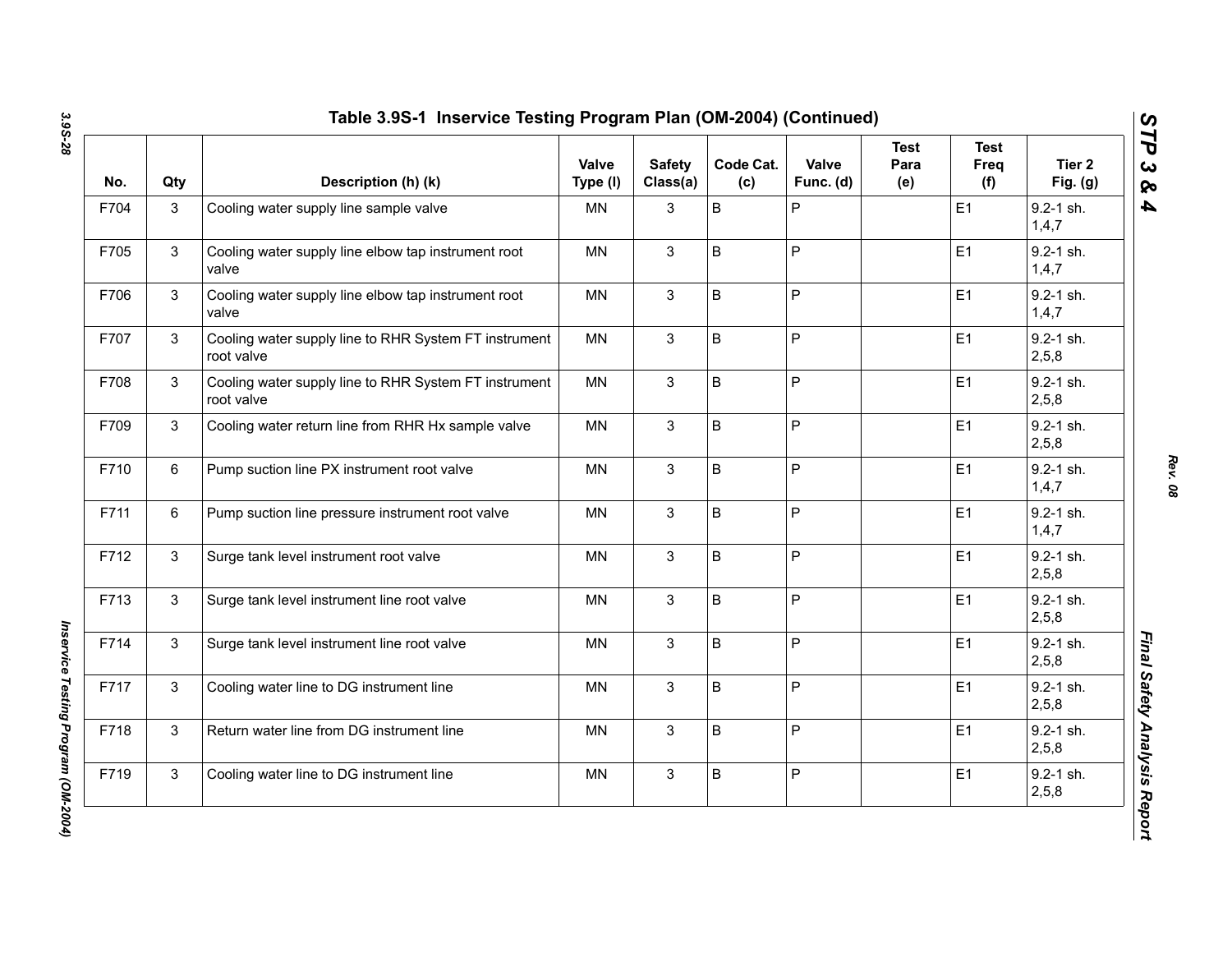|      |                | Table 3.9S-1 Inservice Testing Program Plan (OM-2004) (Continued)              |                   |                           |                  |                    |                     |                            |                        |
|------|----------------|--------------------------------------------------------------------------------|-------------------|---------------------------|------------------|--------------------|---------------------|----------------------------|------------------------|
| No.  | Qty            | Description (h) (k)                                                            | Valve<br>Type (I) | <b>Safety</b><br>Class(a) | Code Cat.<br>(c) | Valve<br>Func. (d) | Test<br>Para<br>(e) | Test<br>Freq<br>(f)        | Tier 2<br>Fig. $(g)$   |
| F720 | 3              | Return water line from DG instrument line                                      | <b>MN</b>         | 3                         | B                | P                  |                     | E <sub>1</sub>             | $9.2 - 1$ sh.<br>2,5,8 |
| F721 | 3              | Cooling water supply line to non-essential coolers FT<br>instrument root valve | <b>MN</b>         | $\mathbf{3}$              | B                | $\mathsf{P}$       |                     | E1                         | $9.2 - 1$ sh.<br>2,5,8 |
| F722 | 3              | Cooling water supply line to non-essential coolers FT<br>instrument root valve | <b>MN</b>         | 3                         | B                | $\mathsf{P}$       |                     | E1                         | $9.2 - 1$ sh.<br>2,5,8 |
|      |                | P24 HVAC Normal Cooling Water System Valves                                    |                   |                           |                  |                    |                     |                            |                        |
| F053 | $\mathbf{1}$   | HNCW supply line outboard isolation valve (k1) (k2)                            | <b>MOV</b>        | $\overline{2}$            | A                | I, A               | L, P, S             | RO, RO,<br>3 <sub>mo</sub> | $9.2 - 2$              |
| F054 | $\mathbf{1}$   | HNCW supply line inboard isolation check valve (k1)<br>(h1.11)                 | ${\sf CV}$        | $\overline{2}$            | A, C             | I, A               | L, S                | RO, RO                     | $9.2 - 2$              |
| F141 | $\mathbf{1}$   | HNCW return inboard isolation valve (k1) (k2) (h1.11)                          | <b>MOV</b>        | $\overline{2}$            | A                | I, A               | L, P, S             | RO,<br>RO, RO              | $9.2 - 2$              |
| F142 | $\mathbf{1}$   | HNCW return outboard isolation valve (k1) (k2)                                 | <b>MOV</b>        | $\overline{2}$            | A                | I, A               | L, P, S             | RO, RO,<br>3 <sub>mo</sub> | $9.2 - 2$              |
|      |                | P25 HVAC Emergency Cooling Water System Valves                                 |                   |                           |                  |                    |                     |                            |                        |
| F001 | 6              | Pump discharge line check valve                                                | <b>CV</b>         | 3                         | $\mathsf C$      | A                  | S                   | E <sub>2</sub>             | 9.2-3 sh.<br>1, 2, 3   |
| F002 | 6              | Pump discharge line maintenance valve                                          | MN                | 3                         | B                | $\mathsf{P}$       |                     | E1                         | 9.2-3 sh.<br>1,2,3     |
| F003 | 6              | Refrigerator outlet line maintenance valve                                     | <b>MN</b>         | 3                         | B                | $\mathsf{P}$       |                     | E1                         | 9.2-3 sh.<br>1, 2, 3   |
| F004 | 2              | Maintenance valve at HECW supply to MCR cooler TCV                             | MN                | $\mathbf{3}$              | B                | $\sf P$            |                     | E1                         | 9.2-3 sh. 2,3          |
| F005 | $\overline{2}$ | HECW supply to MCR cooler Temperature Control Valve<br>(TCV)                   | AOV               | 3                         | B                | A                  | $\mathsf{S}$        | E <sub>2</sub>             | 9.2-3 sh. 2,3          |
| F006 | $\overline{2}$ | Maintenance valve at HECW supply to MCR cooler TCV                             | MN                | 3                         | B                | $\mathsf{P}$       |                     | E <sub>1</sub>             | 9.2-3 sh. 2,3          |
| F007 | 6              | Maintenance valve at HECW supply to MCR cooler                                 | MN                | 3                         | B                | P                  |                     | E1                         | 9.2-3 sh. 2,3          |
| F008 | 6              | Maintenance valve at HECW return from MCR cooler                               | <b>MN</b>         | 3                         | B                | P                  |                     | E1                         | 9.2-3 sh. 2,3          |

*Rev. 08*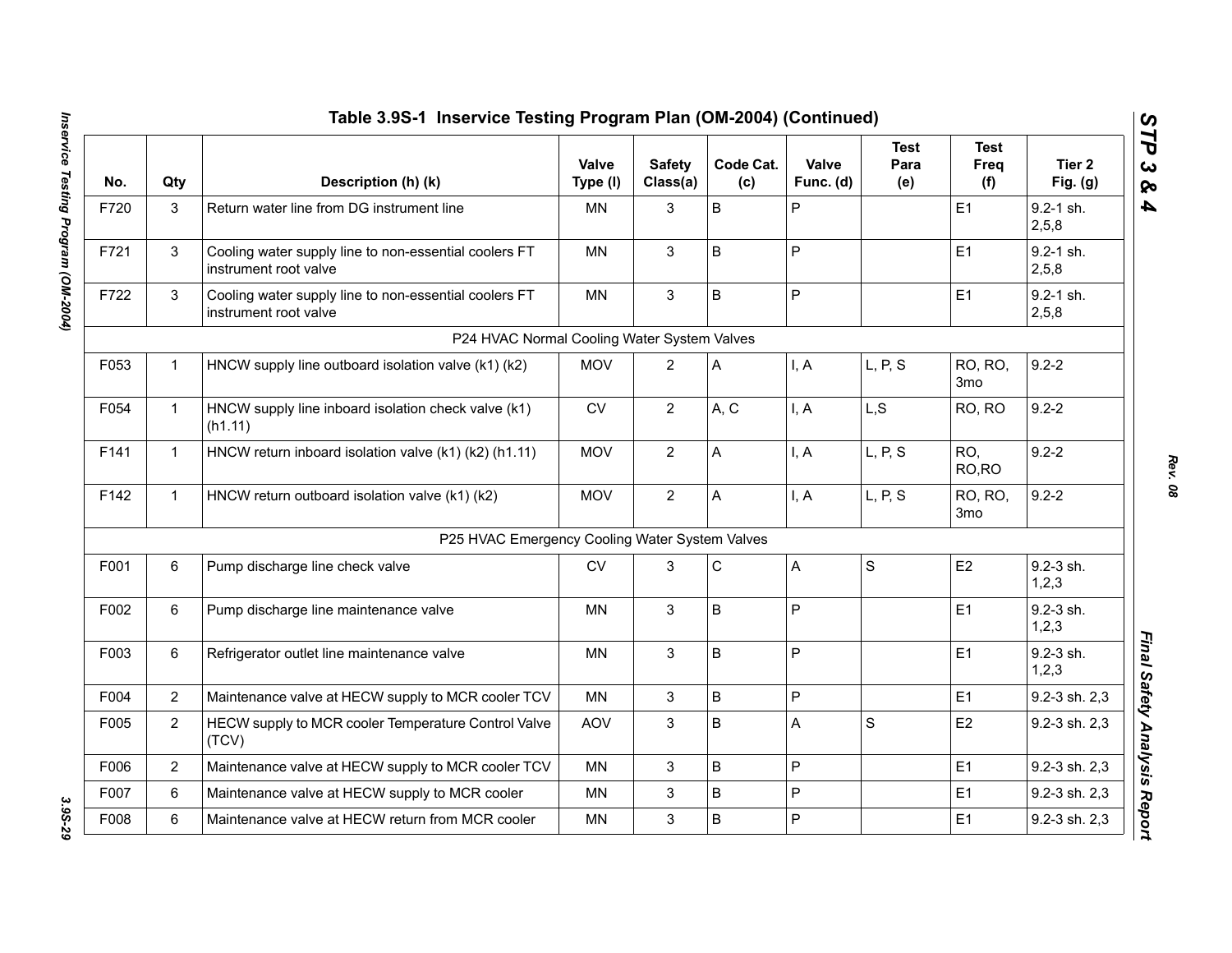| No.  | Qty            | Description (h) (k)                                                                            | Valve<br>Type (I) | <b>Safety</b><br>Class(a) | Code Cat.<br>(c) | Valve<br>Func. (d) | Test<br>Para<br>(e) | <b>Test</b><br>Freq<br>(f) | Tier <sub>2</sub><br>Fig. $(g)$ |
|------|----------------|------------------------------------------------------------------------------------------------|-------------------|---------------------------|------------------|--------------------|---------------------|----------------------------|---------------------------------|
| F009 | 6              | Pump suction line maintenance valve                                                            | <b>MN</b>         | 3                         | B                | P                  |                     | E1                         | 9.2-3 sh.<br>1,2,3              |
| F010 | $\overline{2}$ | TCV bypass at HECW discharge to MCR cooler                                                     | <b>MN</b>         | 3                         | B                | P                  |                     | E1                         | 9.2-3 sh. 2,3                   |
| F011 | 3              | Pump suction line/discharge line PCV maintenance<br>valve                                      | MN                | 3                         | B                | P                  |                     | E1                         | $9.2 - 3$ sh.<br>1, 2, 3        |
| F012 | 3              | Pump suction line/discharge line PCV                                                           | <b>AOV</b>        | 3                         | B                | A                  | S                   | E2                         | $9.2 - 3$ sh.<br>1, 2, 3        |
| F013 | 3              | Pump suction line/discharge line PCV maintenance<br>valve                                      | <b>MN</b>         | 3                         | B                | P                  |                     | E1                         | $9.2 - 3$ sh.<br>1, 2, 3        |
| F014 | $\mathbf{3}$   | Pump suction line/discharge line PCV bypass line                                               | <b>MN</b>         | 3                         | B                | P                  |                     | E1                         | 9.2-3 sh.<br>1,2,3              |
| F015 | 3              | Maintenance valve at HECW supply to C/B Essential<br>Electrical Equipment Room Cooler TCV      | <b>MN</b>         | 3                         | B                | P                  |                     | E1                         | 9.2-3 sh.<br>1, 2, 3            |
| F016 | 3              | HECW supply to C/B Essential Electrical Equipment<br>Room cooler TCV                           | <b>AOV</b>        | 3                         | B                | Α                  | S                   | E2                         | 9.2-3 sh.<br>1, 2, 3            |
| F017 | 3              | Maintenance valve at HECW supply to C/B Essential<br>Electrical Equipment Room Cooler TCV      | <b>MN</b>         | $\mathbf{3}$              | B                | P                  |                     | E1                         | 9.2-3 sh.<br>1,2,3              |
| F018 | 6              | HECW supply to C/B Essential Electrical Equipment<br>Room cooler maintenance valve             | <b>MN</b>         | $\mathbf{3}$              | B                | P                  |                     | E1                         | $9.2 - 3$ sh.<br>1, 2, 3        |
| F019 | 6              | Maintenance valve at HECW return from C/B Essential<br><b>Electrical Equipment Room Cooler</b> | <b>MN</b>         | 3                         | B                | P                  |                     | E1                         | $9.2 - 3$ sh.<br>1, 2, 3        |
| F020 | 3              | TCV bypass valve at HECW supply to C/B Essential<br>Electrical Equipment Room cooler           | <b>MN</b>         | $\mathbf{3}$              | B                | P                  |                     | E <sub>1</sub>             | $9.2 - 3$ sh.<br>1, 2, 3        |
| F021 | 3              | Maintenance valve at HECW supply to DG zone cooler<br><b>TCV</b>                               | <b>MN</b>         | $\mathbf{3}$              | B                | P                  |                     | E <sub>1</sub>             | 9.2-3 sh.<br>1, 2, 3            |
| F022 | 3              | HECW supply to DG zone cooler TCV                                                              | <b>AOV</b>        | $\mathbf{3}$              | B                | Α                  | S                   | E <sub>2</sub>             | 9.2-3 sh.<br>1,2,3              |
| F023 | 3              | Maintenance valve at HECW supply to DG zone cooler<br><b>TCV</b>                               | <b>MN</b>         | 3                         | B                | P                  |                     | E <sub>1</sub>             | 9.2-3 sh.<br>1, 2, 3            |

*Rev. 08*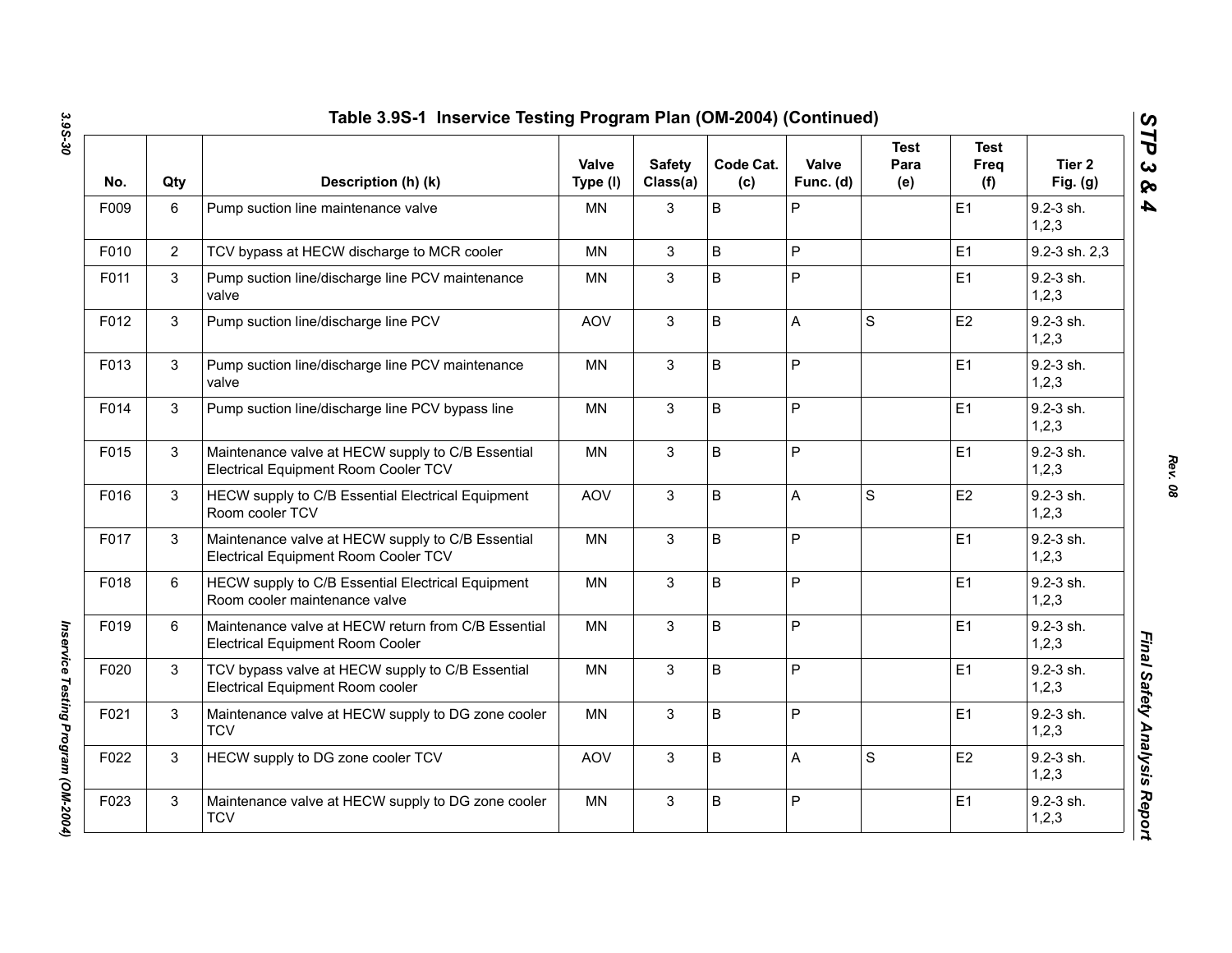| No.  | Qty | Description (h) (k)                                               | Valve<br>Type (I) | <b>Safety</b><br>Class(a) | Code Cat.<br>(c) | Valve<br>Func. (d) | <b>Test</b><br>Para<br>(e) | <b>Test</b><br>Freq<br>(f) | Tier 2<br>Fig. $(g)$   |
|------|-----|-------------------------------------------------------------------|-------------------|---------------------------|------------------|--------------------|----------------------------|----------------------------|------------------------|
| F024 | 6   | Maintenance valve at HECW supply to DG zone cooler                | <b>MN</b>         | 3                         | $\sf B$          | P                  |                            | E <sub>1</sub>             | 9.2-3 sh.<br>1, 2, 3   |
| F025 | 6   | Maintenance valve at HECW return from DG zone<br>cooler           | <b>MN</b>         | $\mathbf{3}$              | $\sf B$          | P                  |                            | E1                         | 9.2-3 sh.<br>1,2,3     |
| F026 | 3   | TCV bypass valve at HECW supply to DG zone cooler                 | <b>MN</b>         | $\mathbf{3}$              | $\mathsf B$      | P                  |                            | E1                         | 9.2-3 sh.<br>1,2,3     |
| F030 | 3   | Chemical addition tank return valve from HECW                     | MN                | 3                         | B                | P                  |                            | E1                         | 9.2-3 sh.<br>1,2,3     |
| F031 | 3   | Chemical addition tank feed valve to HECW                         | MN                | $\mathbf{3}$              | B                | P                  |                            | E1                         | 9.2-3 sh.<br>1, 2, 3   |
| F050 | 2   | Make-up Water Purified (MUWP) line to pump suction<br>check valve | CV                | 3                         | C                | A                  | $\mathbf S$                | E <sub>2</sub>             | 9.2-3 sh.<br>1,2,3     |
| F070 | 6   | Pump discharge line drain valve                                   | <b>MN</b>         | 3                         | $\sf B$          | P                  |                            | E1                         | 9.2-3 sh.<br>1,2,3     |
| F400 | 6   | Pump drain line valve                                             | <b>MN</b>         | 3                         | $\sf B$          | P                  |                            | E1                         | 9.2-3 sh.<br>1,2,3     |
| F401 | 6   | Pump bearing cooling water needle valve                           | <b>MN</b>         | 3                         | $\mathsf B$      | P                  |                            | E1                         | 9.2-3 sh.<br>1,2,3     |
| F402 | 3   | Refrigerator outlet line sample line valve                        | <b>MN</b>         | 3                         | B                | P                  |                            | E1                         | $9.2 - 3$ sh.<br>1,2,3 |
| F700 | 6   | Pump discharge line pressure instrument line root valve           | <b>MN</b>         | 3                         | B                | P                  |                            | E1                         | 9.2-3 sh.<br>1,2,3     |
| F701 | 6   | FE P25-FE003 upstream instrument line root valve                  | <b>MN</b>         | 3                         | $\sf B$          | P                  |                            | E1                         | 9.2-3 sh.<br>1,2,3     |
| F702 | 6   | FE P25-FE003 downstream instrument line root valve                | MN                | 3                         | $\sf B$          | P                  |                            | E1                         | 9.2-3 sh.<br>1,2,3     |
| F703 | 6   | Pump suction pressure instrument line root valve                  | <b>MN</b>         | 3                         | B                | P                  |                            | E1                         | 9.2-3 sh.<br>1,2,3     |

3.95-31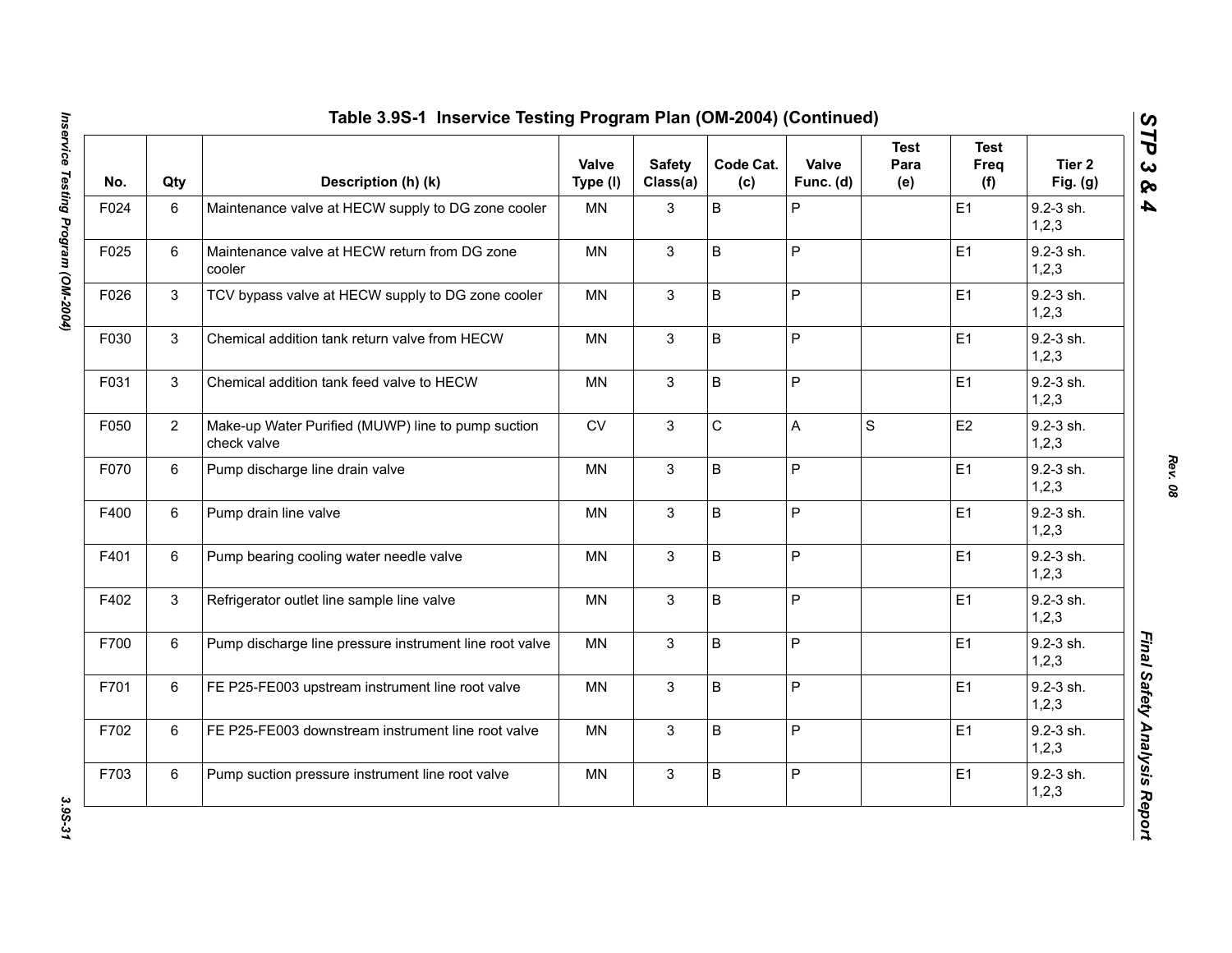| No.  | Qty | Description (h) (k)                                                | Valve<br>Type (I) | <b>Safety</b><br>Class(a) | Code Cat.<br>(c) | Valve<br>Func. (d) | <b>Test</b><br>Para<br>(e)        | <b>Test</b><br>Freq<br>(f) | Tier <sub>2</sub><br>Fig. $(g)$ |
|------|-----|--------------------------------------------------------------------|-------------------|---------------------------|------------------|--------------------|-----------------------------------|----------------------------|---------------------------------|
| F704 | 6   | Pump suction/discharge line Dp instrument line root<br>valve       | <b>MN</b>         | 3                         | B                | P                  |                                   | E1                         | 9.2-3 sh.<br>1,2,3              |
|      |     | P41 Reactor Service Water System Valves                            |                   |                           |                  |                    |                                   |                            |                                 |
| F001 | 6   | Pump discharge line check valve                                    | <b>CV</b>         | 3                         | $\mathsf C$      | A                  | S                                 | E <sub>2</sub>             | 9.2-7 sh.<br>1,2,3              |
| F002 | 6   | Pump discharge line maintenance valve                              | <b>MN</b>         | 3                         | B                | P                  |                                   | E1                         | 9.2-7 sh.<br>1, 2, 3            |
| F003 | 9   | Service water inlet valve to RCW System heat<br>exchanger (k3)     | <b>MOV</b>        | 3                         | A                | A                  | $L$ <sub>r</sub> $P$ , S          | 2yr, 2yr,<br>E2            | 9.2-7 sh.<br>1,2,3              |
| F004 | 6   | Service water inlet valve to service water strainer                | <b>MOV</b>        | $\mathbf{3}$              | B                | P                  | P                                 | 2yr                        | 9.2-7 sh.<br>1, 2, 3            |
| F005 | 9   | Service water outlet valve from RCW heat exchanger<br>(k3)         | <b>MOV</b>        | 3                         | A                | A                  | $L$ <sub>L</sub> P <sub>,</sub> S | 2yr, 2yr,<br>E2            | 9.2-7 sh.<br>1,2,3              |
| F006 | 6   | Service water strainer blowout valve                               | <b>MOV</b>        | 3                         | B                | P                  | P                                 | 2yr                        | 9.2-7 sh.<br>1, 2, 3            |
| F007 | 9   | Supply line from Potable Water check valve                         | CV                | 3                         | $\mathsf{C}$     | PA                 |                                   | E1                         | 9.2-7 sh.<br>1,2,3              |
| F008 | 9   | Supply line from Potable Water check valve                         | ${\sf CV}$        | 3                         | $\mathsf C$      | PA                 |                                   | E1                         | 9.2-7 sh.<br>1,2,3              |
| F009 | 9   | Supply valve from Potable Water System                             | <b>AOV</b>        | 3                         | B                | A                  | P, S                              | 2yr, E2                    | 9.2-7 sh.<br>1,2,3              |
| F010 | 9   | RCW Hx tube side (service water side) relief valve                 | <b>RV</b>         | 3                         | $\mathsf C$      | PA                 | $\mathsf{R}$                      | 10yr                       | 9.2-7 sh.<br>1,2,3              |
| F011 | 9   | Bypass line around RCW Hx outlet line outlet valve MOV<br>P41-F005 | <b>AOV</b>        | 3                         | B                | P                  |                                   | E1                         | 9.2-7 sh.<br>1,2,3              |
| F012 | 9   | Service water sampling valve                                       | MN                | 3                         | B                | P                  |                                   | E1                         | 9.2-7 sh.<br>1,2,3              |
| F013 | 6   | Service water strainer outlet valve                                | <b>MOV</b>        | 3                         | B                | A                  | P, S                              | 2yr, E2                    | 9.2-7 sh.<br>1,2,3              |

Inservice Testing Program (OM-2004) *Inservice Testing Program (OM-2004)* 

*Rev. 08*

 $\mathbf I$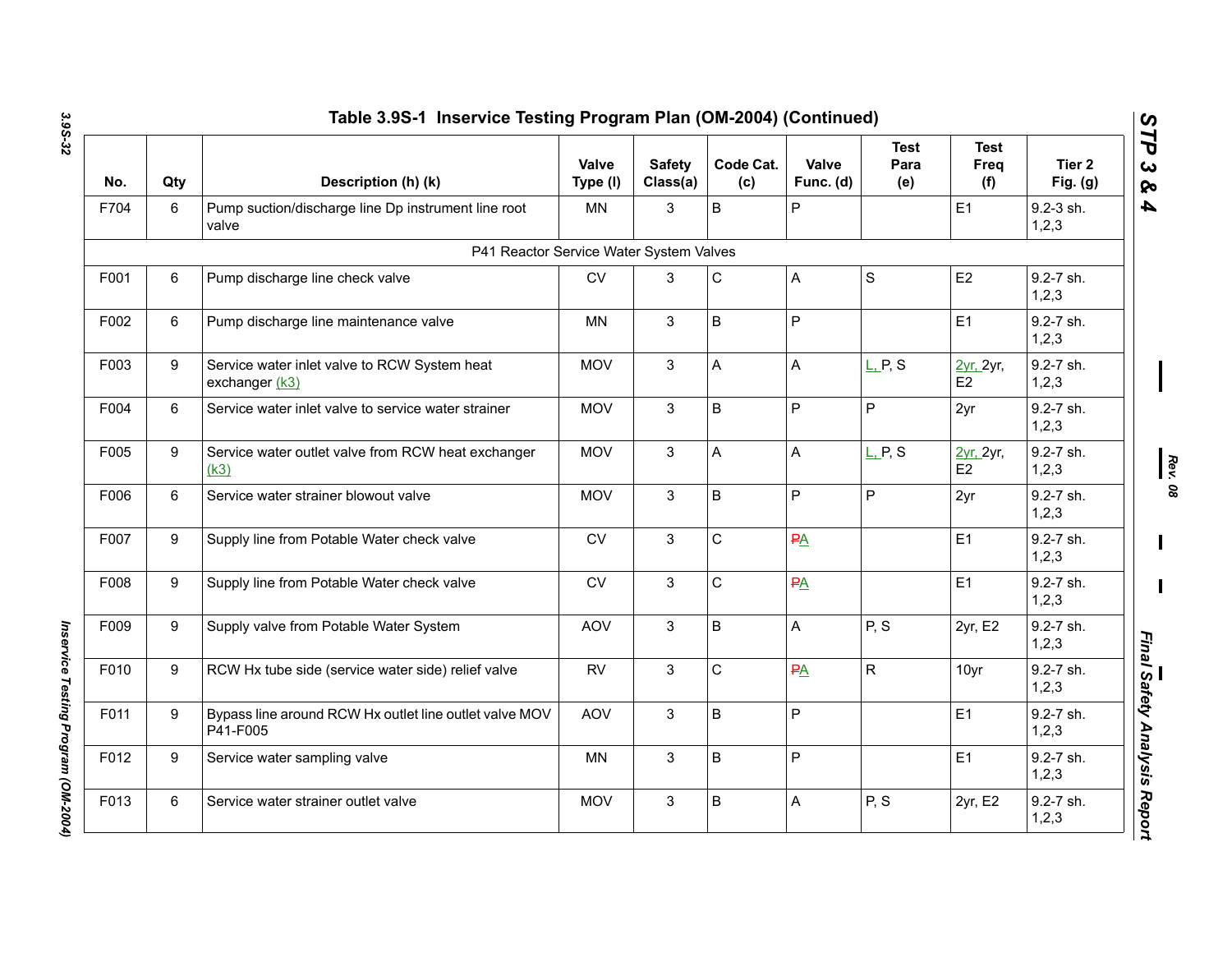| No.  | Qty          | Description (h) (k)                                                           | Valve<br>Type (I) | <b>Safety</b><br>Class(a) | Code Cat.<br>(c) | Valve<br>Func. (d)        | <b>Test</b><br>Para<br>(e) | Test<br>Freq<br>(f) | Tier 2<br>Fig. $(g)$ |
|------|--------------|-------------------------------------------------------------------------------|-------------------|---------------------------|------------------|---------------------------|----------------------------|---------------------|----------------------|
| F014 | 3            | Common service water strainer outlet valve                                    | <b>MOV</b>        | 3                         | B                | A                         | P, S                       | 2yr, E2             | 9.2-7 sh.<br>1,2,3   |
| F015 | 3            | Discharge line to discharge canal MOV                                         | <b>MOV</b>        | $\mathbf{3}$              | B                | A                         | P, S                       | <b>E42yr, E2</b>    | 9.2-7 sh.<br>1, 2, 3 |
| F101 | 3            | RSW line to HVAC Air Conditioning Condenser Manual<br><b>Isolation Valves</b> | MN                | 3                         | B                | $\mathsf{P}$              |                            | E1                  | 9.2-7 sh.<br>1, 2, 3 |
| F102 | 3            | RSW blowdown line to Main Cooling Reservoir MOV                               | <b>MOV</b>        | $\mathbf{3}$              | B                | $\boldsymbol{\mathsf{A}}$ | P, S                       | 2yr, 3mo            | 9.2-7 sh.<br>1, 2, 3 |
| F109 | 3            | RSW cold bypass to cooling tower basin MOV                                    | <b>MOV</b>        | 3                         | B                | $\mathsf{A}$              | P, S                       | 2yr, 3mo            | 9.2-7 sh.<br>1, 2, 3 |
| F110 | 6            | RSW return to cooling water                                                   | <b>MOV</b>        | $\mathbf{3}$              | B                | A                         | P, S                       | 2yr, 3mo            | 9.2-7 sh.<br>1,2,3   |
| F113 | $\mathbf{1}$ | Makeup water to UHS basin manual Isolation Valve                              | <b>MN</b>         | 3                         | B                | $\mathsf{P}$              |                            | E1                  | 9.2-7 sh. 1          |
| F114 | $\mathbf{1}$ | Makeup water to UHS basin check valve                                         | ${\sf CV}$        | $\mathbf{3}$              | $\mathsf C$      | $\mathsf{A}$              | $\mathsf{S}$               | 3 <sub>mo</sub>     | 9.2-7 sh. 1          |
| F115 | $\mathbf{1}$ | Makeup water to UHS basin MOV                                                 | <b>MOV</b>        | $\mathbf{3}$              | B                | A                         | P, S                       | 2yr, 3mo            | 9.2-7 sh.<br>1, 2, 3 |
| F116 | $\mathbf{1}$ | Makeup water to UHS basin manual Isolation Valve                              | <b>MN</b>         | $\mathbf{3}$              | B                | $\mathsf{P}$              |                            | E1                  | 9.2-7 sh. 1          |
| F117 | $\mathbf{1}$ | Makeup water to UHS basin check valve                                         | <b>CV</b>         | $\mathbf{3}$              | $\mathsf C$      | $\mathsf{A}$              | $\mathbf S$                | 3mo                 | 9.2-7 sh. 1          |
| F501 | 9            | RCW Hx shell side drain valve to SWSD                                         | MN                | 3                         | B                | $\sf P$                   |                            | E1                  | 9.2-7 sh.<br>1,2,3   |
| F502 | 9            | RCW Hx shell side vent valve to SWSD                                          | <b>MN</b>         | 3                         | B                | $\mathsf P$               |                            | E1                  | 9.2-7 sh.<br>1, 2, 3 |
| F503 | 9            | RCW Hx shell side drain valve to SWSD                                         | <b>MN</b>         | 3                         | B                | $\mathsf P$               |                            | E1                  | 9.2-7 sh.<br>1,2,3   |
| F504 | 9            | RCW Hx shell side vent valve to SWSD                                          | <b>MN</b>         | 3                         | B                | $\mathsf{P}$              |                            | E1                  | 9.2-7 sh.<br>1, 2, 3 |
| F701 | 6            | Pump discharge line pressure instrument line                                  | <b>MN</b>         | 3                         | B                | $\mathsf{P}$              |                            | E1                  | 9.2-7 sh.<br>1,2,3   |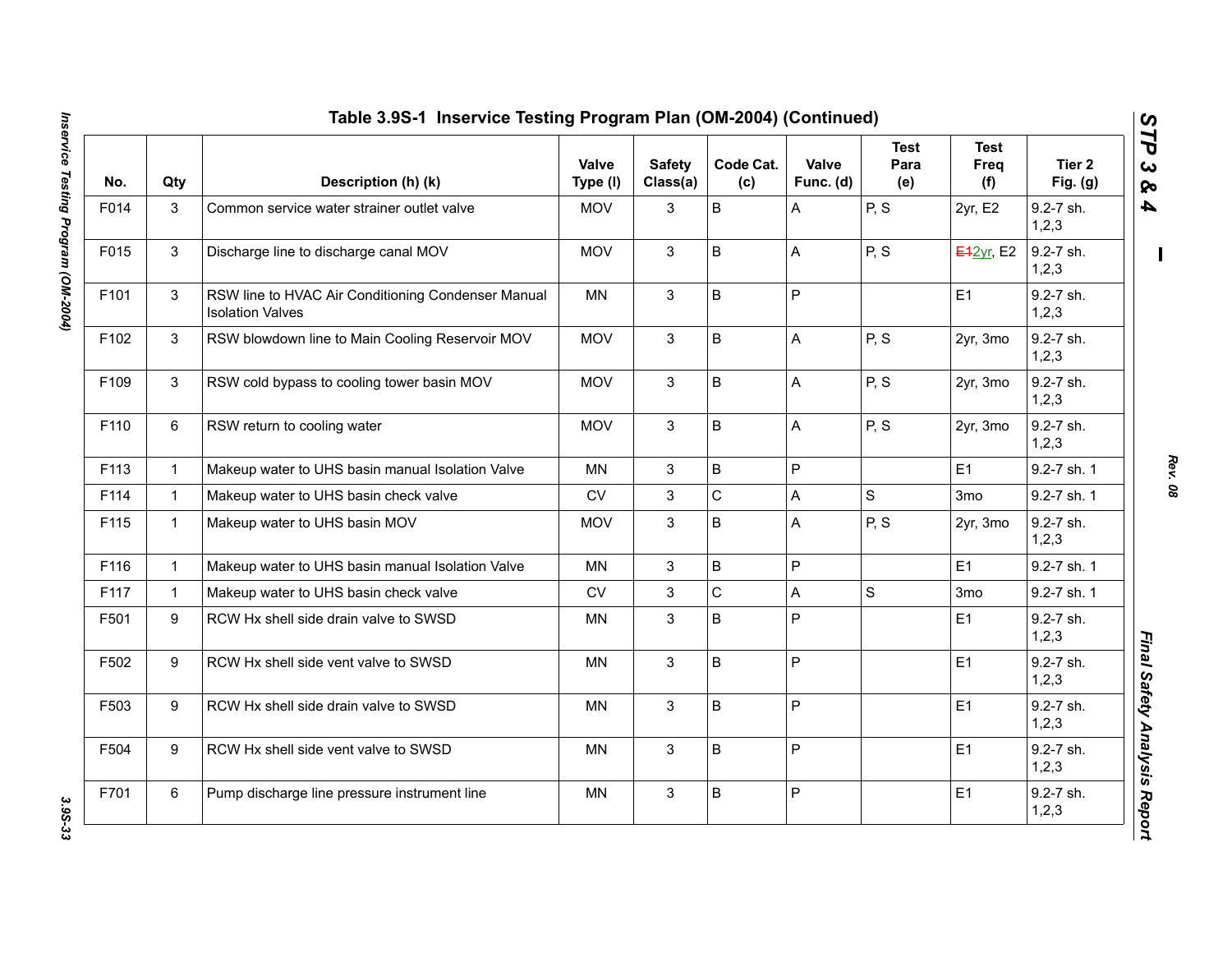| No.  | Qty            | Description (h) (k)                                                  | <b>Valve</b><br>Type (I)         | <b>Safety</b><br>Class(a) | Code Cat.<br>(c) | Valve<br>Func. (d) | <b>Test</b><br>Para<br>(e) | <b>Test</b><br>Freq<br>(f) | Tier <sub>2</sub><br>Fig. $(g)$ |
|------|----------------|----------------------------------------------------------------------|----------------------------------|---------------------------|------------------|--------------------|----------------------------|----------------------------|---------------------------------|
| F702 | 3              | Service water supply pressure instrument root valve                  | <b>MN</b>                        | 3                         | $\sf B$          | P                  |                            | E1                         | 9.2-7 sh.<br>1,2,3              |
| F703 | 6              | DP across service water strainer upstream instrument<br>root valve   | <b>MN</b>                        | 3                         | B                | P                  |                            | E1                         | 9.2-7 sh.<br>1,2,3              |
| F704 | 6              | DP across service water strainer downstream<br>instrument root valve | <b>MN</b>                        | 3                         | $\sf B$          | P                  |                            | E1                         | 9.2-7 sh.<br>1,2,3              |
| F705 | 9              | Service water DP across RCW Hx upstream instrument<br>root valve     | <b>MN</b>                        | 3                         | $\sf B$          | Ρ                  |                            | E1                         | 9.2-7 sh.<br>1,2,3              |
| F706 | 9              | Service water DP across RCW Hx downstream<br>instrument root valve   | <b>MN</b>                        | 3                         | $\sf B$          | P                  |                            | E1                         | 9.2-7 sh.<br>1, 2, 3            |
|      |                |                                                                      | P51 Service Air System Valves    |                           |                  |                    |                            |                            |                                 |
| F131 | 1              | Outboard isolation manual valve (k1)                                 | <b>MN</b>                        | 2                         | $\mathsf{A}$     | I, P               | L                          | <b>RO</b>                  | 9.3-7 sh. 2                     |
| F132 | $\mathbf{1}$   | Inboard isolation check valve (k1) (h1.11)                           | <b>CV</b>                        | $\overline{2}$            | A, C             | I, A               | L, S                       | RO, RO                     | 9.3-7 sh. 2                     |
|      |                |                                                                      | P52 Instrument Air System Valves |                           |                  |                    |                            |                            |                                 |
| F276 | 1              | Outboard isolation valve (k1) (k2)                                   | <b>MOV</b>                       | $\overline{2}$            | A                | I, A               | L, P, S                    | RO, RO,<br>3 <sub>mo</sub> | 9.3-6 sh. 1                     |
| F277 | $\mathbf{1}$   | Inboard isolation check valve (k1) (k2) (h1.11)                      | CV                               | $\overline{2}$            | A, C             | I, A               | L, S                       | RO, RO                     | 9.3-6 sh. 1                     |
|      |                | P54 High Pressure Nitrogen Gas Supply System Valves                  |                                  |                           |                  |                    |                            |                            |                                 |
| F002 | 4              | Nitrogen bottles N2 supply line valve                                | <b>MN</b>                        | 3                         | B                | P                  |                            | E1                         | $6.7 - 1$                       |
| F003 | $\overline{2}$ | Nitrogen bottles N2 supply line MOV                                  | <b>MOVCV</b>                     | 3                         | <b>BC</b>        | Α                  | P, S                       | 2yr, 3mo<br>E2             | $6.7 - 1$                       |
| F004 | $\overline{2}$ | N2 bottle supply line PCV maintenance valve                          | MN                               | 3                         | B                | P                  |                            | E1                         | $6.7 - 1$                       |
| F005 | $\overline{2}$ | N2 bottle supply line PCV                                            | <b>AOVCV</b>                     | 3                         | <b>BC</b>        | Α                  | S                          | <b>E4E2</b>                | $6.7 - 1$                       |
| F006 | $\overline{2}$ | N2 bottle supply line PCV maintenance valve                          | MN                               | 3                         | $\sf B$          | P                  |                            | E1                         | $6.7 - 1$                       |
| F007 | $\overline{2}$ | Safety grade N2 supply line isolation valve (k4) (k2)                | <b>MOV</b>                       | $\overline{2}$            | A                | I, A               | P, S                       | RO, 3mo                    | $6.7 - 1$                       |
| F008 | $\overline{2}$ | Safety grade N2 supply line isolation check valve (k4)<br>(h1.11)    | <b>CV</b>                        | $\overline{2}$            | A, C             | I, A               | S                          | <b>RO</b>                  | $6.7 - 1$                       |

*Rev. 08*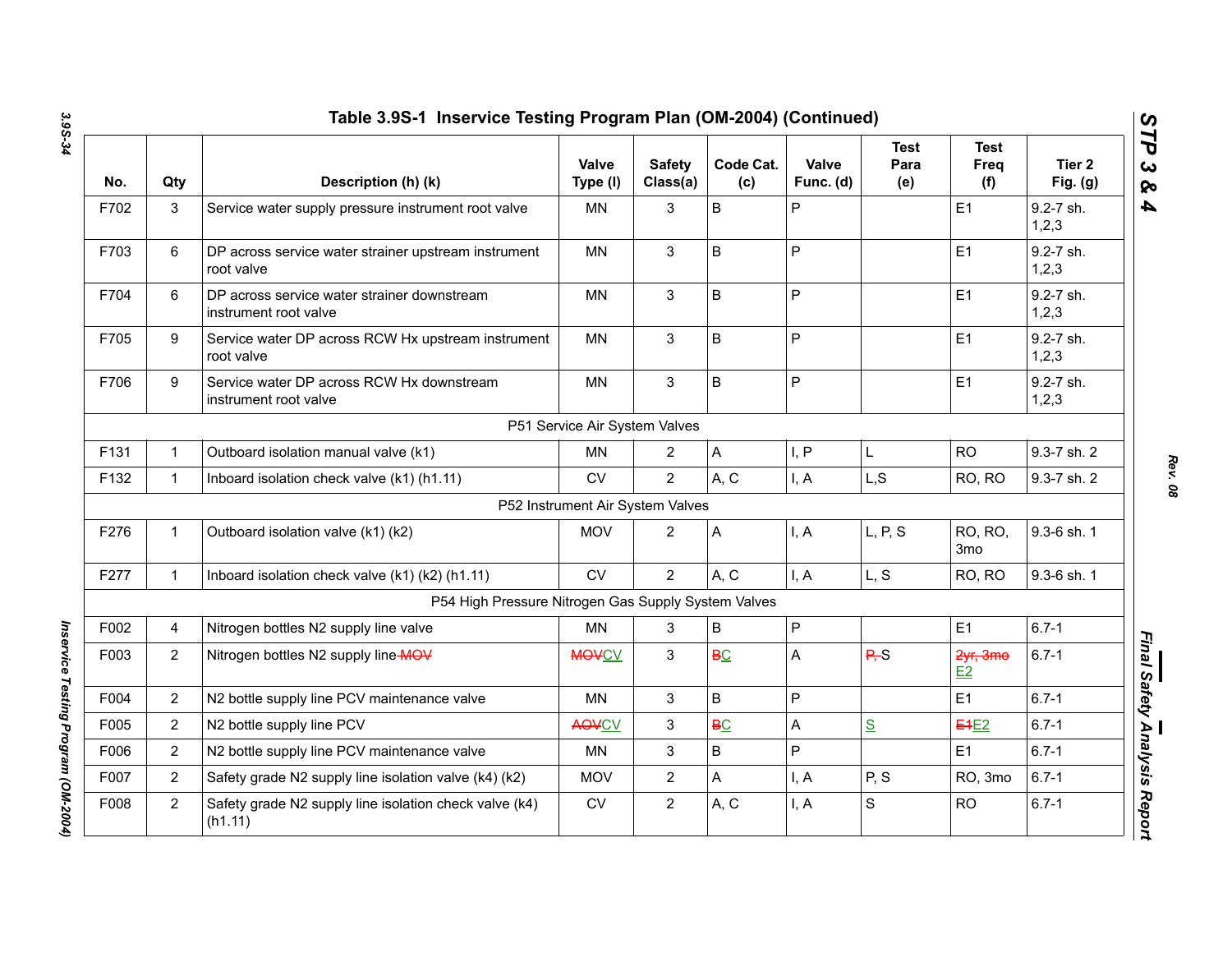| No.  | Qty            | Description (h) (k)                                                       | <b>Valve</b><br>Type (I) | <b>Safety</b><br>Class(a) | Code Cat.<br>(c) | Valve<br>Func. (d)        | <b>Test</b><br>Para<br>(e) | <b>Test</b><br>Freq<br>(f)   | Tier 2<br>Fig. $(g)$ |
|------|----------------|---------------------------------------------------------------------------|--------------------------|---------------------------|------------------|---------------------------|----------------------------|------------------------------|----------------------|
| F009 | 8              | Safety grade N2 supply line to SRV                                        | MN                       | 3                         | B                | ${\sf P}$                 |                            | E <sub>1</sub>               | $6.7 - 1$            |
| F010 | $\overline{2}$ | Bypass line around the N2 bottle supply line PCV                          | <b>MN</b>                | 3                         | B                | $\overline{P}$            |                            | E <sub>1</sub>               | $6.7 - 1$            |
| F011 | $\overline{2}$ | N2 bottle supply line relief valve                                        | <b>RV</b>                | $\mathbf{3}$              | $\mathsf C$      | A                         | $\mathsf{R}$               | 10yr                         | $6.7 - 1$            |
| F012 | $\overline{2}$ | MOV at safety/non-safety boundary (k3)                                    | <b>MOV</b>               | 3                         | A                | A                         | L, P, S                    | 2yr, 2yr,<br>3 <sub>mo</sub> | $6.7 - 1$            |
| F200 | $\mathbf{1}$   | Non-safety N2 supply line isolation valve                                 | <b>MOV</b>               | $\overline{2}$            | A                | I, A                      | L, P, S                    | 2yr, 2yr,<br>3 <sub>mo</sub> | $6.7 - 1$            |
| F209 | $\mathbf{1}$   | Non-safety N2 supply line isolation check valve (k4)<br>(h1.11)           | ${\sf CV}$               | $\overline{2}$            | A, C             | I, A                      | L, S                       | RO, RO                       | $6.7 - 1$            |
|      |                |                                                                           | P81 Breathing Air System |                           |                  |                           |                            |                              |                      |
| F251 | $\mathbf{1}$   | Outboard isolation manual valve                                           | <b>MN</b>                | $\overline{2}$            | A                | I, P                      | L                          | <b>RO</b>                    | $9.3 - 10$           |
| F252 | $\mathbf{1}$   | Inboard isolation manual valve                                            | <b>MN</b>                | $\overline{2}$            | A                | I, P                      | L                          | <b>RO</b>                    | $9.3 - 10$           |
|      |                | T22 Standby Gas Treatment System Valves                                   |                          |                           |                  |                           |                            |                              |                      |
| F002 | 2              | Filter train inlet butterfly valve                                        | <b>MOV</b>               | 3                         | B                | $\boldsymbol{\mathsf{A}}$ | P, S                       | 2yr, 3mo                     | 6.5-1 sh. 1          |
| F003 | $\overline{2}$ | Filter train exhaust gravity damper                                       | MN                       | 3                         | B                | $\mathsf{A}$              | P, S                       | 2yr, 3mo                     | 6.5-1 sh. 2,3        |
| F004 | $\overline{2}$ | Filter train exhaust butterfly valve                                      | <b>MOV</b>               | 3                         | B                | A                         | P, S                       | 2yr, 3mo                     | 6.5-1 sh. 2,3        |
| F005 | $\overline{2}$ | Cooling fan butterfly valve                                               | <b>MOV</b>               | 3                         | B                | A                         | P, S                       | 2yr, 3mo                     | 6.5-1 sh. 2,3        |
| F006 | $\overline{2}$ | Filter train R112 injection line valve                                    | <b>MN</b>                | 3                         | B                | $\mathsf{P}$              |                            | E <sub>1</sub>               | 6.5-1 sh. 2,3        |
| F007 | 2              | Filter train DOP injection line valve to pre HEPA filter                  | <b>MN</b>                | 3                         | B                | $\overline{P}$            |                            | E1                           | 6.5-1 sh. 2,3        |
| F008 | $\overline{2}$ | Filter train DOP sampling line valve downstream of pre<br><b>HEPA</b>     | MN                       | 3                         | B                | P                         |                            | E1                           | 6.5-1 sh. 2,3        |
| F009 | $\overline{2}$ | Filter train DOP sampling line valve downstream of pre<br><b>HEPA</b>     | <b>MN</b>                | $\mathbf{3}$              | B                | P                         |                            | E <sub>1</sub>               | 6.5-1 sh. 2,3        |
| F010 | $\overline{2}$ | Filter train DOP injection line valve downstream of<br>charcoal absorbent | <b>MN</b>                | $\mathbf{3}$              | B                | $\mathsf{P}$              |                            | E1                           | 6.5-1 sh. 2,3        |

*Rev. 08*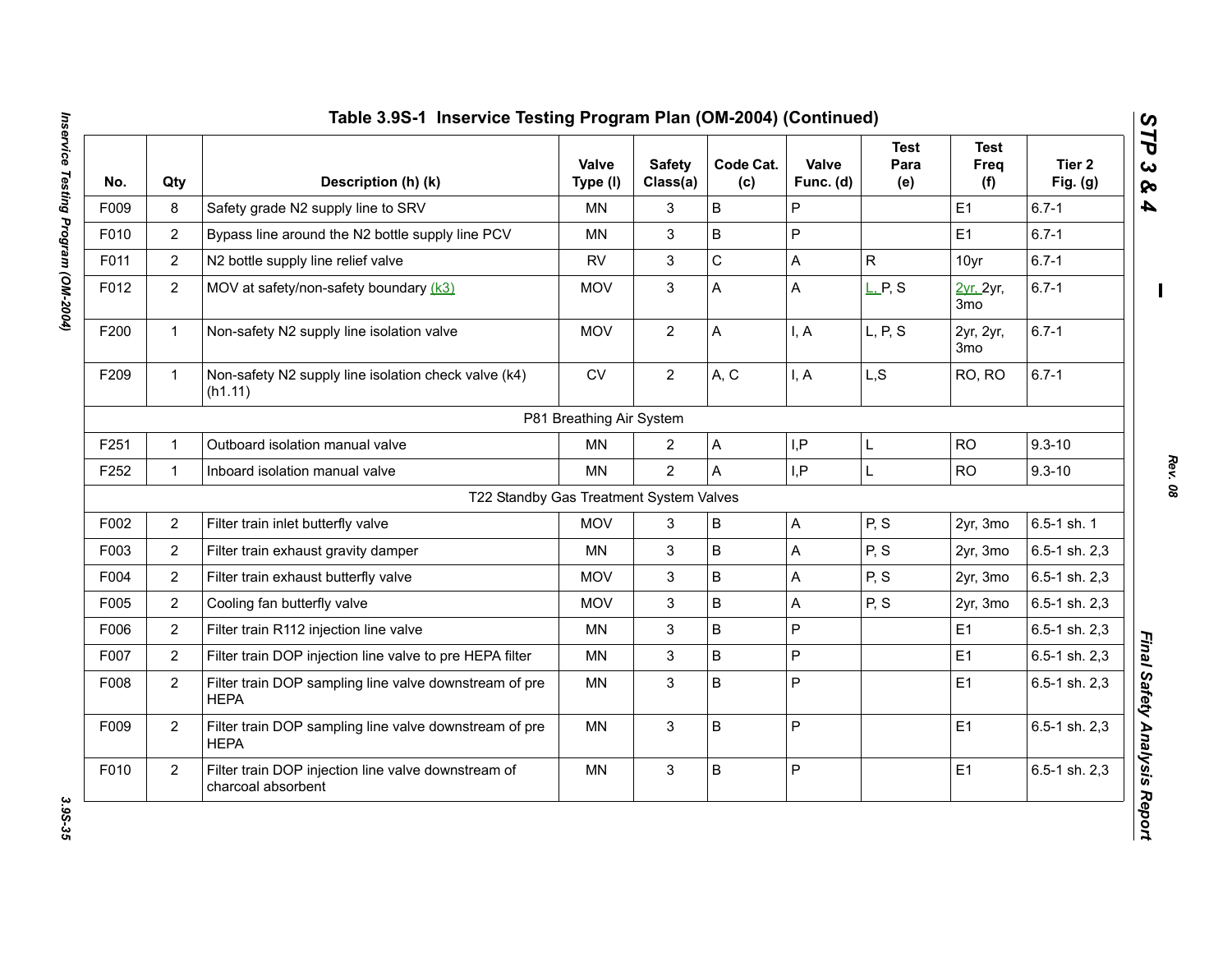| No.  | Qty            | Description (h) (k)                                                      | Valve<br>Type (I) | <b>Safety</b><br>Class(a) | Code Cat.<br>(c) | Valve<br>Func. (d) | <b>Test</b><br>Para<br>(e) | <b>Test</b><br>Freq<br>(f) | Tier 2<br>Fig. $(g)$ |
|------|----------------|--------------------------------------------------------------------------|-------------------|---------------------------|------------------|--------------------|----------------------------|----------------------------|----------------------|
| F011 | $\overline{2}$ | Filter train DOP sampling line valve downstream of<br>charcoal absorbent | ΜN                | 3                         | B                | P                  |                            | E1                         | 6.5-1 sh. 2,3        |
| F012 | $\overline{2}$ | Filter train DOP sampling line valve downstream of after<br><b>HEPA</b>  | ΜN                | 3                         | B                | P                  |                            | E <sub>1</sub>             | 6.5-1 sh. 2,3        |
| F014 | $\overline{2}$ | SGTS sample line valve                                                   | <b>MN</b>         | 3                         | B                | P                  |                            | E1                         | $6.5 - 1$ sh. 3      |
| F015 | $\overline{2}$ | PRM discharge to stack valve                                             | <b>MN</b>         | 3                         | B                | P                  |                            | E1                         | $6.5 - 1$ sh. 3      |
| F500 | 2              | Filter unit vent line valve                                              | MN                | 3                         | B                | P                  |                            | E1                         | 6.5-1 sh. 2,3        |
| F501 | $\overline{2}$ | Filter unit drain line valve                                             | <b>MN</b>         | 3                         | B                | P                  |                            | E1                         | 6.5-1 sh. 2,3        |
| F504 | $\overline{2}$ | Filter unit vent line valve                                              | <b>MN</b>         | $\mathbf{3}$              | B                | P                  |                            | E1                         | 6.5-1 sh. 2,3        |
| F505 | $\overline{2}$ | Exhaust fan vent line valve                                              | MN                | $\mathbf{3}$              | B                | P                  |                            | E <sub>1</sub>             | 6.5-1 sh. 2,3        |
| F506 | $\overline{2}$ | Filter train vent line valve                                             | <b>MN</b>         | $\mathbf{3}$              | B                | P                  |                            | E1                         | 6.5-1 sh. 2,3        |
| F507 | $\overline{c}$ | Filter train vent line valve                                             | <b>MN</b>         | 3                         | B                | P                  |                            | E1                         | 6.5-1 sh. 2,3        |
| F508 | $\overline{2}$ | Filter train vent line valve                                             | <b>MN</b>         | $\mathbf{3}$              | B                | P                  |                            | E <sub>1</sub>             | 6.5-1 sh. 2,3        |
| F509 | $\overline{c}$ | Filter train vent line valve                                             | <b>MN</b>         | 3                         | B                | P                  |                            | E <sub>1</sub>             | $6.5 - 1$ sh. $2,3$  |
| F510 | $\overline{2}$ | Filter train vent line valve                                             | <b>MN</b>         | 3                         | B                | P                  |                            | E1                         | 6.5-1 sh. 2,3        |
| F511 | $\overline{2}$ | Exhaust stack drain line valve                                           | <b>MN</b>         | $\mathbf{3}$              | B                | P                  |                            | E1                         | 6.5-1 sh. 2,3        |
| F700 | $\overline{2}$ | Filter unit demister dp instrument line valve                            | MN                | $\mathbf{3}$              | B                | P                  |                            | E1                         | 6.5-1 sh. 2,3        |
| F701 | $\overline{2}$ | Filter unit demister dp instrument line valve                            | <b>MN</b>         | 3                         | B                | P                  |                            | E1                         | 6.5-1 sh. 2,3        |
| F705 | $\overline{c}$ | Filter train prefilter dp instrument line valve                          | <b>MN</b>         | 3                         | B                | P                  |                            | E <sub>1</sub>             | 6.5-1 sh. 2,3        |
| F706 | $\overline{2}$ | Filter train prefilter dp instrument line valve                          | <b>MN</b>         | 3                         | B                | P                  |                            | E1                         | 6.5-1 sh. 2,3        |
| F707 | 2              | Filter train preHEPA dp instrument line valve                            | <b>MN</b>         | 3                         | B                | P                  |                            | E1                         | 6.5-1 sh. 2,3        |
| F708 | $\overline{2}$ | Filter train preHEPA dp instrument line valve                            | <b>MN</b>         | 3                         | B                | P                  |                            | E1                         | 6.5-1 sh. 2,3        |
| F709 | $\overline{2}$ | Filter train charcoal absorber dp instrument line valve                  | <b>MN</b>         | 3                         | B                | P                  |                            | E1                         | 6.5-1 sh. 2,3        |
| F710 | $\overline{2}$ | Filter train charcoal absorber dp instrument line valve                  | MN                | 3                         | B                | P                  |                            | E <sub>1</sub>             | 6.5-1 sh. 2,3        |
| F711 | $\overline{2}$ | Filter train after HEPA dp instrument line valve                         | MN                | 3                         | B                | P                  |                            | E <sub>1</sub>             | 6.5-1 sh. 2,3        |
|      |                |                                                                          |                   |                           |                  |                    |                            |                            |                      |

*Inservice Testing Program (OM-2004)* 

Inservice Testing Program (OM-2004)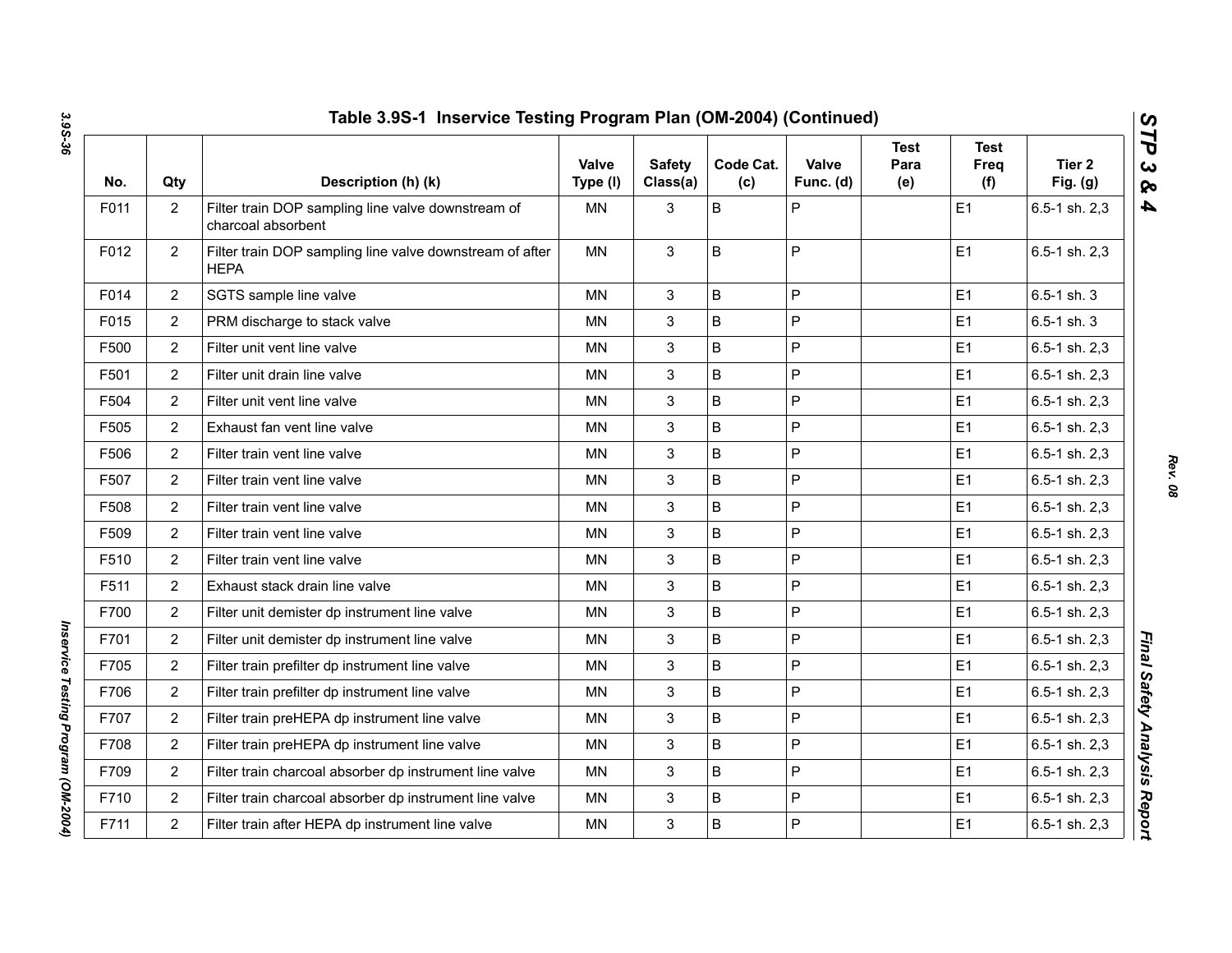| Table 3.9S-1 Inservice Testing Program Plan (OM-2004) (Continued) |                |                                                                |                   |                           |                  |                    |                     |                              |                      |
|-------------------------------------------------------------------|----------------|----------------------------------------------------------------|-------------------|---------------------------|------------------|--------------------|---------------------|------------------------------|----------------------|
| No.                                                               | Qty            | Description (h) (k)                                            | Valve<br>Type (I) | <b>Safety</b><br>Class(a) | Code Cat.<br>(c) | Valve<br>Func. (d) | Test<br>Para<br>(e) | Test<br>Freq<br>(f)          | Tier 2<br>Fig. $(g)$ |
| F712                                                              | $\overline{2}$ | Filter train after HEPA dp instrument line valve               | MN                | 3                         | B                | P                  |                     | E1                           | 6.5-1 sh. 2,3        |
| F713                                                              | $\overline{2}$ | Filter train exhaust flow instrument line valve                | MN                | 3                         | B                | P                  |                     | E <sub>1</sub>               | 6.5-1 sh. 1          |
| F714                                                              | $\overline{2}$ | Filter train exhaust flow instrument line valve                | <b>MN</b>         | 3                         | B                | P                  |                     | E <sub>1</sub>               | 6.5-1 sh. 1          |
|                                                                   |                | T31 Atmospheric Control System Valves                          |                   |                           |                  |                    |                     |                              |                      |
| F001                                                              | $\mathbf{1}$   | Purge supply line outboard isolation valve (h2.2)              | <b>AOV</b>        | $\overline{2}$            | A                | I, A               | L, P, S             | 2yr, 2yr,<br>RO.             | 6.2-39 sh. 1         |
| F002                                                              | $\mathbf{1}$   | Drywell purge line supply inboard isolation valve (h2.2)       | AOV               | $\overline{2}$            | A                | I, A               | L, P, S             | 2yr, 2yr,<br><b>RO</b>       | 6.2-39 sh. 1         |
| F003                                                              | $\mathbf{1}$   | Wetwell purge supply line inboard isolation valve (h2.2)       | AOV               | $\overline{2}$            | A                | I, A               | L, P, S             | 2yr, 2yr,<br><b>RO</b>       | 6.2-39 sh. 1         |
| F004                                                              | $\mathbf{1}$   | Drywell purge exhaust line inboard isolation valve (h2.2)      | AOV               | $\overline{2}$            | A                | I, A               | L, P, S             | 2yr, 2yr,<br>RO.             | 6.2-39 sh. 1         |
| F005                                                              | $\mathbf{1}$   | Drywell purge exhaust line bypass line valve                   | <b>AOV</b>        | $\overline{2}$            | A                | I, A               | L, P, S             | 2yr, 2yr,<br>3 <sub>mo</sub> | 6.2-39 sh. 1         |
| F006                                                              | $\mathbf{1}$   | Wetwell purge exhaust line inboard isolation valve (h2.2)      | <b>AOV</b>        | $\overline{2}$            | A                | I, A               | L, P, S             | 2yr, 2yr,<br><b>RO</b>       | 6.2-39 sh. 1         |
| F007                                                              | $\mathbf{1}$   | Wetwell overpressure line valve (h2.2)                         | AOV               | $\overline{2}$            | A                | I, P               | L, P, S             | 2yr, 2yr,<br><b>RO</b>       | 6.2-39 sh. 1         |
| F008                                                              | $\mathbf{1}$   | Containment exhaust line to SGTS (h2.2)                        | AOV               | $\mathbf{2}$              | A                | I, A               | L, P, S             | 2yr, 2yr,<br><b>RO</b>       | 6.2-39 sh. 1         |
| F009                                                              | $\mathbf{1}$   | Containment exhaust line to R/B HVAC (h2.2)                    | <b>AOV</b>        | $\overline{2}$            | A                | I, A               | L, P, S             | 2yr, 2yr,<br><b>RO</b>       | 6.2-39 sh. 1         |
| F010                                                              | $\mathbf{1}$   | Wetwell overpressure line valve (h2.2)                         | AOV               | $\overline{2}$            | A                | I, P               | L, P, S             | 2yr, 2yr,<br><b>RO</b>       | 6.2-39 sh. 1         |
| F011                                                              | $\mathbf{1}$   | Containment exhaust line to SGTS (h2.2)                        | AOV               | $\overline{2}$            | A                | I, A               | L, P, S             | 2yr, 2yr,<br><b>RO</b>       | 6.2-39 sh. 1         |
| F025                                                              | $\mathbf{1}$   | Purge supply line from outboard containment isolation<br>valve | AOV               | $\overline{2}$            | A                | I, A               | L, P, S             | 2yr, 2yr,<br>3 <sub>mo</sub> | 6.2-39 sh. 1         |

3.95-37

*Rev. 08*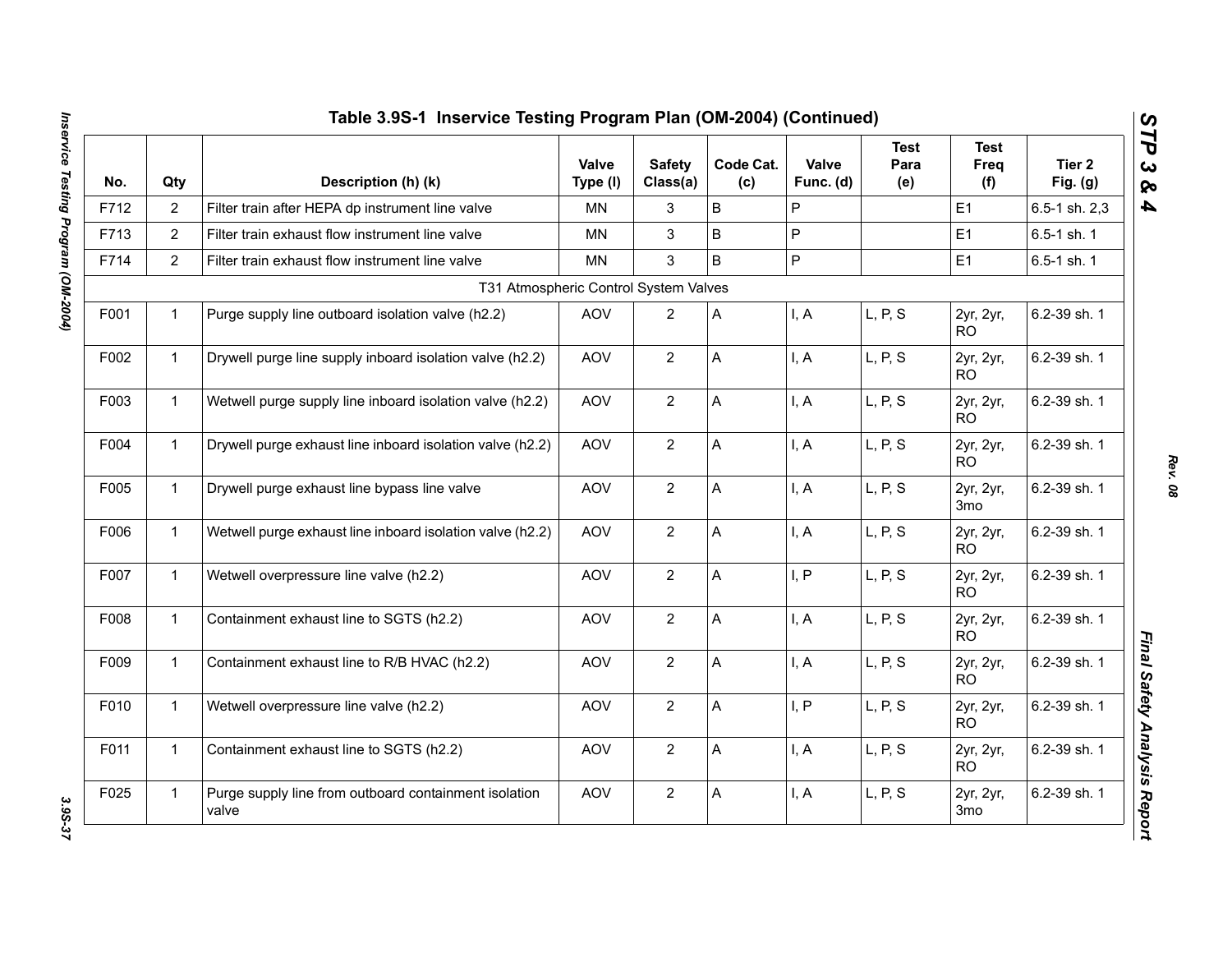| No.  | Qty            | Description (h) (k)                                         | Valve<br>Type (I) | <b>Safety</b><br>Class(a) | Code Cat.<br>(c) | Valve<br>Func. (d) | <b>Test</b><br>Para<br>(e) | Test<br>Freq<br>(f)          | Tier <sub>2</sub><br>Fig. $(g)$ |
|------|----------------|-------------------------------------------------------------|-------------------|---------------------------|------------------|--------------------|----------------------------|------------------------------|---------------------------------|
| F039 | $\mathbf{1}$   | N2 makeup line from outboard containment isolation<br>valve | <b>AOV</b>        | $\overline{2}$            | A                | I, A               | L, P, S                    | 2yr, 2yr,<br>3 <sub>mo</sub> | 6.2-39 sh. 1                    |
| F040 | $\mathbf{1}$   | N2 makeup line from to drywell inboard isolation valve      | <b>AOV</b>        | $\overline{2}$            | A                | I, A               | L, P, S                    | 2yr, 2yr,<br>3mo             | 6.2-39 sh. 1                    |
| F041 | $\mathbf{1}$   | N2 makeup line from to wetwell inboard isolation valve      | <b>AOV</b>        | $\overline{2}$            | A                | I, A               | L, P, S                    | 2yr, 2yr,<br>3 <sub>mo</sub> | 6.2-39 sh. 1                    |
| F044 | 8              | Drywell/wetwell vacuum breaker valve (k2)                   | CV                | $\overline{2}$            | $\mathsf C$      | A                  | P, R                       | RO, RO                       | 6.2-39 sh. 2                    |
| F050 | $\mathbf 1$    | Purge supply line from test line valve                      | <b>MN</b>         | $\overline{2}$            | B                | P                  |                            | E1                           | 6.2-39 sh. 1                    |
| F051 | $\mathbf 1$    | Purge exhaust line test line valve                          | ΜN                | $\overline{2}$            | $\mathsf{B}$     | P                  |                            | E1                           | 6.2-39 sh. 1                    |
| F054 | $\mathbf 1$    | Makeup line test line valve                                 | <b>MN</b>         | $\overline{2}$            | B                | P                  |                            | E1                           | 6.2-39 sh. 1                    |
| F055 | $\mathbf 1$    | Drywell personnel air lock hatch test line valve            | ΜN                | $\overline{2}$            | $\sf B$          | P                  |                            | E1                           | 6.2-39 sh. 2                    |
| F056 | $\mathbf 1$    | Wetwell personnel air lock hatch test line valve            | ΜN                | $\overline{2}$            | $\mathsf{B}$     | P                  |                            | E1                           | 6.2-39 sh. 2                    |
| F057 | $\mathbf 1$    | Overpressure protection test line valve                     | <b>MN</b>         | $\overline{2}$            | B                | P                  |                            | E1                           | 6.2-39 sh. 1                    |
| F058 | $\mathbf 1$    | Overpressure protection test line valve                     | MN.               | 3                         | $\sf B$          | P                  |                            | E1                           | 6.2-39 sh. 1                    |
| F059 | $\mathbf{1}$   | Overpressure protection test line valve                     | <b>MN</b>         | 3                         | $\sf B$          | P                  |                            | E1                           | 6.2-39 sh. 1                    |
| F700 | $\mathbf 1$    | FE instrument line valve                                    | ΜN                | $\overline{2}$            | $\sf B$          | P                  |                            | E1                           | 6.2-39 sh. 1                    |
| F701 | $\mathbf{1}$   | FE instrument line valve                                    | <b>MN</b>         | $\overline{2}$            | $\sf B$          | P                  |                            | E1                           | 6.2-39 sh. 1                    |
| F702 | $\mathbf 1$    | FE instrument line valve                                    | ΜN                | $\overline{c}$            | $\sf B$          | P                  |                            | E1                           | 6.2-39 sh. 1                    |
| F703 | $\mathbf 1$    | FE instrument line valve                                    | ΜN                | $\overline{2}$            | $\sf B$          | P                  |                            | E1                           | 6.2-39 sh. 1                    |
| F730 | $\mathbf 1$    | Drywell pressure instrument line isolation valve            | MN                | $\overline{2}$            | B                | P                  |                            | E1                           | 6.2-39 sh. 3                    |
| F731 | $\mathbf 1$    | Drywell pressure instrument line isolation valve (k4) (k2)  | SOV               | $\overline{2}$            | A                | I, P               | P                          | <b>RO</b>                    | 6.2-39 sh. 3                    |
| F732 | $\overline{2}$ | Drywell pressure instrument line valve                      | <b>MN</b>         | $\overline{2}$            | B                | P                  |                            | E1                           | 6.2-39 sh. 3                    |
| F733 | $\overline{2}$ | Drywell pressure instrument line isolation valve (k4) (k2)  | SOV               | $\overline{2}$            | A                | I, P               | P                          | <b>RO</b>                    | 6.2-39 sh. 3                    |
| F734 | $\overline{4}$ | Drywell pressure instrument line valve                      | <b>MN</b>         | $\overline{2}$            | B                | P                  |                            | E1                           | 6.2-39 sh. 3                    |
| F735 | 4              | Drywell pressure instrument line isolation valve (k4) (k2)  | SOV               | $\overline{2}$            | A                | I, P               | P                          | <b>RO</b>                    | 6.2-39 sh. 3                    |

*Inservice Testing Program (OM-2004)* 

Inservice Testing Program (OM-2004)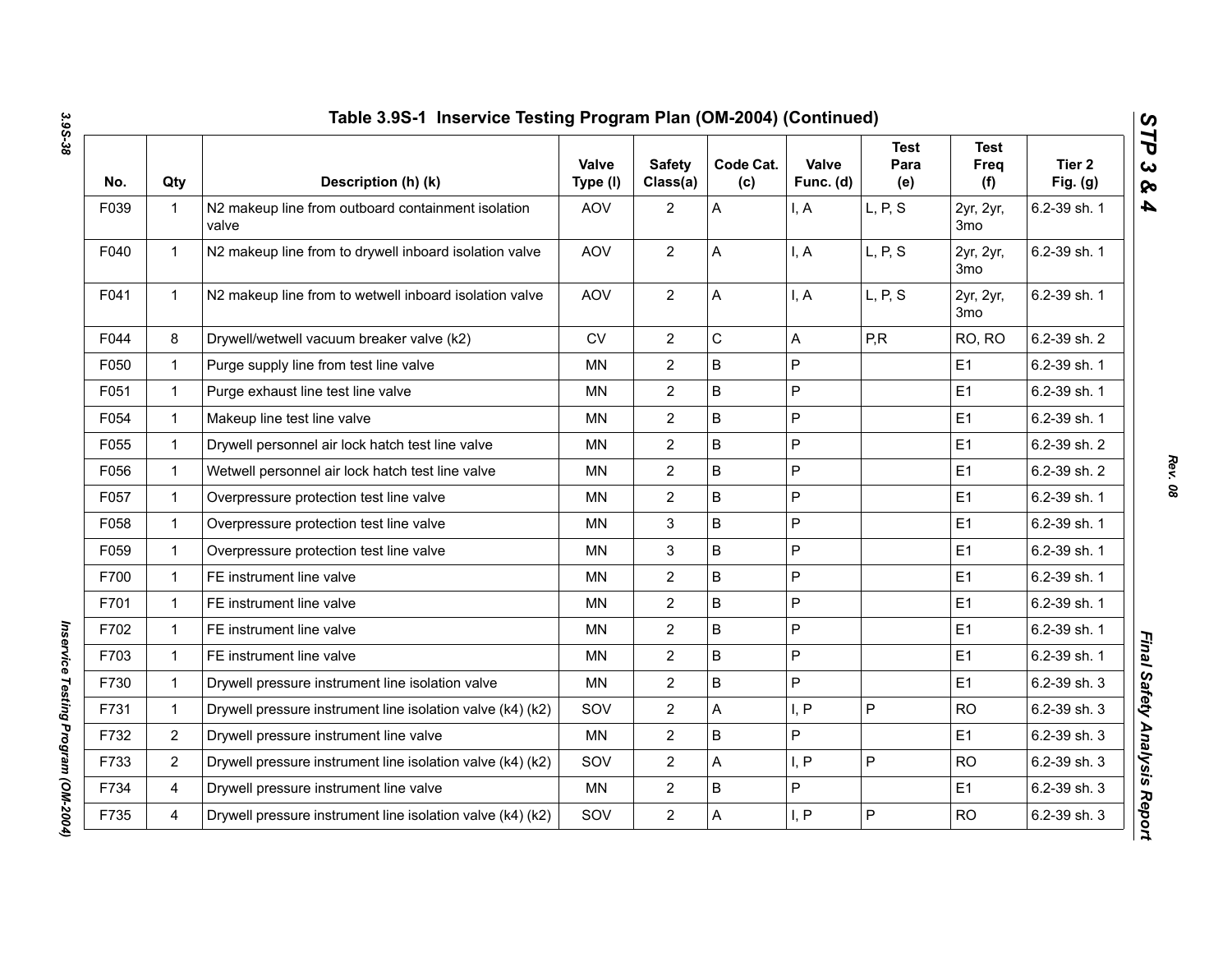| No.  | Qty            | Description (h) (k)                                                           | Valve<br>Type (I) | <b>Safety</b><br>Class(a) | Code Cat.<br>(c) | Valve<br>Func. (d) | <b>Test</b><br>Para<br>(e) | <b>Test</b><br>Freq<br>(f) | Tier 2<br>Fig. $(g)$ |
|------|----------------|-------------------------------------------------------------------------------|-------------------|---------------------------|------------------|--------------------|----------------------------|----------------------------|----------------------|
| F736 | $\overline{2}$ | Wetwell pressure instrument line valve                                        | <b>MN</b>         | $\overline{2}$            | B                | P                  |                            | E1                         | 6.2-39 sh. 3         |
| F737 | 2              | Wetwell pressure instrument line isolation valve (k4) (k2)                    | SOV               | $\overline{2}$            | A                | I, P               | $\overline{P}$             | <b>RO</b>                  | 6.2-39 sh. 3         |
| F738 | $\overline{4}$ | Suppression pool water level instrument line valve                            | <b>MN</b>         | $\overline{2}$            | $\sf B$          | P                  |                            | E1                         | 6.2-39 sh. 2         |
| F739 | 4              | Suppression pool water level instrument line isolation<br>valve (k4) (k2)     | SOV               | $\overline{2}$            | A                | I, P               | P                          | <b>RO</b>                  | 6.2-39 sh. 2         |
| F740 | $\overline{4}$ | Suppression pool water level instrument line valve                            | <b>MN</b>         | $\overline{2}$            | $\sf B$          | P                  |                            | E1                         | 6.2-39 sh. 2         |
| F741 | 4              | Suppression pool water level instrument line isolation<br>valve (k4) (k2)     | SOV               | $\overline{2}$            | A                | I, P               | $\mathsf{P}$               | <b>RO</b>                  | 6.2-39 sh. 2         |
| F742 | $\overline{2}$ | Suppression pool water level instrument line valve                            | <b>MN</b>         | $\overline{2}$            | B                | P                  |                            | E1                         | 6.2-39 sh. 2         |
| F743 | $\overline{2}$ | Suppression pool water level instrument line isolation<br>valve $(k4)$ $(k2)$ | SOV               | $\overline{2}$            | A                | I, P               | P                          | <b>RO</b>                  | 6.2-39 sh. 2         |
| F744 | $\overline{2}$ | Suppression pool water level instrument line valve                            | <b>MN</b>         | $\overline{2}$            | $\mathsf B$      | P                  |                            | E1                         | 6.2-39 sh. 2         |
| F745 | $\overline{2}$ | Suppression pool water level instrument line isolation<br>valve (k4) (k2)     | SOV               | $\overline{2}$            | A                | I, P               | P                          | <b>RO</b>                  | 6.2-39 sh. 2         |
| F800 | $\overline{2}$ | Drywell water level instrument line isolation valve                           | <b>MN</b>         | $\overline{2}$            | $\mathsf B$      | P                  |                            | E1                         | 6.2-39 sh. 3         |
| F801 | $\overline{2}$ | Drywell water level instrument line isolation valve (k4)<br>(k2)              | SOV               | $\overline{2}$            | A                | I, P               | $\overline{P}$             | <b>RO</b>                  | 6.2-39 sh. 3         |
| F802 | $\overline{2}$ | Drywell water level instrument line valve                                     | <b>MN</b>         | $\overline{2}$            | B                | P                  |                            | E <sub>1</sub>             | 6.2-39 sh. 3         |
| F803 | $\overline{2}$ | Drywell water level instrument line isolation valve (k4)<br>(k2)              | SOV               | $\overline{2}$            | A                | I, P               | P                          | <b>RO</b>                  | 6.2-39 sh. 3         |
| F804 | $\overline{2}$ | DW/WW differential pressure instrument line valve                             | <b>MN</b>         | $\overline{2}$            | $\sf B$          | P                  |                            | E1                         | 6.2-39 sh. 3         |
| F805 | $\overline{2}$ | DW/WW differential pressure instrument isolation valve<br>$(k4)$ $(k2)$       | SOV               | $\overline{2}$            | A                | I, P               | P                          | <b>RO</b>                  | 6.2-39 sh. 3         |
| D001 | $\mathbf{1}$   | Wetwell overpressure rupture disk                                             | <b>RPD</b>        | $\overline{2}$            | D                | I, P               | Rplc.                      | 5yr                        | 6.2-39 sh. 1         |
|      | $\mathbf{1}$   | Wetwell rupture disk                                                          | <b>RPD</b>        | 3                         | D                | I, P               | Rplc.                      | 5yr                        | 6.2-39 sh. 1         |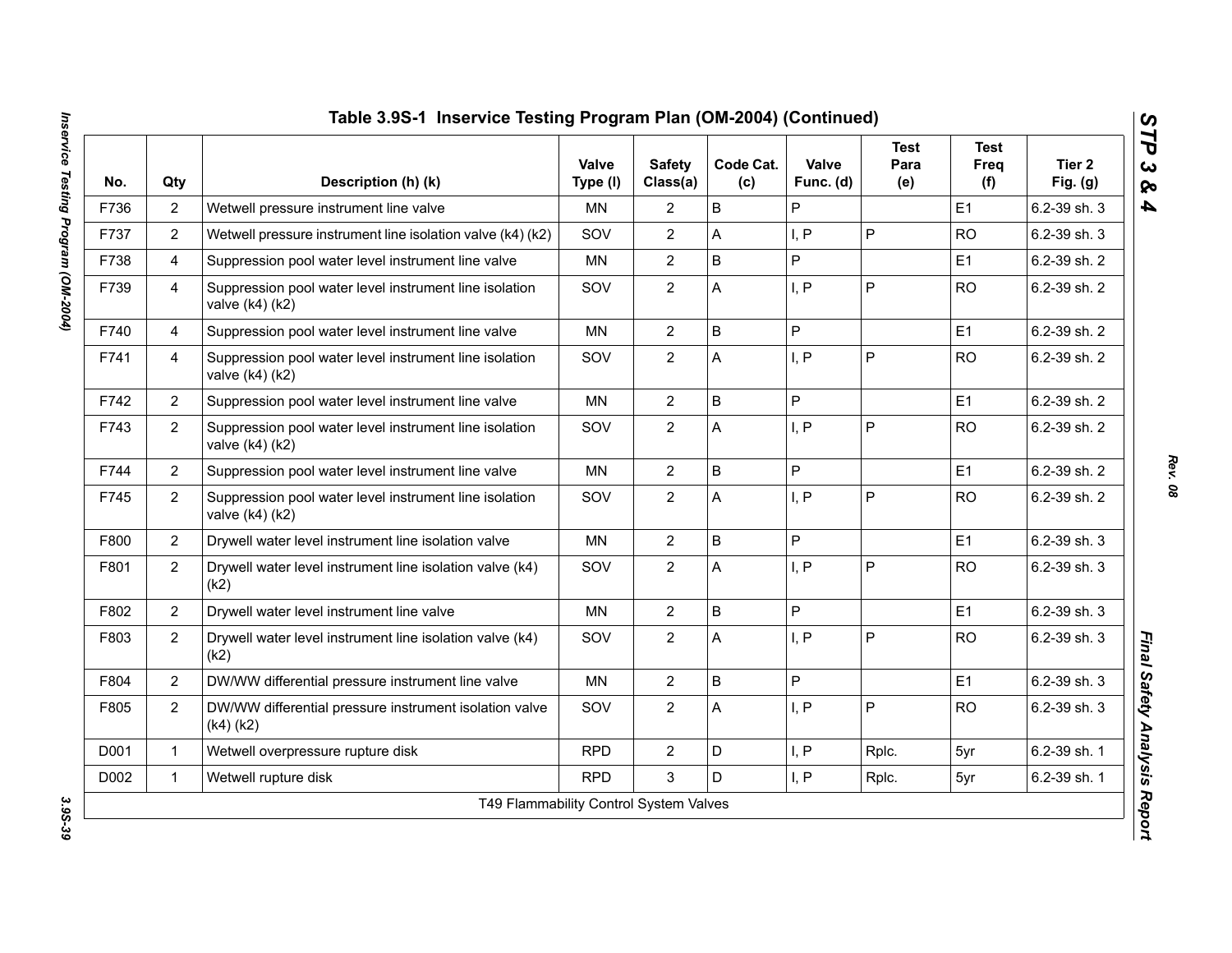| No.  | Qty            | Description (h) (k)                                         | Valve<br>Type (I) | <b>Safety</b><br>Class(a) | Code Cat.<br>(c) | Valve<br>Func. (d) | <b>Test</b><br>Para<br>(e) | <b>Test</b><br>Freq<br>(f) | Tier 2<br>Fig. $(g)$ |
|------|----------------|-------------------------------------------------------------|-------------------|---------------------------|------------------|--------------------|----------------------------|----------------------------|----------------------|
| F014 | $\overline{2}$ | Blower drain line valve                                     | <b>MN</b>         | 3                         | B                | P                  |                            | E1                         | $6.2 - 40$           |
|      |                | U41 Heating Ventilating and Air Conditioning System Valves  |                   |                           |                  |                    |                            |                            |                      |
| F001 | $\overline{2}$ | Secondary containment supply isolation valve                | <b>AOV</b>        | $\mathbf{2}$              | $\sf B$          | A                  | P, S                       | 2yr, 3mo                   | 9.4-3 sh. 1          |
| F002 | $\overline{2}$ | Secondary containment exhaust isolation valve               | <b>AOV</b>        | $\overline{2}$            | $\sf B$          | A                  | P, S                       | 2yr, 3mo                   | 9.4-3 sh. 1          |
| F003 | 3              | Secondary Containment divisional supply isolation valve     | <b>MOV</b>        | $\overline{2}$            | $\sf B$          | A                  | P, S                       | 2yr, 3mo                   | 9.4-3 sh. 1          |
| F004 | $\mathbf{3}$   | Secondary Containment divisional exhaust isolation<br>valve | <b>MOV</b>        | $\overline{c}$            | B                | A                  | P, S                       | 2yr, 3mo                   | 9.4-3 sh. 1          |
| F007 | $\overline{4}$ | MCR area HVAC bypass line isolation valve                   | <b>MOV</b>        | $\overline{2}$            | $\sf B$          | A                  | P, S                       | 2yr, 3mo                   | 9.4-1 sh. 1,2        |
| F008 | $\overline{4}$ | MCR area HVAC supply isolation valve                        | <b>MOV</b>        | $\overline{2}$            | $\sf B$          | A                  | P, S                       | 2yr, 3mo                   | 9.4-1 sh. 1,2        |
| F009 | 4              | MCR area HVAC emergency HVAC supply                         | <b>MOV</b>        | $\overline{2}$            | $\sf B$          | A                  | P, S                       | 2yr, 3mo                   | 9.4-1 sh. 1,2        |
| F010 | 4              | MCR area HVAC exhaust isolation valve                       | <b>MOV</b>        | $\overline{2}$            | $\sf B$          | A                  | P, S                       | 2yr, 3mo                   | 9.4-1 sh. 1,2        |
|      |                | Y52 Oil Storage Transfer System Valves                      |                   |                           |                  |                    |                            |                            |                      |
| F001 | $\,6\,$        | D/G transfer pump discharge line check valve                | ${\sf CV}$        | $\mathbf{3}$              | $\mathsf C$      | A                  | $\mathbf S$                | 3mo                        | $9.5 - 6$            |
| F002 | 3              | D/G transfer pump discharge line relief valve               | <b>RV</b>         | $\mathfrak{S}$            | $\mathsf C$      | A                  | ${\sf R}$                  | 10yr                       | $9.5 - 6$            |
| F003 | 3              | D/G transfer pump discharge line ball (plug) valve          | MN                | 3                         | $\sf B$          | P                  |                            | E1                         | $9.5 - 6$            |
| F004 | 3              | D/G fuel oil day tank return to storage tank valve          | MN.               | $\mathbf{3}$              | B                | P                  |                            | E1                         | $9.5 - 6$            |
| F501 | $\mathbf{3}$   | D/G transfer pump discharge line drain valve                | MN                | $\ensuremath{\mathsf{3}}$ | B                | P                  |                            | E1                         | $9.5 - 6$            |
| F502 | 3              | D/G transfer pump discharge line vent valve                 | MN                | $\mathbf{3}$              | $\sf B$          | P                  |                            | E1                         | $9.5 - 6$            |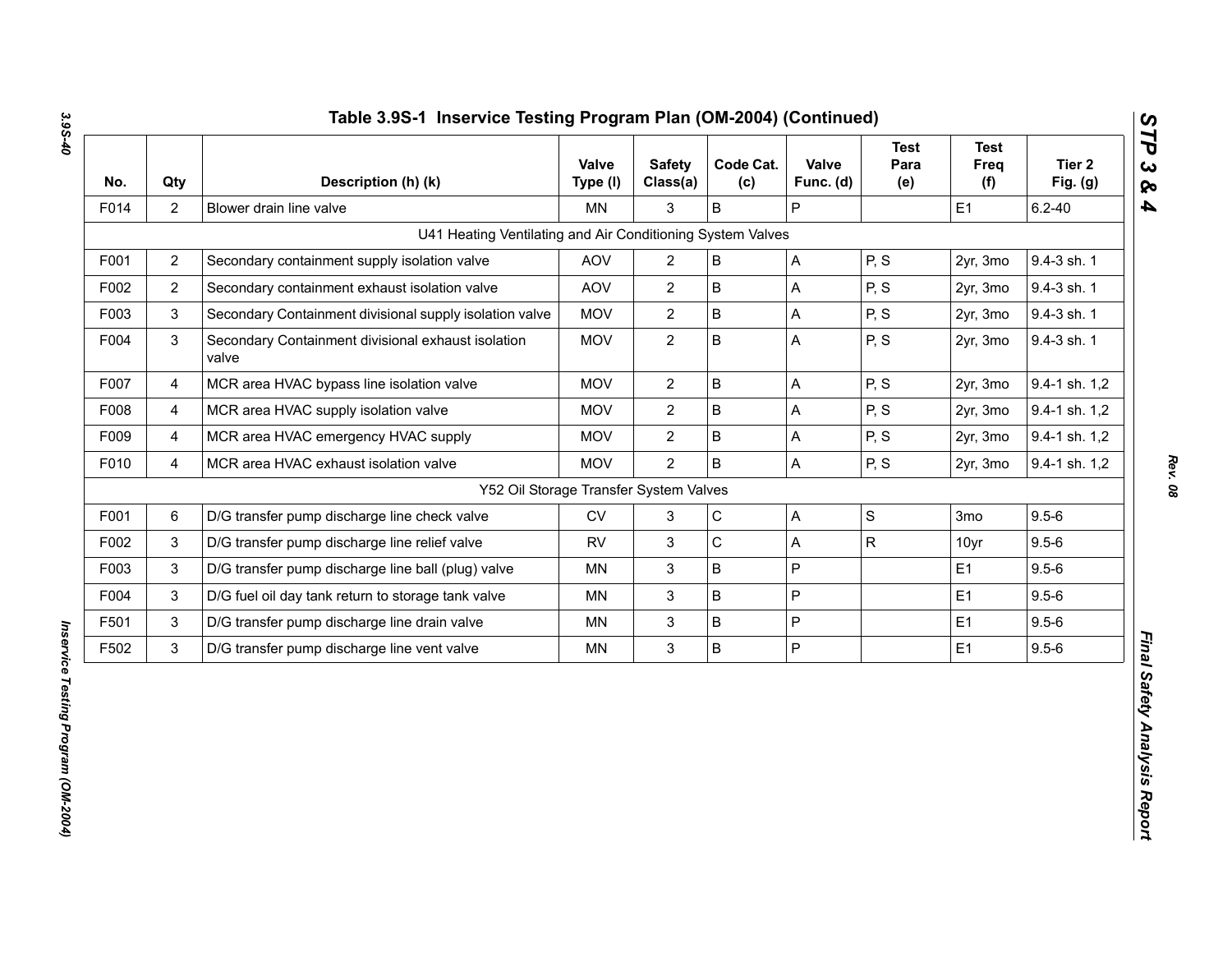Notes:

- (a) 1, 2, or 3—Safety Classification, Subsection 3.2.3.
- (b) Pump test parameters per ASME OM-2004, Table ISTB-3000-1:

N - Speed

P- Discharge Pressure

∆P - Differential Pressure

Q - Flow Rate

Vd -Peak-to-peak vibration displacement

Vv -Peak vibration velocity

- (c) A, B, C or D—Valve category per ASME OM-2004, ISTC-1300.
- (d) Valve function:

I - Primary containment isolation, Subsection 6.2.4

A or P - Active or passive per ASME OM-2004, ISTA-2000

- (e) (e) Valve test parameters per ASME Code in (c) above:
	- L Leakage rate (ISTC-3600)

**P** Local position verification (ISTC-3700)P - (Position Indication Test) All valves with remote position indication will be tested in accordance with ISTC 3700

R - Relief valve test including visual examination, set pressure and seat tightness testing (Mandatory Appendix I)R - Relief valve test including visual examination, set pressure and seat tightness testing (Mandatory Appendix I). For Class 1 valves, 20% from each group will be tested every 24 months in accordance with I-1320, and for Class 2 and 3 valves, 20% from each group will be tested every 48 months in accordance with I-1350.

S - Stroke exercise Category A or B (ISTC 3510 and 3521)S - (Stroke / Exercise Test): All check valves are exercised in accordance with ISTC-5221. All active POVs are stroke tested in accordance with ISTC-5121, -5131, -5141 or -5151.

Category C (ISTC-3510, -3522, and -5221)

X - Explosive charge test (ISTC-5260)

(f) Pump or valve test exclusions, alternatives and frequency per ASME code in (b) or (c) above or Appendix I:

CS - Cold shutdown (ISTC-3521 (c))

RO - Refueling outage and/or no case greater than two years. (ISTC 3521 (e))

E1 - Used for operating convenience (i.e., passive vent, drain, instrument test, maintenance valves, or a system control valve). Tests are not required (ISTC-1200).

E2 - In regular use. Test frequency is not required provided the test parameters are analyzed and recorded at an operation interval not exceeding three months. (ISTC-3550)

E3 - Not Used.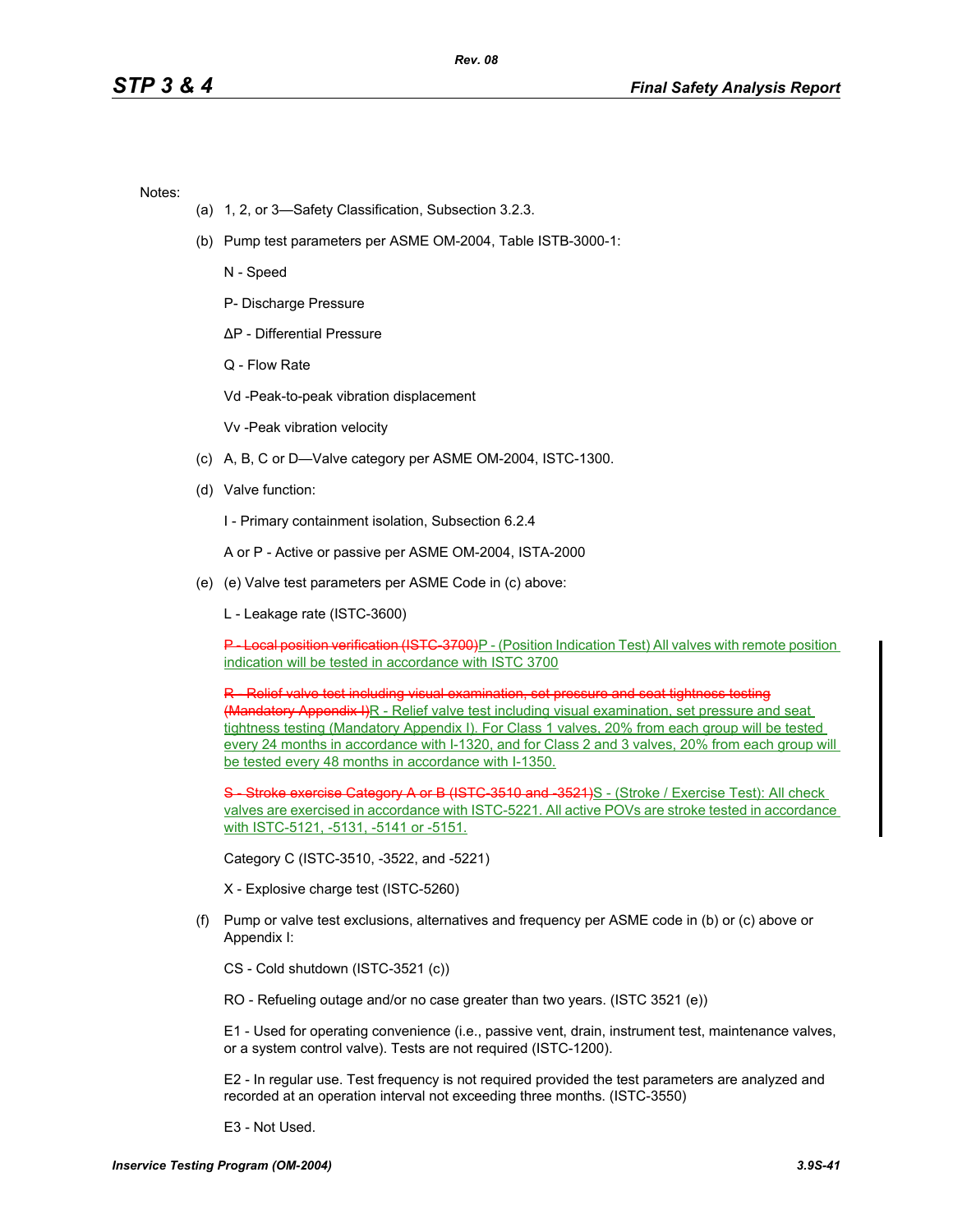E10 - In regular use. Test frequency is not required provided the test parameters are recorded at least once every three months of operation (ISTB-3410)

E11 Not Used.

- (g) Piping and instrument symbols and abbreviations are defined in Figure 1.7-1. Figure page numbers are shown in parenthesis.
- (h) Reasons for code defined testing exceptions (ISTC-3521 and -3522).
	- (h1.1) Per code the S (stroke) testing is to be performed every 3 months. High flow rate through the valve is required to ensure proper plant operation. The flow cannot be reduced or disrupted since it will impact plant operation. Therefore to fully stroke this valve, the test is performed during refueling outages to avoid disruption in normal power operations.
	- (h1.2) Per code the S (stroke) testing is to be performed every 3 months. This test cannot be performed during power operations because RWCU is always operational, disrupting it will impact plant operation. Therefore this test is scheduled to be performed during refueling outages.
	- (h1.3) Per code the S (stroke) testing is to be performed every 3 months. A partial stroke test during initial startup can be performed. This valve can only be fully stroked during refueling outage. Therefore, position test and full stroke test is scheduled to be performed during refueling outages, with partial stroke testing can be done every three months.
	- (h1.4) Per code the S (stroke) testing is to be performed every 3 months. Performing stroke test at full plant power would impact power operations and add significant heat to the primary containment. Therefore, position test and full stroke test is scheduled to be performed during refueling outages.
	- (h1.5) Per code the S (stroke) testing is to be performed every 3 months. Stroking this valve can result in depressurizing of the RPV and impact power operation. Therefore, position and stroke test is to be performed during refueling outage.
	- (h1.6) Per code the S (stroke) testing is to be performed every 3 months. Performing this test at full plant power is not possible because this valve is in drywell area and is inaccessible. Therefore, the R (relief valve test) and stroke test is to be performed during refueling outage.
	- (h1.7) Per code the S (stroke) testing is to be performed every 3 months. Performing this test at full plant power is not possible because this valve is inaccessible. Therefore, the stroke test is to be performed during refueling outage.
	- (h1.8) Relief valve test including visual examination, set pressure and seat tightnesstesting. These tests can only be performed during refueling outages due toinaccessibility to the valve during power operation.
	- (h1.9) (h1.9) Per code the S (stroke) testing is to be performed every 3 months. Performing stroke test on this valve during normal power operation might cause depressurization and will impact plant operation. Therefore to fully stroke this valve, the test is to be performed during refueling outages to avoid disruption in normal power operations.
	- (h1.10) Per code the S (stroke) testing is to be performed every 3 months. Testing this valve while the plant is operating would cause cooling flow to cease to the Reactor Internal Pump (RIP) heat exchangers. The RIP equipment requires cooling water to the heat exchanger (HX). Stopping the cooling flow would require the RIPs to be stopped. Therefore, stroke test is to be performed during refueling outages to avoid disruption in normal power operations.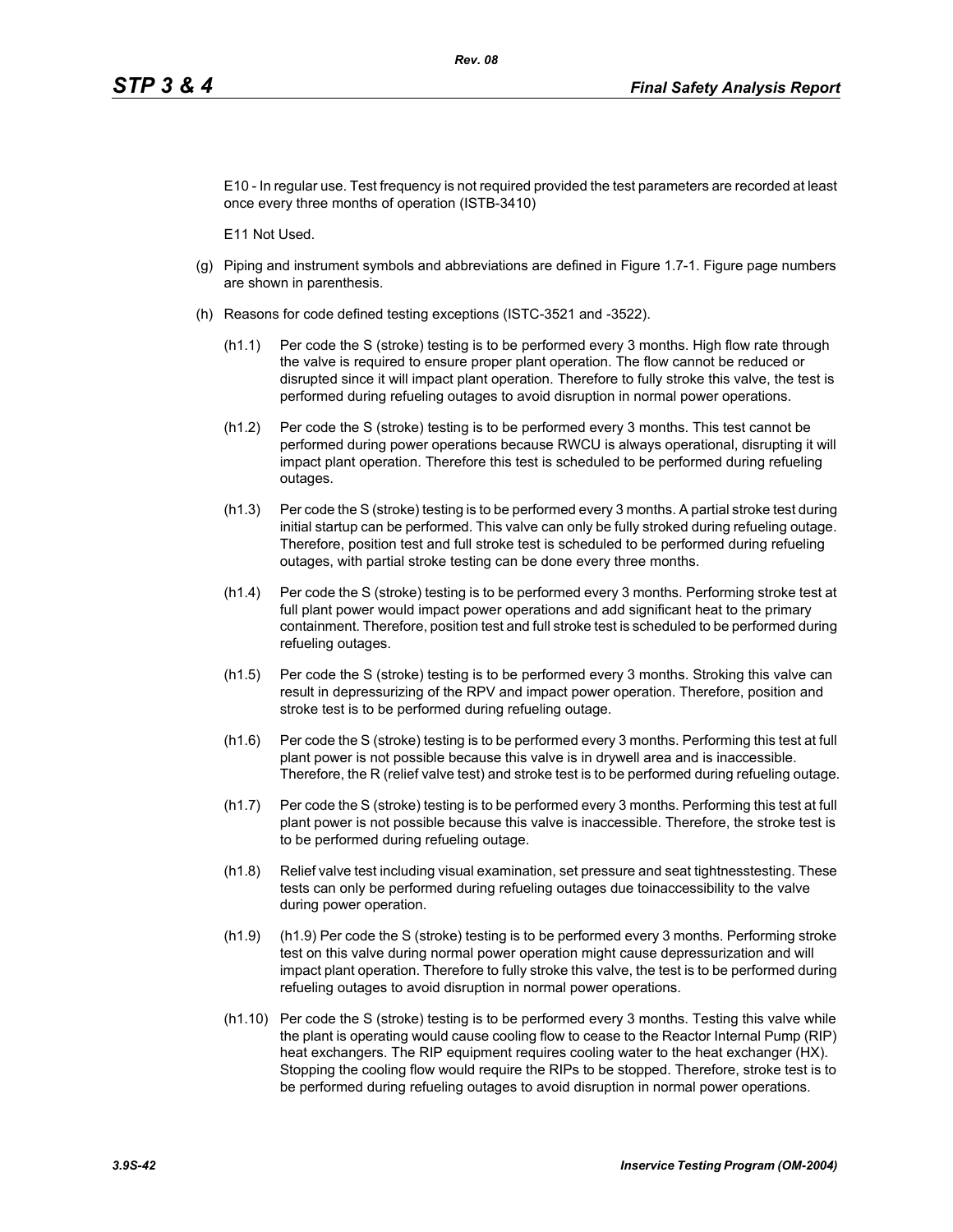- (h1.11) Per code the S (stroke) testing is to be performed every 3 months. Performing this test at full plant power is not possible because this valve is inaccessible due to inerted containment. Therefore, the stroke test is to be performed during refueling outage.
- (h2.1) Avoids valve damage and impacts on power operations. The R (relief valve) test meets OM Code Mandatory Appendix I at 5 years. The S (stroke) test is normally performed every 3 months per code. This test is typically performed at low power during initial startup. Performing this test at full plant power would impact power operations and add significant heat to the primary containment.
- (h2.2) Avoids valve damage and impacts on power operations. These isolation valves are required to maintain inert primary containment vessel atmosphere integrity during all plant modes of operation except during plant shutdown for refueling. Therefore, these valves shall be stroke tested during refueling outages.
- (h3.1) Avoids impacts on power operations. The S (stroke) test is normally performed every 3 months per code. However this test cannot be done while the plant is in power operations since stroking the valve during operation would require reducing feedwater flow, which places an undesirable transient on the plant. Therefore to be able to fully stroke this valve, the test is done during refueling outages to avoid impact on power operations.
- (h3.2) Avoids impacts on power operations. Per the OM 2004 code, the stroke test is normally performed every 3 months. Performing IST on this valve during operations would require isolation of critical instrumentation required for reactor operations. This excess flow check valve has no external means of repositioning the valve. Flow must be induced to close the valve and a path to the secondary containment must be opened to induce that flow. Therefore due to the impact on power operations, the Stroke test has been changed to refueling outages.
- (h3.3) Avoids impacts on power operations. This excess flow check valve has no external means of repositioning the valve. Flow must be induced to close the valve and a path to the secondary containment must be opened to induce that flow. Therefore due to the impact on power operations, the Stroke test has been changed to refueling outages.
- (h3.4) Avoids impacts on power operations. Due to the common header configuration to test one check valve F008 (CHKV-0006), Recirculation Motor Purge (RMP) subsystem would need to be isolated. Operation without RMP flow for extended period of time would require shutting down the Recirculation Internal Pump (RIP). Operation of the plant at power requires the RIPs to be in operation therefore due to the impact on power operations, the Stroke test has been changed to refueling outages.
- (h3.5) Avoids impacts on power operations. Performing IST on this valve during operations would require isolation of instrumentation that controls the RCIC system. This excess flow check valve has no external means of repositioning the valve. Flow must be induced to close the valve and a path to the secondary containment must be opened to induce that flow. Therefore due to the impact on power operations, the Stroke test has been changed to refueling outages.
- (h3.6) Avoids impacts on power operations. Performing IST on this valve during operations would require isolation of instrumentation that controls the RWCU system. This excess flow check valve has no external means of repositioning the valve. Flow must be induced to close the valve and a path to the secondary containment must be opened to induce that flow. Therefore due to the impact on power operations, the Stroke test has been changed to refueling outages.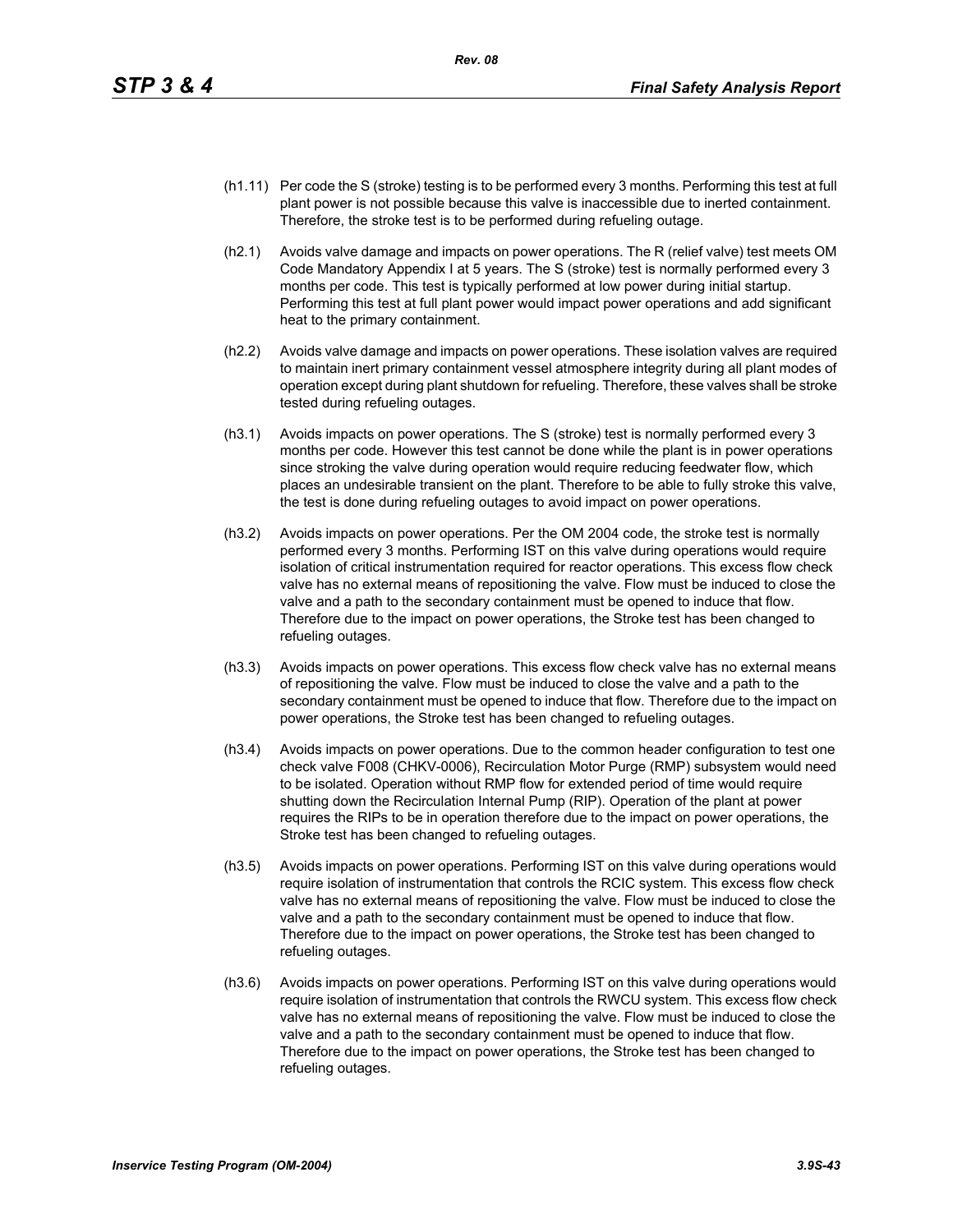I

T

- (h3.7) Avoids impacts on power operations. Testing this valve while the plant is operating would cause cooling flow to cease to the RIP heat exchangers. The RIP equipment requires cooling water to the HX. Stopping the cooling flow would require the RIPs to be stopped. Reactor power would be impacted due to stopping the RIPs. Therefore due to the impact on power operations, the Stroke test frequency has been changed to cold shutdown.
- (h4) A temporary crosstie is necessary to carry the ongoing cooling loads. A permanent crosstie would violate divisional separation.
- (h5) Avoids cold/hot water injection to RPV during power operations.
- (h6) Maintain pressure isolation during normal operation.
- (h7) Inventory available only during refueling outage.
- (h8) Not Used
- (h9) Not Used
- (i) Summary justification for code exemptionalternative testing request (ISTB-5120, -5220, and -5320).
	- (i1 The piping is maintained full by a small fraction of the pump's flow capacity. These pumps may beare a constant speed centrifugal type with a cooling by-pass loop. Normal operation will be near minimum flow in the flat or constant region of the pressure/flow performance curve. Therefore, a flow measurement during the Type A test would not be useful and will only be performed during the comprehensive test. The pumps will be designed and analyzed to withstand low flow operation without significant degradation.
- (j) Group A or Group B—Pump category per ASME OM-2004, ISTB-1300

Group A – pumps that are operated continuously or routinely during normal operation, cold shutdown, or refueling operations.

Group B - pumps in standby systems that are not operated routinely except for testing.

- (k) Test/frequency bases:
	- (k1) L (leakage): Per ISTC-3620 and Table 6.2-7, 10CFR50 Appendix J, Type C tests Section III.D.3 states "tests shall be performed during each reactor shutdown for refueling but in no case at intervals greater than 2 years".
	- (k2) P (position): Per ISTC-3700 the test frequency is 2 years.
	- (k3) L (leakage): Per ISTC-3630, for other than Containment Isolation valves, shall be conducted at least once every 2 years is specified.
	- (k4) (k4) Appendix J Type C Leak Test not required as noted in Table 6.2-7.
- (l) Valve type:

AOV: Air Operated Valve

CV: Check Valve

EXP: Explosive Valve

MN: Manual Valve

MOV: Motor Operated Valve